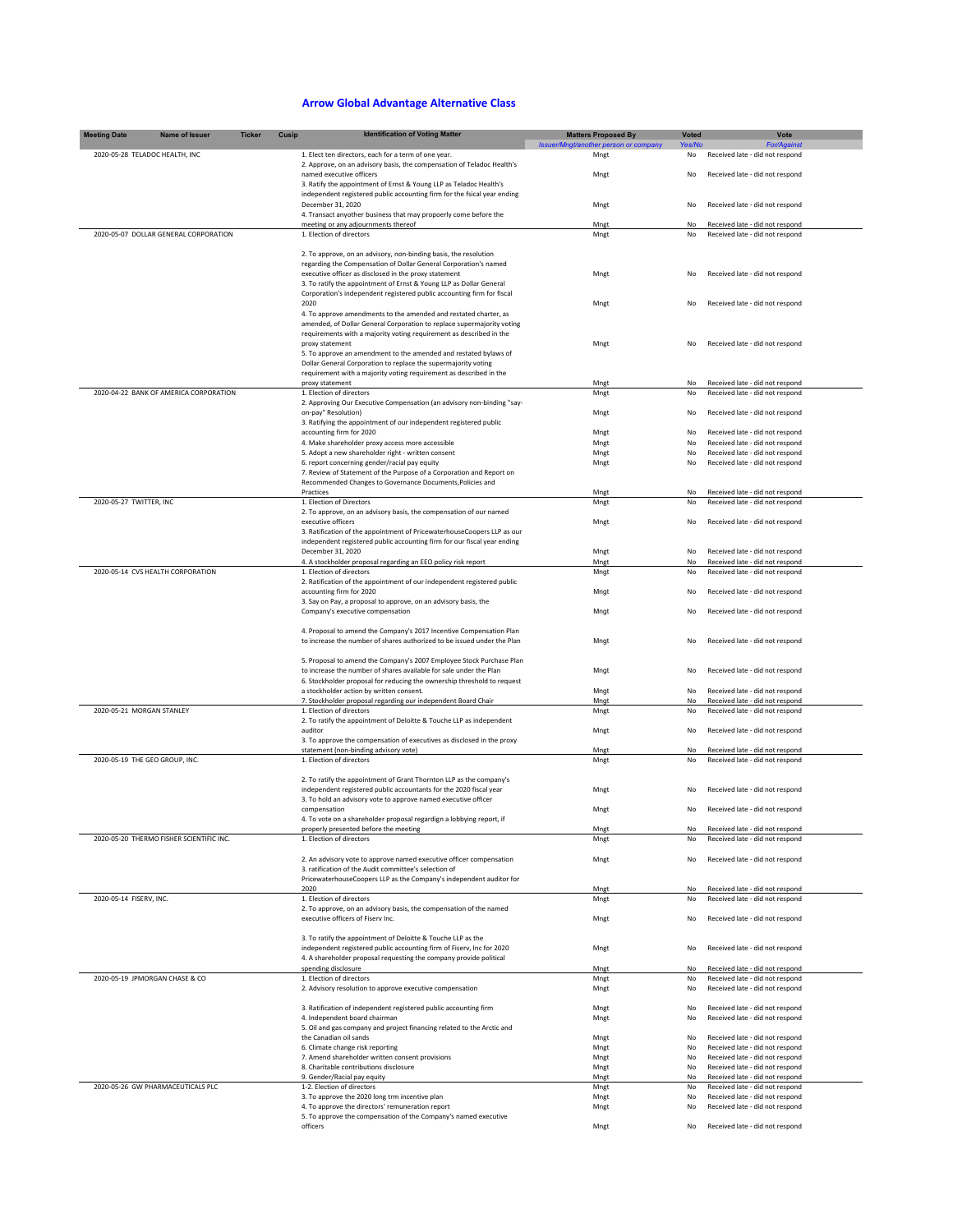|                                            | 6. To ratify the appointment of Deloite and Touche LLP as the Company's<br>US public accounting firm                                                                                                                                                                                         | Mngt         | No       | Received late - did not respond                                    |
|--------------------------------------------|----------------------------------------------------------------------------------------------------------------------------------------------------------------------------------------------------------------------------------------------------------------------------------------------|--------------|----------|--------------------------------------------------------------------|
|                                            | 7. To re-appoint Deloitte LLP as the UK auditor                                                                                                                                                                                                                                              | Mngt         | No       | Received late - did not respond                                    |
|                                            | 8. To authorize the Directors to determine the Auditors' remuneration<br>9. To receive, consider and adopt the Directors' and Auditors' Reports<br>and Statement of Accounts for the 12-month period ended 31 December<br>2019 and note that the Directors do not recommend the payment of a | Mngt         | No       | Received late - did not respond                                    |
|                                            | dividend<br>10. To authorize the directors to allot shares pursuant to Section 551 of                                                                                                                                                                                                        | Mngt         | No       | Received late - did not respond                                    |
|                                            | the Companies Act 2006 (the 2006 Act) such authority to be valid up to<br>26 May 2021                                                                                                                                                                                                        | Mngt         | No       | Received late - did not respond                                    |
|                                            | 11. Subject to the passing of Resolution 10, to authorize the Directors to<br>allot equity securities, under Section 570 of the 2006 Act as if Section                                                                                                                                       |              |          |                                                                    |
|                                            | 561(1) of the 2006 Act did not apply to such allotment                                                                                                                                                                                                                                       | Mngt         | No       | Received late - did not respond                                    |
| 2020-05-08 COLGATE-PALMOLIVE COMPANY       | 1. Election of directors<br>2. Ratify selection of PricewaterhouseCoopers LLP as Colgate's                                                                                                                                                                                                   | Mngt         | No       | Received late - did not respond                                    |
|                                            | independent registered public accounting firm                                                                                                                                                                                                                                                | Mngt         | No       | Received late - did not respond                                    |
|                                            | 3. Advisory vote on executive compensation<br>4. Stockholder proposal on independent Board Chairman                                                                                                                                                                                          | Mngt<br>Mngt | No<br>No | Received late - did not respond<br>Received late - did not respond |
|                                            | 5. Stockholder proposal to reduce the ownership threshold to call special                                                                                                                                                                                                                    |              |          |                                                                    |
| 2020-05-27 FACEBOOK, INC.                  | stockholder meetings to 10%<br>1. Election of Directors                                                                                                                                                                                                                                      | Mngt<br>Mngt | No<br>No | Received late - did not respond<br>Received late - did not respond |
|                                            | 2. To ratify the appointment of Ernst & Young LLP as Facebook Inc's<br>independent registered public accounting firm for the fiscal year ending                                                                                                                                              |              |          |                                                                    |
|                                            | december 31, 2020                                                                                                                                                                                                                                                                            | Mnet         | No       | Received late - did not respond                                    |
|                                            | 3. To approve the director compensation policy                                                                                                                                                                                                                                               | Mngt         | No       | Received late - did not respond                                    |
|                                            | 4. A stockholder proposal regarding change in stockholder voting<br>5. A stockholder proposal regarding and independent chair                                                                                                                                                                | Mngt<br>Mngt | No<br>No | Received late - did not respond<br>Received late - did not respond |
|                                            | 6. A stockholder proposal regarding majority voting for directors<br>7. A stockholder proposal regading political advertising                                                                                                                                                                | Mngt<br>Mngt | No<br>No | Received late - did not respond<br>Received late - did not respond |
|                                            | 8. A stockholder proposal regarding human/civil rights expert on board                                                                                                                                                                                                                       | Mngt         | No       | Received late - did not respond                                    |
|                                            | 9. A stockholder proposal regarding report on civil and human rights risks                                                                                                                                                                                                                   | Mngt         | No       | Received late - did not respond                                    |
|                                            | 10. a stockholder proposal regarding child exploitation                                                                                                                                                                                                                                      | Mngt         | No       | Received late - did not respond                                    |
|                                            | 11. a stockholder proposal regarding median gender/racial pay gap.                                                                                                                                                                                                                           | Mngt         | No       | Received late - did not respond                                    |
| 2020-05-27 AMAZON.COM, INC                 | 1. Election of directors<br>2. Ratificaion of the appointment of Ernst & Young LLP as independent                                                                                                                                                                                            | Mngt         | No       | Received late - did not respond                                    |
|                                            | auditors                                                                                                                                                                                                                                                                                     | Mngt         | No       | Received late - did not respond                                    |
|                                            | 3. Advisory vote to approve executive compensation<br>4. Approval of amendment to restated certificate of incorporation to<br>lower stock ownership threshold for shareholders to request a special                                                                                          | Mngt         | No       | Received late - did not respond                                    |
|                                            | meeting                                                                                                                                                                                                                                                                                      | Mngt         | No       | Received late - did not respond                                    |
|                                            | 5. Shareholder proposal requesting a report on effects of food waste<br>6. Shareholder proposal requesting a report on customer use of certain                                                                                                                                               | Mngt         | No       | Received late - did not respond                                    |
|                                            | technologies                                                                                                                                                                                                                                                                                 | Mngt         | No       | Received late - did not respond                                    |
|                                            | 7. Shareholder proposal requesting a report on efforts to restrict certain<br>products                                                                                                                                                                                                       | Mngt         | No       | Received late - did not respond                                    |
|                                            | 8. Shareholder proposal requesting a report on efforts to restrict certain<br>products                                                                                                                                                                                                       | Mngt         | No       | Received late - did not respond                                    |
|                                            | 9. Shareholder proposal requesting mandatory independent board chair<br>policy<br>10. Shareholder proposal requesting an alternative report on                                                                                                                                               | Mngt         | No       | Received late - did not respond                                    |
|                                            | gender/racial pay<br>11. Shareholder proposal requesting a report on certain community                                                                                                                                                                                                       | Mngt         | No       | Received late - did not respond                                    |
|                                            | impacts<br>12. Shareholder proposal requesting a report on viewpoint                                                                                                                                                                                                                         | Mngt         | No       | Received late - did not respond                                    |
|                                            | discrimination                                                                                                                                                                                                                                                                               | Mnet         | No       | Received late - did not respond                                    |
|                                            | 13. Shareholder proposal requesting a report on promotion data<br>14. Shareholder proposal requesting an additional reduction in threshold                                                                                                                                                   | Mngt         | No       | Received late - did not respond                                    |
|                                            | for calling special shareholder meetings<br>15. Shareholder proposal requesting a specific supply chain report                                                                                                                                                                               | Mngt         | No       | Received late - did not respond                                    |
|                                            | format                                                                                                                                                                                                                                                                                       | Mngt         | No       | Received late - did not respond                                    |
| 2020-05-31 XENON PHARMACEUTICALS INC.      | 16. Shareholder proposal requesting additional report on lobbying<br>1. Election of directors                                                                                                                                                                                                | Mngt<br>Mngt | No<br>No | Received late - did not respond<br>Received late - did not respond |
|                                            |                                                                                                                                                                                                                                                                                              |              |          |                                                                    |
|                                            | 2. Compensation of Named executive officers: approve, on an advisory<br>basis the compensation of the Corporatio's named executive officers                                                                                                                                                  | Mngt         | No       | Received late - did not respond                                    |
|                                            | 3. Frequency of Future shareholder Advisory Votes on the Compensation<br>of Named Executive Officers: Approve, on an advisory basis, the                                                                                                                                                     |              |          |                                                                    |
|                                            | frequency of future shareholder advisory votes to approve the                                                                                                                                                                                                                                |              |          |                                                                    |
|                                            | compensation of the corporation's named executive officers<br>4. Amendment and Restatement of 2014 Equitt Incentive Plan: approve                                                                                                                                                            | Mngt         | No       | Received late - did not respond                                    |
|                                            | the amendment and restatement of the Corporation's 2014 Equity<br>Incentive plan                                                                                                                                                                                                             | Mngt         | No       | Received late - did not respond                                    |
|                                            | 5. Appointment of Auditor: Appointment of KPMG LLP as auditor                                                                                                                                                                                                                                | Mngt         | No       | Received late - did not respond                                    |
|                                            | 6. Remuneration of Auditor: authorixing the audit committee of the<br>board of directors of the corporation to fix the remuneration o be paid to                                                                                                                                             |              |          |                                                                    |
| 2020-05-11 SYKES ENTERPRISES. INCORPORATED | the auditor<br>1. Election of directors                                                                                                                                                                                                                                                      | Mngt         | No       | Received late - did not respond                                    |
|                                            |                                                                                                                                                                                                                                                                                              | Mngt         | No       | Received late - did not respond                                    |
|                                            | 2. Non-binding advisory vote to approve executive compensation<br>3. To ratify the appointment of Deloitte & Touche LLP as independent<br>auditors of the Company.                                                                                                                           | Mngt         | No<br>No | Received late - did not respond<br>Received late - did not respond |
| 2020-06-11 ACTIVISION BLIZZARD, INC.       | 1. Election of directors                                                                                                                                                                                                                                                                     | Mngt<br>Mngt | No       | Received late - did not respond                                    |
|                                            | 2. To provide advisory approval of our executive compensation<br>3. To ratify the appointment of PricewaterhouseCoopers LLP as our                                                                                                                                                           | Mngt         | No       | Received late - did not respond                                    |
|                                            | independent registered public accounting firm for 2020<br>4. Stockholder proposal regarding political disclosures                                                                                                                                                                            | Mngt<br>Mnet | No<br>No | Received late - did not respond<br>Received late - did not respond |
| 2020-06-25 HE KROGER CO.                   | 1. Election of directors                                                                                                                                                                                                                                                                     | Mngt         | No       | Received late - did not respond                                    |
|                                            | 2. Approval, on an advisory basis, of Kroger's executive compensation                                                                                                                                                                                                                        | Mngt         | No       | Received late - did not respond                                    |
|                                            | 3. Ratification of PricewaterhouseCoopers LLP as auditors<br>4. A shareholder proposal, if properly presented, to issue a report                                                                                                                                                             | Mngt         | No       | Received late - did not respond                                    |
|                                            | assessing the environmental impacts of using unrecyclable packaging for<br>private label brands                                                                                                                                                                                              | Mngt         | No       | Received late - did not respond                                    |
|                                            |                                                                                                                                                                                                                                                                                              |              |          |                                                                    |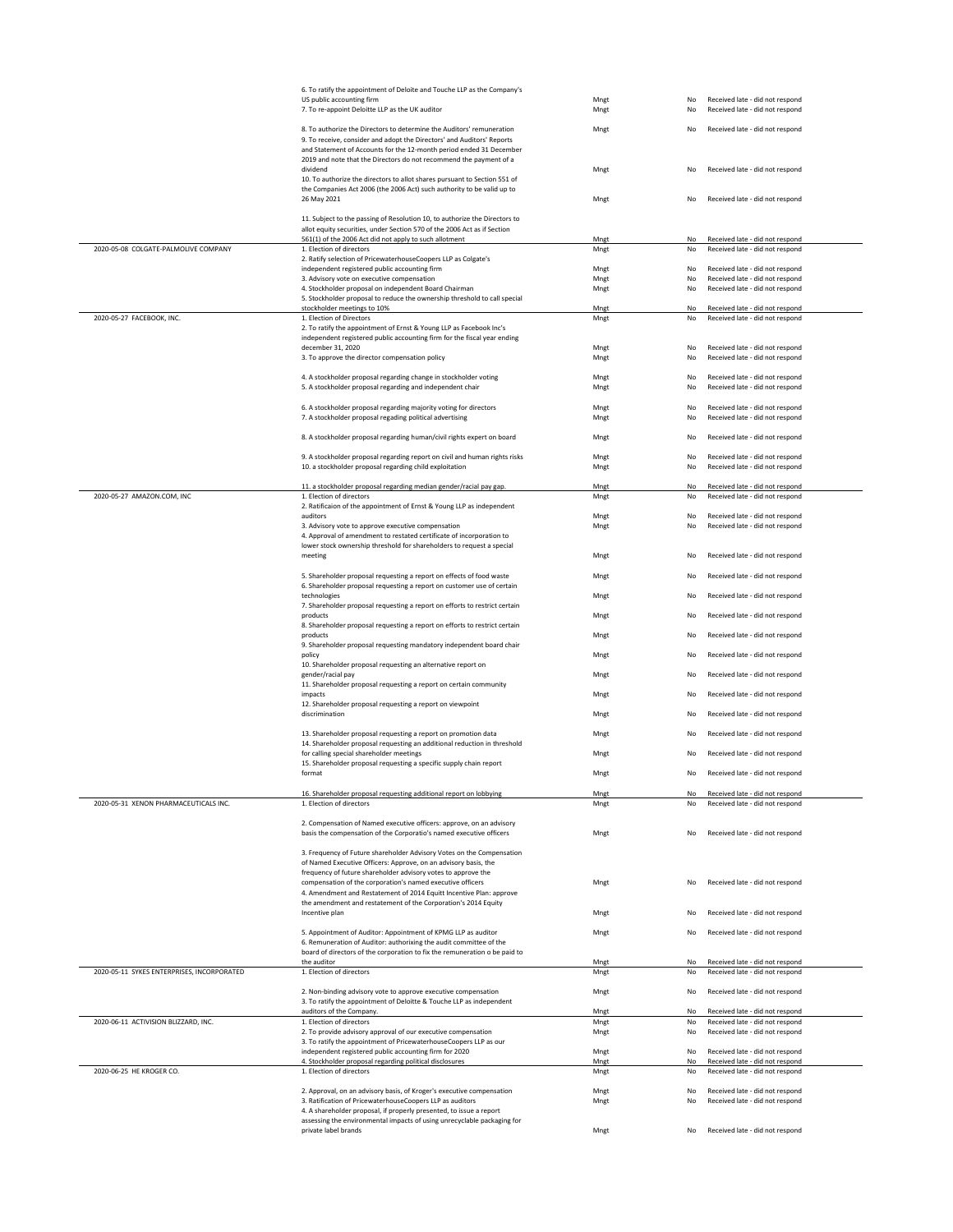|                                              | 5. A shareholder proposal, if properly presented, to issue a report on                                                                               |      |              |          |                                                                    |
|----------------------------------------------|------------------------------------------------------------------------------------------------------------------------------------------------------|------|--------------|----------|--------------------------------------------------------------------|
|                                              | human rights due diligence process in operations and supply chain                                                                                    |      | Mngt         | No       | Received late - did not respond                                    |
| 2020-06-17 SERVICENOW, INC.                  | 1. Election of directors                                                                                                                             |      | Mngt         | No       | Received late - did not respond                                    |
|                                              | 2. To approve, on an adivsory basis, the compensation of our Named<br>Executive Officers (say-on-pay)                                                |      | Mngt         | No       | Received late - did not respond                                    |
|                                              | 3. Ratification of PricewaterhouseCoopers LLP as independent registered<br>public accounting firm for 2020                                           |      | Mngt         | No       | Received late - did not respond                                    |
|                                              | 4. To approve an amendment to our Restated Certificate of<br>Incorporation to declassify our Board of Directors                                      |      | Mngt         | No       | Received late - did not respond                                    |
|                                              | 5. To hold an advisory vote on the requency of future advisory votes on                                                                              |      |              |          |                                                                    |
| 2020-06-01 TOURMALINE OIL CORP.              | exeuctive compensation<br>1. Election of directors                                                                                                   | Mngt | Mngt         | No       | Received late - did not respond                                    |
|                                              | 2. Appointment of auditors: the re-appointment of KPMG LLP, Chartered<br>professional accountants, as auditor of Tourmaline for the ensuing year     |      |              | No       | Received late - did not vote                                       |
|                                              | and to authorize the directors of the company to fix their remuneration as<br>such.                                                                  | Mngt |              | No       | Received late - did not vote                                       |
|                                              | 3. Approval of unallocated options: an ordinary resolution approving the<br>unallocated options under the Company's share option plan.               | Mngt |              | No       | Received late - did not vote                                       |
|                                              | 4. Reduction of Stated Capital; a special resolution approving a reduction                                                                           |      |              |          |                                                                    |
| 2020-06-26 BOYD GROUP SERVICES INC.          | in the stated capital account of the Common Shares of the company<br>1. Election of directors                                                        | Mngt | Mngt         | No<br>No | Received late - did not vote<br>Received late - did not respond    |
|                                              | 2. To set the number of Directors at nine (9)                                                                                                        |      | Mngt         | No       | Received late - did not respond                                    |
|                                              | 3. Appointment of Deloitte LLP, Chartered Professional Accounants as<br>Auditors of the corporation for the ensuing year and authorizing the         |      |              |          |                                                                    |
|                                              | directors to fix their remuneration<br>4. Non-binding advisory resolution on our approach to executive                                               |      | Mngt         | No       | Received late - did not respond                                    |
|                                              | compensation.                                                                                                                                        |      | Mngt         | No       | Received late - did not respond                                    |
|                                              | 5. Special resolution to amend the Corporation's Articles to allow the                                                                               |      |              |          |                                                                    |
|                                              | board of directors to appoint additional directors, not exceeding 1/3 of<br>the number of directors elected at the last annual meeting, to serve     |      |              |          |                                                                    |
|                                              | office for a term expiring not later than the close of the next annual                                                                               |      |              |          |                                                                    |
|                                              | meeting, as set out in more detail in the information circular.                                                                                      |      | Mngt         | No       | Received late - did not respond                                    |
| 2020-06-23 XEBEC ADSORPTION INC.             | 1. Election of directors                                                                                                                             |      | Mngt         | No       | Received late - did not respond                                    |
|                                              | 2. Appointment of auditors: appointment of Raymond Chabot Grant                                                                                      |      |              |          |                                                                    |
|                                              | Thornton LLP as independent auditors of the corporation and the<br>authorization for the Directors to fix their remuneration                         |      | Mngt         | No       | Received late - did not respond                                    |
|                                              | 3. Approval of a special resolution for the purpose of amending the                                                                                  |      |              |          |                                                                    |
|                                              | articles of the corporation, allowing the appointment of additional<br>directors during the year                                                     |      | Mngt         | No       | Received late - did not respond                                    |
|                                              | 4. Approval of an ordinary resolution approving the new Stock Incentive                                                                              |      |              |          |                                                                    |
|                                              | Compensation Plan, as more fully described in the Information Circular.                                                                              |      | Mngt         | No       | Received late - did not respond                                    |
| 2020-04-29 BALL CORPORATION                  | 1. Election of directors<br>2. To ratify the appointment of PricewaterhouseCoopers LLP as the                                                        |      | Mngt         | No       | Received late - did not respond                                    |
|                                              | independent registered public accounting firm for the Corporation for                                                                                |      |              |          |                                                                    |
|                                              | 2020<br>3. To approve, by non-binding vote, the compensation paid to the named                                                                       |      | Mngt         | No       | Received late - did not respond                                    |
|                                              | executive officers                                                                                                                                   |      | Mngt         | No       | Received late - did not respond                                    |
| 2020-06-26 KIRKLAND LAKE GOLD INC.           | 1. Election of Directors<br>2. to set the number of directors at 8                                                                                   |      | Mngt<br>Mngt | No<br>No | Received Late - did not respond<br>Received Late - did not respond |
|                                              |                                                                                                                                                      |      |              |          |                                                                    |
|                                              | 3. To appoint KPMG LLP, Chartered Professional Accountants as auditor                                                                                |      |              |          |                                                                    |
|                                              | of the Company and authoize the Board to fix their remuneration<br>4. To consider and, if deemed appropriate, pass, with or without                  |      | Mngt         | No       | Received Late - did not respond                                    |
|                                              | variation, a non-binding advisory resolution on the Company's approach                                                                               |      |              |          |                                                                    |
|                                              | to executive compensation                                                                                                                            |      | Mngt         | No       | Received Late - did not respond                                    |
|                                              | 5. To consider and if deemed appropriate, pass, with or without<br>variation, an ordinary resolution approving certain amendments to the             |      |              |          |                                                                    |
|                                              | Company's long term incentive plan (the "LTIP") and all unallocated                                                                                  |      |              |          |                                                                    |
|                                              | share units issuable under the LTIP, as further described in the<br>management information circular dated May 29, 2020                               |      | Mngt         | No       | Received Late - did not respond                                    |
|                                              | 6. To consider, and if deemed appropriate, pass, with or without                                                                                     |      |              |          |                                                                    |
|                                              | variation, an ordinary resolution approving certain amendments to the                                                                                |      |              |          |                                                                    |
|                                              | Company's deferred share unit plan (the "DSU Plan") and all unallocated<br>deferred share units issuable under the DSU Plan, as further described in |      |              |          |                                                                    |
|                                              | nanagament information circular dated May 20, 2020                                                                                                   |      |              |          | Received Late - did not reconnd                                    |
| 2020-06-03 TAIWAN SEMICONDUCTOR MGF CO. LTD. | 1. Election of directors                                                                                                                             |      | Mngt         | No       | Received late - did not respond<br>Received late - did not respond |
|                                              | 2. To accept 2019 Business report and Financial Statements<br>3. To revise the Procedures for lending Funds to Other Parties                         |      | Mngt<br>Mngt | No<br>No | Received late - did not respond                                    |
| 2020-06-16 MASTERCARD INC.                   | 1. Election of directors to serve on the board of Directors                                                                                          |      | Mngt         | No       | Received late - did not respond                                    |
|                                              | 2. Advisory approval of Mastercard's executive compensation                                                                                          |      | Mngt         | No       | Received late - did not respond                                    |
|                                              | 3. Ratification of the appointment of PricewaterhouseCoopers LLP as the                                                                              |      |              |          |                                                                    |
|                                              | independent registered public accounting firm for Mastercard for 2020<br>1. The approval of the annual report, the consolidated financial            |      | Mngt         | No       | Received late - did not respond                                    |
|                                              | statements and the statutory financial statements of the company for                                                                                 |      |              |          |                                                                    |
| 2020-06-11 CRISPRTHERAPEUTICS AG             | the year ended December 31, 2019<br>2, The approval of the appropriation of financial results                                                        |      | Mngt<br>Mngt | No<br>No | Received late - did not respond<br>Received late - did not respond |
|                                              | 3. The discharge of the members of the Board of Directors and Executive<br>Committee                                                                 |      | Mngt         | No       | Received late - did not respond                                    |
|                                              |                                                                                                                                                      |      |              |          |                                                                    |
|                                              | 4. The election and re-election of the members to the board of directors<br>5. The election and re-election of the members of the Compensation       |      | Mngt         | No       | Received late - did not respond                                    |
|                                              | Committee<br>6. The approval of the compensation for the board of directors and the                                                                  |      | Mngt         | No       | Received late - did not respond                                    |
|                                              | executive compensation                                                                                                                               |      | Mngt         | No       | Received late - did not respond                                    |
|                                              | 6a. Binding vote on total non-performance related compensation for                                                                                   |      |              |          |                                                                    |
|                                              | members of the Board of Directors from the 2020 Annual General<br>Meeting to the 2021 Annual general meeting of shareholders                         |      | Mngt         | No       | Received late - did not respond                                    |
|                                              | 6b. Binding vote on equity for members of the Board of directors from                                                                                |      |              |          |                                                                    |
|                                              | the 2020 Annual General Meeting to the 2021 annual general meeting of<br>shareholders                                                                |      | Mngt         | No       | Received late - did not respond                                    |
|                                              | 6c. Binding vote on total non-performance related compensation for                                                                                   |      |              |          |                                                                    |
|                                              | members of the Executive Committee from July 1, 2020 to June 30, 2021                                                                                |      | Mngt         | No       | Received late - did not respond                                    |
|                                              | 6d. Binding vote on total variable compensation for members of the                                                                                   |      |              |          |                                                                    |
|                                              | Executive Committee for the current year ending December 31, 2020<br>6e. Binding vote on equity for members of the Executive Committee               |      | Mngt         | No       | Received late - did not respond                                    |
|                                              | from the 2020 Annual Genera Meeting to the 2021 annual general<br>meeting of shareholders                                                            |      | Mngt         | No       | Received late - did not respond                                    |
|                                              |                                                                                                                                                      |      |              |          |                                                                    |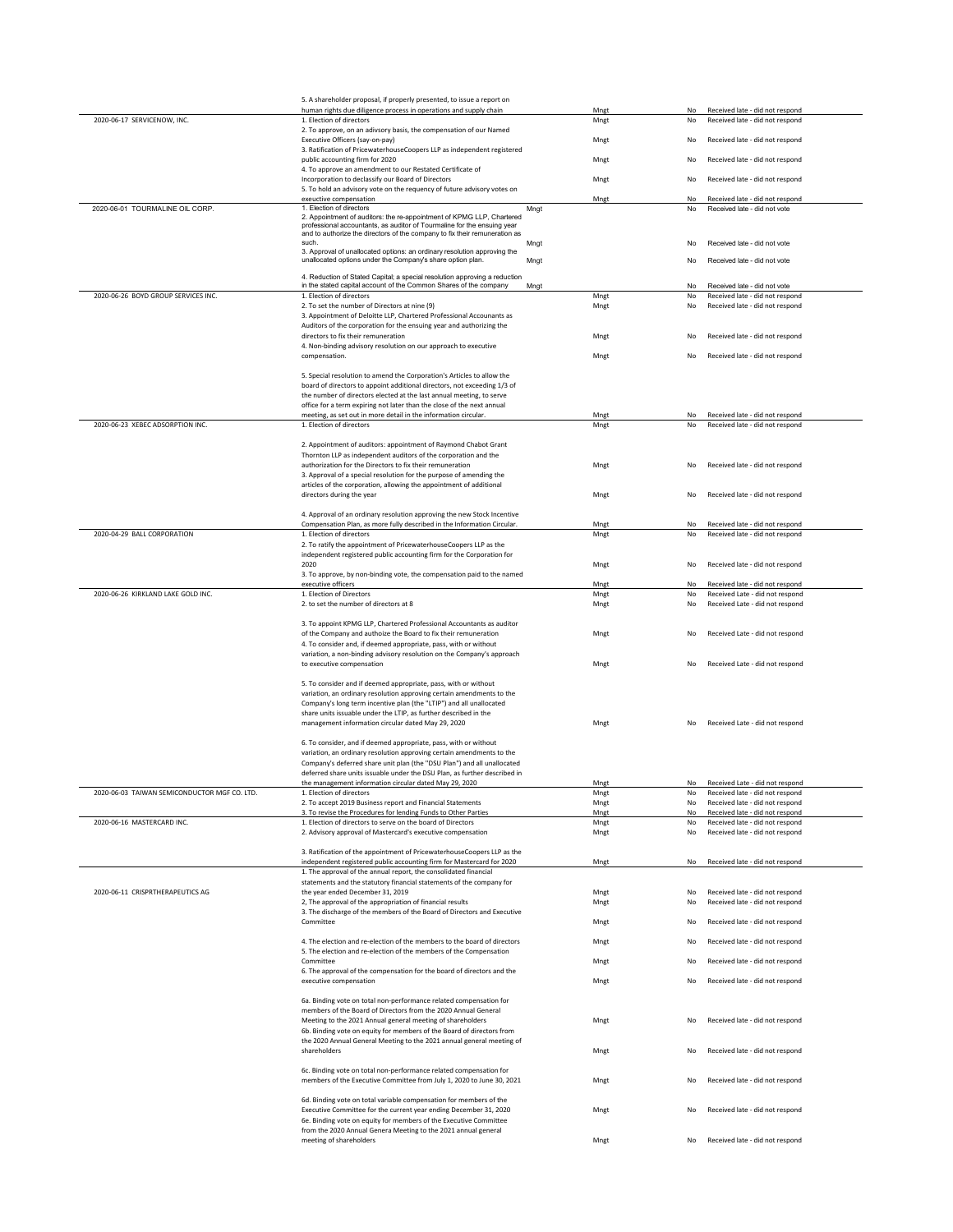|                             | 7. The approval of an increase in the Conditional share Capital for   |      |    |                                 |
|-----------------------------|-----------------------------------------------------------------------|------|----|---------------------------------|
|                             | <b>Employee Benefit Plans</b>                                         | Mngt | No | Received late - did not respond |
|                             | 8. the approval of an Amendment to the CRISPR Therapeutics AG 2018    |      |    |                                 |
|                             | Stock Option and Incentive Plan.                                      | Mnet | No | Received late - did not respond |
| 2020-06-17 NOMAD FOODS LTD. | 1. Election of directors                                              | Mngt | No | Received late - did not respond |
|                             | 2. Ratification of the selection of PricewaterhouseCoopers LLP as the |      |    |                                 |
|                             | Company's independent registered public accounting firm for the 2020  |      |    |                                 |
|                             | fiscal year                                                           | Mnet | No | Received late - did not respond |
| 2020-06-08 WINGSTOP INC.    | 1. Election of directors                                              | Mngt | No | Received late - did not respond |
|                             | 2. Ratify the appointment of KPMG LLP as our independent registered   |      |    |                                 |
|                             | public accountinf firm for fiscal year 2020                           | Mngt | No | Received late - did not respond |
|                             | 3. Approve on an advisory basis, the compensation of our named        |      |    |                                 |
|                             | executive officers                                                    | Mngt | No | Received late - did not respond |
|                             | 4. Approve amendments to our Certificate of Incorporation to remove   |      |    |                                 |
|                             | provisions that provide favorable rights to RC II WS LLCC that are no |      |    |                                 |
|                             | longer applicable.                                                    | Mngt | No | Received late - did not respond |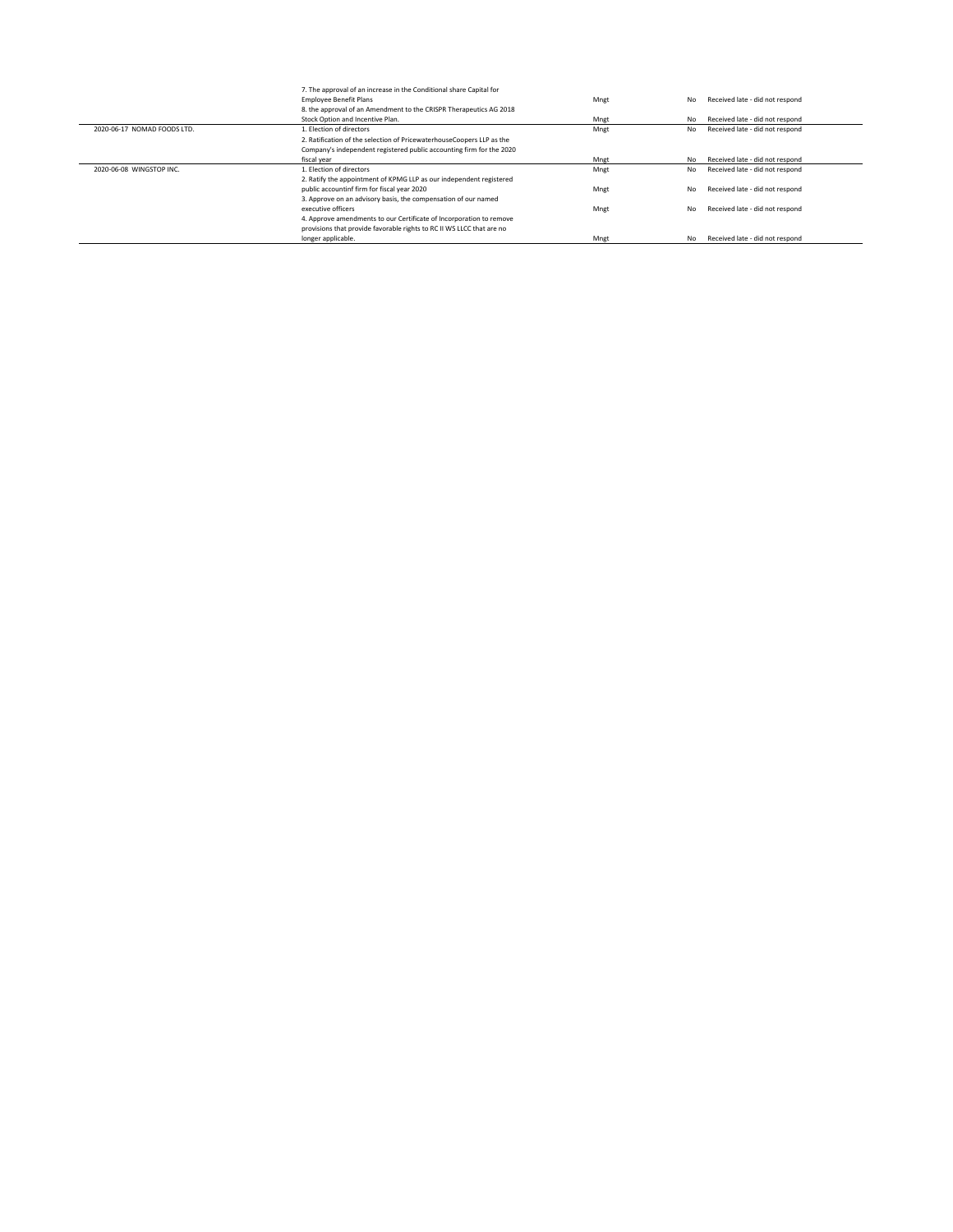## **Exemplar Canadian Advantage Alternative Class**

| Date<br>Name of Issuer                     | <b>Ticker</b><br>Cusip | <b>Identification of Voting Matter</b>                                                                                                                       | <b>Matters Proposed By</b>                    | <b>Voted</b> | Vote                                                                     |
|--------------------------------------------|------------------------|--------------------------------------------------------------------------------------------------------------------------------------------------------------|-----------------------------------------------|--------------|--------------------------------------------------------------------------|
| 2019-07-11 COMPUTER MODELLING GROUP LTD.   |                        | 1. Election of directors                                                                                                                                     | Issuer/Mngt/another person or company<br>Mngt | Yes/No       | <b>For/Against</b><br>Yes For - as per Mngt Recommendation               |
|                                            |                        | 2. Fixing the number of directors to be elected at the meeting at 8, as set<br>forth in the accompanying information circular                                | Mngt                                          | Yes          | For - as per Mngt Recommendation                                         |
|                                            |                        | 3. The appointment of KPMG LLP, chartered professional accountants, as<br>auditors of the corporation for the ensuing year and authorizing the               |                                               |              |                                                                          |
| 2019-07-06 SLANG WORLDWIDE INC.            |                        | directors to fix their remuneration<br>1. Election of directors                                                                                              | Mngt                                          | Yes          | For - as per Mngt Recommendation<br>Yes For - as per Mngt Recommendation |
|                                            |                        |                                                                                                                                                              | Mngt                                          |              |                                                                          |
|                                            |                        | 2. To appoint MNP LLP, Chartered Professional Accountants, as auditor to<br>hold office until the next annual meeting of shareholders at a remuneration      |                                               |              |                                                                          |
|                                            |                        | to be fixed by the Board of Directors                                                                                                                        | Mngt                                          |              | For - as per Mngt Recommendation                                         |
|                                            |                        | 3. To consider, and if thought fit, to pass a resolution to approve the<br>adoption of the company's Restricted Share Unit Plan, as more particularly        |                                               |              |                                                                          |
| 08/13/2019 CAE INC.                        |                        | described in the accompanying information circular<br>1. Election of directors                                                                               | Mngt<br>Mngt                                  | Yes<br>Yes   | For - as per Mngt Recommendation<br>For - as per Mngt Recommendation     |
|                                            |                        | 2. Appointment of PriceWaterhouseCoopers LLP as auditors and                                                                                                 |                                               |              |                                                                          |
|                                            |                        | authorization of the directors to fix their remuneration<br>3. Considering an advisory (non-binding) reoslution on executive                                 | Mngt                                          | yes          | For - as per Mngt Recommendation                                         |
|                                            |                        | compensation                                                                                                                                                 | Mngt                                          | yes          | For - as per Mngt Recommendation                                         |
| 2019-08-12 NEPTUNE WELLNESS SOLUTIONS INC. |                        | 1. Election of directors<br>2. Appointment of KPMG LLP as Auditors of the Corporation for the ensuing                                                        | Mngt<br>Mngt                                  | yes<br>yes   | For - as per Mngt Recommendation<br>For - as per Mngt Recommendation     |
|                                            |                        | year and authorizing the Directors to fix their remuneration                                                                                                 |                                               |              |                                                                          |
|                                            |                        | 3. To consider and, if deemed appropriate, to pass, with or without                                                                                          |                                               |              |                                                                          |
|                                            |                        | variation, an ordinary resolution approving certain amendments to the<br>corporation's stock option plan and equity incentive plan, and ratiying and         |                                               |              |                                                                          |
|                                            |                        | confirming the grant of 7,800,000 options to purchase common shares of                                                                                       |                                               |              |                                                                          |
|                                            |                        | the Corporation to Michael Cammarata, as more particularly described in<br>the circular.                                                                     | Mngt                                          | yes          | For - as per Mngt Recommendation                                         |
| 2019-09-16 ALIMENTATION COUCHE-TARD INC.   |                        | 1. Election of directors<br>2. Appoint the auditor until the next annual meeting and authorize the                                                           | Mngt                                          | yes          | For - as per Mngt Recommendation                                         |
|                                            |                        | Board of Directors to set their remuneration - PWC LLP                                                                                                       | Mngt                                          | yes          | For - as per Mngt Recommendation                                         |
|                                            |                        | 3. On an advisory basis and not to diminish the role and responsibilities of                                                                                 |                                               |              |                                                                          |
|                                            |                        | the board of directors that the shareholders accept the approach to                                                                                          |                                               |              |                                                                          |
| 2019-09-24 CANOPY RIVERS INC.              |                        | executive compensation as disclosed in our 2019 management proxy circular<br>1. Election of directors                                                        | Mngt<br>Mngt                                  | yes<br>Yes   | For - as per Mngt Recommendation<br>For - as per Mngt Recommendation     |
|                                            |                        | 2. to set the number of directors at five                                                                                                                    | Mngt                                          | Yes          | For - as per Mngt Recommendation                                         |
|                                            |                        | 3. Appointment of KPMG LLP chartered professional accountants, as<br>Auditors of the Company for the ensuing year and authorizing the directors              |                                               |              |                                                                          |
|                                            |                        | of the company to fix their remuneration                                                                                                                     | Mngt                                          | Yes          | For - as per Mngt Recommendation                                         |
|                                            |                        | 4. To consider, and if deemed advisable, to pass, with or without variation,                                                                                 |                                               |              |                                                                          |
|                                            |                        | an ordinary resolution approving the adoption of the Company's amended<br>and restated stock option plan, as more particularly described in the              |                                               |              |                                                                          |
|                                            |                        | accompanying management information circular                                                                                                                 | Mngt                                          | Yes          | For - as per Mngt Recommendation                                         |
|                                            |                        | 5. To consider, and if deemed advisable, to pass, with or without variation, a                                                                               |                                               |              |                                                                          |
|                                            |                        | special resolution authorizing the directors of the company to determine the<br>size of the Board of directors of the company, as more partiularly described |                                               |              |                                                                          |
|                                            |                        | in the accompanying circular                                                                                                                                 | Mngt                                          | Yes          | For - as per Mngt Recommendation                                         |
| 2019-09-10 EMPIRE COMPANY LIMITED          |                        | 1. The advisory resolution on the Company's approach to executive<br>compensation as set out in the information circular of the company                      | Mngt                                          | Yes          | For - as per Mngt Recommendation                                         |
| 2019-08-30 OPEN TEXT CORPORATION           |                        | 1. Election of directors                                                                                                                                     | Mngt                                          | Yes          | For - as per Mngt Recommendation                                         |
|                                            |                        | 2. Re-appoint KPMG LLP, Chartered Accountants, as independent auditors<br>for the company                                                                    | Mngt                                          | Yes          | For - as per Mngt Recommendation                                         |
|                                            |                        | 3. The non-binding Say-on-Pay Resolution, the full text of which is attached<br>as schedule "a" to the circular, with or without variation, on the company's |                                               |              |                                                                          |
|                                            |                        | approach to executive compensation, as more particularly described in the                                                                                    |                                               |              |                                                                          |
| 2019-09-16 PURE MULTI-FAMILY REIT LP       |                        | circular<br>1. To consider, and if thought advisable, with or without amendment, a                                                                           | Mngt<br>Mngt                                  | Yes<br>Yes   | For - as per Mngt Recommendation<br>For - as per Mngt Recommendation     |
|                                            |                        | special resolution, the full text of which is set forth in Schedule "B" to the<br>accompanying management information circular of Pure Multi-Family REIT     |                                               |              |                                                                          |
|                                            |                        | LP, to approve a plan of arrangement under Division 5 of Part 9 of the                                                                                       |                                               |              |                                                                          |
|                                            |                        | Business Corporations Act (British Columbia) involving the REIT LP, Pure<br>Multi-Family REIT (GP) Inc. and Portfolio 22 Venture, LLC, all as more           |                                               |              |                                                                          |
|                                            |                        | particularly described in the Circular                                                                                                                       |                                               |              |                                                                          |
| 2019-09-23 VALENS GROWORKS CORP.           |                        | 1. Election of directors                                                                                                                                     | Mngt                                          | Yes          | For - as per Mngt Recommendation                                         |
|                                            |                        | 2. To set the number of directors at six                                                                                                                     | Mngt                                          | Yes          | For - as per Mngt Recommendation                                         |
|                                            |                        | 3. Appointment of Davidson & Company LLP, as auditors of the Corporation                                                                                     |                                               |              |                                                                          |
|                                            |                        | for the ensuing year and authorizing the directors to fix their remuneration                                                                                 | Mngt                                          | Yes          | For - as per Mngt Recommendation                                         |
|                                            |                        | 4. To ratify and approve certain amendments to the stock option plan                                                                                         | Mnat                                          | Yes          | For - as per Mngt Recommendation                                         |
| 2019-11-04 CORBY SPIRIT AND WINE LIMITED   |                        | 5. To ratify and approve the Advance Notice Policy<br>1. Election of directors                                                                               | Mngt<br>Mngt                                  | Yes<br>yes   | For - as per Mngt Recommendation<br>For - as per Mngt Recommendation     |
|                                            |                        | 2. Appointment of Deloitte LLP as Auditors and the authorization of the                                                                                      | Mngt                                          |              | For - as per Mngt Recommendation                                         |
| 2019-11-19 CURALEAF HOLDINGS INC.          |                        | board of directors to fix their remuneration<br>1. Election of directors                                                                                     | Mngt                                          | Yes          | For - as per Mngt Recommendation                                         |
|                                            |                        | 2. To set the number of directors to be elected at the annual meeting to a<br>number between five and seven, to be determined at the discretion of the       |                                               |              |                                                                          |
|                                            |                        | board of directors of the company                                                                                                                            | Mngt                                          | Yes          | For - as per Mngt Recommendation                                         |
|                                            |                        | 3. To re-appoint Personal finance consulting Professional Company,<br>Chartered Professional accountants, as auditors of the Company to hold                 |                                               |              |                                                                          |
|                                            |                        | office until the next annual meeting of shareholders, and to authorize the<br>directors of the Company to fix the auditors' remuneration and the terms of    |                                               |              |                                                                          |
|                                            |                        | their engagement.                                                                                                                                            | Mngt                                          | Yes          | For - as per Mngt Recommendation                                         |
| 2019-11-29 BOYD GROUP INCOME FUND          |                        |                                                                                                                                                              | Mngt                                          | yes          | For - as per Mngt Recommendation                                         |
|                                            |                        | 1. To consider, pursuant to an interim order of the Court of Queen's Bench                                                                                   |                                               |              |                                                                          |
|                                            |                        | (Manitoba) dated Oct 1, 2019, and, if deemed advisable, passage, with or<br>without alteration or modification, of a special reoslution, the full text of    |                                               |              |                                                                          |
|                                            |                        | which is set forth in appendix A to the accompanying information circular,<br>approving a plan of arrangement under section 192 of the Canada Business       |                                               |              |                                                                          |
|                                            |                        | Corporations Act involving Boyd Group holdings Inc (BGH), the Boyd Group                                                                                     |                                               |              |                                                                          |
|                                            |                        | Inc, unit holders of the Fund and the Class A Common shareholders of BGHI,<br>providing, inter alia, for the conversion of the fund from a public income     |                                               |              |                                                                          |
|                                            |                        | trust to a public corporation with each such unit holder and Class A Common                                                                                  |                                               |              |                                                                          |
|                                            |                        | shareholder receiving one common share of Boyd Group Services Inc., in<br>exchange for each unit or Class A Common Share held, respectively                  |                                               |              |                                                                          |
| 2020-01-28 CGI INC.                        |                        | 1. Election of directors                                                                                                                                     | Mngt                                          | yes          | For - as per Mngt Recommendation                                         |
|                                            |                        | 2. Appointment of auditor, appointment of PWC LLP as auditors and<br>authorization to the Audit and Risk Management Committee to fix its                     |                                               |              |                                                                          |
|                                            |                        | remuneration<br>3. Shareholder proposal number one, disclosure of voting results by class of                                                                 | Mngt                                          | yes          | For - as per Mngt Recommendation                                         |
|                                            |                        | shares                                                                                                                                                       | Mnat                                          | ves          | against - as per mngt recommendation                                     |
| 2020-01-27 METRO INC.                      |                        | 1. Election of directors<br>2. Appointment of Ernst & Young LLP, Chartered Professional Accountants,                                                         | Mngt                                          | Yes          | For - as per Mngt Recommendation                                         |
|                                            |                        | as Auditors of the Corporation<br>3. Advisory resolution on the Corporation's approach to exxecutive                                                         | Mngt                                          | Yes          | For - as per Mngt Recommendation                                         |
|                                            |                        | compensation                                                                                                                                                 | Mngt                                          |              | Yes For - as per Mngt Recommendation                                     |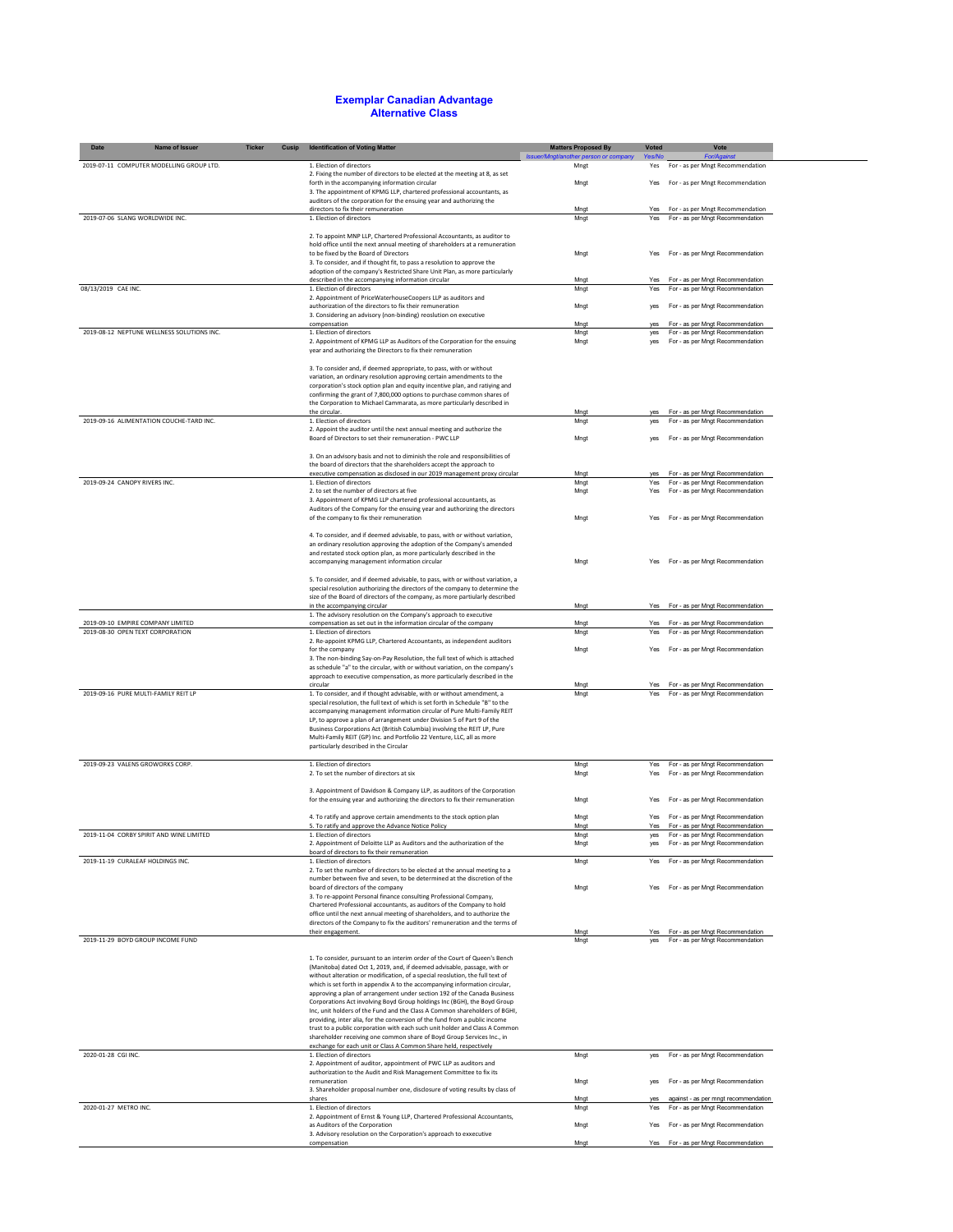| 2020-01-16 CRESCO LABS INC.         | 1. Election of directors                                                                                                                                   | Mngt         | Yes        | For - as per Mngt Recommendation                                     |
|-------------------------------------|------------------------------------------------------------------------------------------------------------------------------------------------------------|--------------|------------|----------------------------------------------------------------------|
|                                     | 2. the setting of the number of directors of the corporation at nine<br>3. the appointment of Marcum LLP, Chartered Accountants, as auditors of            | Mngt         | Yes        | For - as per Mngt Recommendation                                     |
|                                     | the corporation at a renumeration to be determined by the board of                                                                                         |              |            |                                                                      |
|                                     | directors of the Corporation                                                                                                                               | Mnat         | Yes        | For - as per Mngt Recommendation                                     |
|                                     | 4. Ordinary resolution to ratify and approve the corporation's advance<br>notice policy.                                                                   | Mngt         | Yes        | For - as per Mngt Recommendation                                     |
|                                     | 5. Special resolution to approve the cancellation of the Corporation's<br>existing articles and adopt a set of new articles                                | Mngt         | Yes        | For - as per Mngt Recommendation                                     |
| 2020-01-24 EQUINOX GOLD CORP.       |                                                                                                                                                            |              |            |                                                                      |
|                                     | 1. To consider, and if thought advvisable, to approve, with or without                                                                                     |              |            |                                                                      |
|                                     | variation, an ordinary resoltuion, the full text of which is set forth in<br>Appendix A to the joing management information circular at Equinox Gold       |              |            |                                                                      |
|                                     | Corp and Leagold Mining Corporation dated Dec 20, 2019, approving the                                                                                      |              |            |                                                                      |
|                                     | issuance of such number of common shares of Equinox Gold as are required<br>to be issued pursuant to or in connection with a plan or arrangement under     |              |            |                                                                      |
|                                     | section 288 of the Business Corporations Act (British Columbia), all as more                                                                               |              |            |                                                                      |
|                                     | particularly described in the information circular                                                                                                         | Mnat         |            | Yes For - as per Mngt Recommendation                                 |
|                                     | 2. To consider and, if thought advisable, to approve, with or without                                                                                      |              |            |                                                                      |
|                                     | variation, an ordinary resolution of disinterested shareholders, the full text                                                                             |              |            |                                                                      |
|                                     | of which is set forth in Appendix A to the join management information                                                                                     |              |            |                                                                      |
|                                     | circular of Equinox Gold Corp. and Leagold Mining Corporation dated<br>December 20, 2019, approving the non brokered private placement of                  |              |            |                                                                      |
|                                     | common shares of Equinox to Mr. Ross Beaty, chairman of Equinox Gold, all                                                                                  |              |            |                                                                      |
|                                     | as more particularly described in the information circular.                                                                                                | Mngt         | Yes        | For - as per Mngt Recommendation                                     |
| 2020-01-24 KIRKLAND LAKE GOLD LTD.  | 1. To consider, and if deemed advisable, to pass, with or without variation,<br>an ordinary resolution approving the issuance by Kirland Lake Gold Ltd. Of | Mngt         | Yes        | For - as per Mngt Recommendation                                     |
|                                     | Kirkland common shares as consideration in connection with the                                                                                             |              |            |                                                                      |
|                                     | arrangement under Secion 192 of the Canada Business Corporations Act                                                                                       |              |            |                                                                      |
|                                     | involving, among others, Kirkland and Detour Gold Corporation, the full text<br>of which is set out in Appendix A of the accompanying Management           |              |            |                                                                      |
|                                     | <b>Information Circular</b>                                                                                                                                |              |            |                                                                      |
| 2020-02-21 ORGANIGRAM HOLDINGS INC  | 1. Election of directors                                                                                                                                   | Mngt         | Yes        | For - as per Mngt Recommendation                                     |
|                                     | 2. Appointment of Deloitte LLP as Auditors of the company for the ensuing                                                                                  |              |            |                                                                      |
|                                     | year and authorizing the Directors to fix their remuneration                                                                                               | Mngt         | Yes        | For - as per Mngt Recommendation                                     |
|                                     | 3. To approve a special resolution approving the articles of amendment of                                                                                  |              |            |                                                                      |
|                                     | the Company as more fully described in the company's 2020 management<br>information circular                                                               | Mng          | Yes        | For - as per Mngt Recommendation                                     |
|                                     | 4. To approve an ordinary resoltuion confirming the amended and restated                                                                                   |              |            |                                                                      |
|                                     | by-law no. 1 of the company as more fully described in the Company's 2020                                                                                  |              |            |                                                                      |
|                                     | management information circular                                                                                                                            | Mngt         | Yes        | For - as per Mngt Recommendation                                     |
|                                     | 5. to approve an ordinary resoltuion ratifying the adoption of a new omnibus<br>incentive plan for the Company as more fully described in the Company's    |              |            |                                                                      |
|                                     | 2020 management information circular.                                                                                                                      | Mngt         | Yes        | For - as per Mngt Recommendation                                     |
| 2020-03-26 CARGOJET INC.            | 1. Election of directors                                                                                                                                   | Mngt         | Yes        | For - as per Mngt Recommendation                                     |
|                                     | 2. to appoint PriceWaterhouseCoopers LLP, chartered accountants, as the<br>auditor of the corporation and to authorize the directors of the corporation    |              |            |                                                                      |
|                                     | to fix the renumeration to be paid to the auditor                                                                                                          | Mngt         | Yes        | For - as per Mngt Recommendation                                     |
|                                     | 3. To approve the ordinary resolution, a copy of which is reproduced in                                                                                    |              |            |                                                                      |
|                                     | schedule A of the management information circular, approving the adoption<br>of the omnibus incentive plan                                                 | Mngt         | Yes        | For - as per Mngt Recommendation                                     |
|                                     | 4. To approve the ordinary resolution, a copy of which is reproduced in                                                                                    |              |            |                                                                      |
|                                     | schedule C of the management information circular, confirming the                                                                                          |              |            |                                                                      |
|                                     | adoption of by-law no. 4 of the corporation and repealing the corporation's<br>by-laws no 1,2 and 3                                                        | Mngt         | Yes        | For - as per Mngt Recommendation                                     |
|                                     |                                                                                                                                                            | Mngt         | Yes        | For - as per Mngt Recommendation                                     |
|                                     | 5. To approve the special resolution, a copy of which is reproduced in                                                                                     |              |            |                                                                      |
|                                     |                                                                                                                                                            |              |            |                                                                      |
|                                     | Schedule E of the management information circular, in respect of a plan of                                                                                 |              |            |                                                                      |
|                                     | arrangement effecting amendments to the articles of incorporation of the<br>corporation to align the restrictions on the level of non-canadian ownership   |              |            |                                                                      |
|                                     | and voting control with those perscribed by the definition of ccanadian in                                                                                 |              |            |                                                                      |
| 2020-05-05 TELUS CORPORATION        | subsection 55(1) of the recently amended Canada Transporation Act.                                                                                         |              |            |                                                                      |
|                                     | 1. Election of directors<br>2. Appoint Deloitte LLP as auditos for the ensuing year and authorize                                                          | Mngt         | Yes        | For - as per Mngt Recommendation                                     |
|                                     | directors to fix their remuneration                                                                                                                        | Mngt         | Yes        | For - as per Mngt Recommendation                                     |
| 2020-04-17 TRANSALTA CORPORATION    | 3. Approve the Company's approach to executive compensation                                                                                                | Mngt         | Yes<br>No  | For - as per Mngt Recommendation                                     |
|                                     | 1. Election of directors                                                                                                                                   | Mngt         |            | Received - Did not respond                                           |
|                                     | 2. Appointment of Ernst & Young LLP as Auditors at a remuneration to be                                                                                    |              |            |                                                                      |
|                                     | fixed by the board of Directors. Directors and management recommend<br>shareholders vote for the appointment of Ernst & Young LLP                          | Mnat         | No         | Received - Did not respond                                           |
|                                     | 3. Advisory vote to accept management's approach to executive                                                                                              |              |            |                                                                      |
|                                     | compensation, as described in the accompanying management proxy                                                                                            |              |            |                                                                      |
|                                     | circular<br>4. Ordinary resolution confirming and approving the amendment and                                                                              | Mng          | No         | Received - Did not respond                                           |
|                                     | restatement of By-Laws No. 1 of the Company.                                                                                                               | Mnat         | <b>No</b>  | Received - Did not respond                                           |
|                                     |                                                                                                                                                            |              |            |                                                                      |
|                                     | 5. Ordinary Resolution confirming and approving the Amendment and<br>Restatement of the Advance Notice By-Law No. 2 of the Company.                        | Mng          | No         | Received - Did not respond                                           |
|                                     |                                                                                                                                                            |              |            |                                                                      |
|                                     | 6. Ordinary Resolution approving the amendments to the Stock Option Plan                                                                                   |              |            |                                                                      |
| 2020-04-29 TC ENERGY CORPORATION    | to increase the number of shars available for issuance thereunder.<br>1. Election of directors                                                             | Mngt<br>Mngt | No<br>Yes  | Received - Did not respond<br>For - as per Mngt Recommendation       |
|                                     |                                                                                                                                                            |              |            |                                                                      |
|                                     | 2. Resolution to appoint KPMG LLP, Chartered Professional Accountants as                                                                                   |              | Yes        |                                                                      |
|                                     | auditors and authorize thedirectors to fix their remuneration                                                                                              | Mngt         |            | For - as per Mngt Recommendation                                     |
|                                     | 3. Resolution to accept TC Energy's approach to executive compensationm                                                                                    |              |            |                                                                      |
|                                     | as described in the management information circular.                                                                                                       | Mnat         | Yes        | For - as per Mngt Recommendation                                     |
| 2020-04-28 GILDAN ACTIVEWEAR INC.   | 1. Election of directors<br>2. Confirming the adoption of and to ratify the Shareholder Rights Plan; see                                                   | Mngt         | Yes        | For - as per Mngt Recommendation                                     |
|                                     | Schedule "c" of the Management Proxy Circular                                                                                                              | Mngt         | Yes        | For - as per Mngt Recommendation                                     |
|                                     | 3. Approving an advisory resoltuion on the Corporation's approach to                                                                                       |              |            |                                                                      |
|                                     | executive compensation; see Schedule "D" to the management proxy<br>circular.                                                                              | Mngt         | Yes        | For - as per Mngt Recommendation                                     |
|                                     | 4. The appointment of KPMG LLP, Chartered Professional Accountants, as                                                                                     |              |            |                                                                      |
|                                     | auditors for the ensuing year.<br>1. Election of directors                                                                                                 | Mngt         | Yes<br>Yes | For - as per Mngt Recommendation                                     |
| 2020-05-01 BARRICK GOLD CORPORATION |                                                                                                                                                            | Mngt         |            | For - as per Mngt Recommendation                                     |
|                                     | 2. Resolution approving the appointment of pricewaterhousecoopers LLP as                                                                                   |              |            |                                                                      |
|                                     | the auditor of Barrick and authorizing the directionrs to fix its remuneration                                                                             | Mngt         | Yes        | Yes For - as per Mngt Recommendation                                 |
| 2020-05-01 GIBSON ENERGY INC.       | 3. Advisory resolution on approach to executive compensation<br>1. Election of directors                                                                   | Mngt<br>Mngt | Yes        | For - as per Mngt Recommendation<br>For - as per Mngt Recommendation |
|                                     |                                                                                                                                                            |              |            |                                                                      |
|                                     | 2. To pass a resolution appointing PriceWaterhouseCoopers LLP as our                                                                                       |              |            |                                                                      |
|                                     | auditors, to serve as our auditors until the next annual meeting of<br>shareholders and authorizing the directors to fix their remuneration                | Mnat         | Yes        | For - as per Mngt Recommendation                                     |
|                                     | 3. To consider, and if thought advisable, to pass an advisory resolution to                                                                                |              |            |                                                                      |
|                                     | accept the approach to executive compensation as disclosed in the                                                                                          |              | Yes        |                                                                      |
| 2020-04-29 TOROMONT INDUSTRIES LTD  | accompanying Management Information Circular<br>1. Election of directors                                                                                   | Mngt<br>Mnet | Yes        | For - as per Mngt Recommendation<br>For - as per Mngt Recommendation |
|                                     |                                                                                                                                                            |              |            |                                                                      |
|                                     | 2. To appoint Ernst & Young LLP, Chartered Professional Accountants as                                                                                     |              |            |                                                                      |
|                                     | auditors of the Corporation until the next annual general meeting at a<br>remuneration to be fixed by the directors of the Corporation                     | Mngt         | Yes        | For - as per Mngt Recommendation                                     |
|                                     | 3. To approve a non-binding resolution accepting the Corporation's<br>approach to executive compensation, as describex in the Corporation's                |              |            |                                                                      |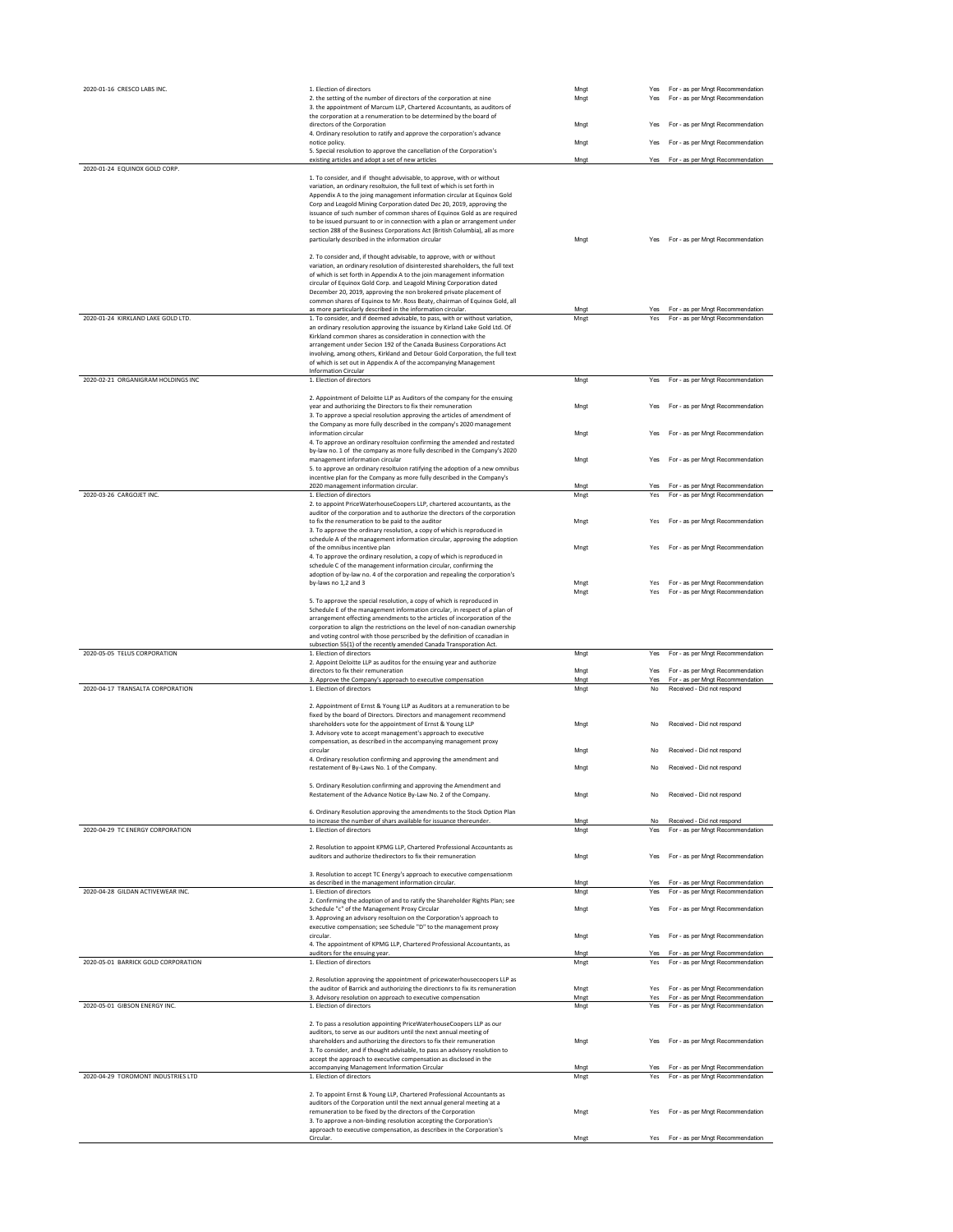| 2020-05-05 FIRST QUANTIUM MINERALS LTD.  | 1. Election of directors<br>2. To set the number of directors at 8<br>3. Appointment of PriceWaterhouseCoopers LLP (Canada) as auditors of the<br>Company for the ensuing year and authorizing the Directors to fix their                                                                                                                                                                                                                                                                                                                                                                          | Mngt<br>Mngt | For - as per Mngt Recommendation<br>Yes<br>For - as per Mngt Recommendation<br>Yes |
|------------------------------------------|----------------------------------------------------------------------------------------------------------------------------------------------------------------------------------------------------------------------------------------------------------------------------------------------------------------------------------------------------------------------------------------------------------------------------------------------------------------------------------------------------------------------------------------------------------------------------------------------------|--------------|------------------------------------------------------------------------------------|
|                                          | remuneration<br>4. BE IT RESOLVED, on an advisory basis, and not to diminish the role and<br>responsibilities of the Board of Directors of the Company, that the                                                                                                                                                                                                                                                                                                                                                                                                                                   | Mngt         | For - as per Mngt Recommendation<br>Yes                                            |
|                                          | shareholders accept the approach to executive compensation disclosed in<br>the Company's management information circular dated March 11,2020<br>5. The ordinary resolution, the full text of which is se out in the Company's<br>Management information Circular dated March 11,2020, to approve and<br>ratify the Shareholder Rights Plan of the Company as set forth in the<br>shareholder rights plan agreement between the Company and<br>Computershae Investor Services Inc. dated as of January 6,2020 and set out<br>in Schedule "A" of the Company's Management Information circular dated | Mngt         | For - as per Mngt Recommendation<br>Yes                                            |
|                                          | March 11.2020<br>6. A special resolution, the ull text of which is set out in the Company's<br>Management Information Circular dated March 11,2020, to approve the<br>amendment to the articles of the Company to incorporate the advance                                                                                                                                                                                                                                                                                                                                                          | Mngt         | For - as per Mngt Recommendation<br>Yes                                            |
|                                          | notice provisions as set out in Schedule "B" of the Company's Management<br>Information Circular dated March 11,2020<br>7. The special resolution, the full text of which is set out in the Company's                                                                                                                                                                                                                                                                                                                                                                                              | Mngt         | For - as per Mngt Recommendation<br>Yes                                            |
|                                          | Management Information Circular dated March 11, 2020, to approve the<br>amendment to the articles of the Company in Accordance with Schedule "C"<br>of the Company's Management information circular dated March 11,2020.                                                                                                                                                                                                                                                                                                                                                                          | Mngt         | For - as per Mngt Recommendation<br>Yes                                            |
| 2020-05-04 SUNCOR ENERGY INC.            | 1. Election of Directors<br>2. Appointment of KPMG LLP as auditor o Suncor Energy Inc. for the ensuing<br>year                                                                                                                                                                                                                                                                                                                                                                                                                                                                                     | Mngt<br>Mngt | For - as per Mngt Recommendation<br>Yes<br>For - as per Mngt Recommendation<br>Yes |
|                                          | 3. To accept the approach to executive compensation disclosed in the<br>Management Proxy Circular of Suncor Energy Inc. dated February 26, 2020                                                                                                                                                                                                                                                                                                                                                                                                                                                    | Mngt         | For - as per Mngt Recommendation<br>Yes                                            |
| 2020-05-05 WSP GLOBAL INC.               | 1. Election of directors<br>2. To appoint PriceWAterhouseCoopers LLP as independent auditors of the                                                                                                                                                                                                                                                                                                                                                                                                                                                                                                | Mnat         | For - as per Mngt Recommendation<br>Yes                                            |
|                                          | corporation                                                                                                                                                                                                                                                                                                                                                                                                                                                                                                                                                                                        | Mngt         | For - as per Mngt Recommendation<br>Yes                                            |
|                                          | 3. Consideration and approval in a non-binding, advisory capacity of the<br>approach to executive compensation policies                                                                                                                                                                                                                                                                                                                                                                                                                                                                            | Mngt         | For - as per Mngt Recommendation<br>Yes                                            |
| 2020-05-22 JAMIESON WELLNESS INC.        | 1. Election of directors<br>2. To re-appoint Ernst & Young LLP as the auditos of Jamieson for the<br>ensuing year and to authorize the directors of Jamieson to fix their                                                                                                                                                                                                                                                                                                                                                                                                                          | Mngt         | For - as per Mngt Recommendation<br>Yes                                            |
|                                          | remuneration<br>3. To consider and, if deemed advisable, to pass an ordinart resolution                                                                                                                                                                                                                                                                                                                                                                                                                                                                                                            | Mngt         | For - as per Mngt Recommendation<br>Yes                                            |
|                                          | ratifting and approving unallocated options, rights or other entitlements<br>under the Company's long-term incentive plan.                                                                                                                                                                                                                                                                                                                                                                                                                                                                         | Mngt         | For - as per Mngt Recommendation<br>Yes                                            |
|                                          | 4. To consider and, if deemed advisable, to pass an ordinary resolution                                                                                                                                                                                                                                                                                                                                                                                                                                                                                                                            |              |                                                                                    |
|                                          | ratifying and approving unallocated options, rights or other entitlements<br>under the Company's employee share purchase plan                                                                                                                                                                                                                                                                                                                                                                                                                                                                      | Mngt         | Yes For - as per Mngt Recommendation                                               |
| 2020-05-05 PARKLAND FUEL CORPORATION     | 1. Election of directors                                                                                                                                                                                                                                                                                                                                                                                                                                                                                                                                                                           | Mngt         | Yes For - as per Mngt Recommendation                                               |
|                                          | 2. Shareholders will be asked to reappoint PriceWaterhouseCoopers LLP as<br>Parkland's auditor until the next annual meeting and to authorize the board<br>of directors of Parkland to set the auditor's remuneration, information<br>respecting the appointment of PriceWaterhouseCoopers LLP may be found<br>in the "Mattes to be considered at the meeting - appointment of auditor"                                                                                                                                                                                                            |              |                                                                                    |
|                                          | section of the information circular                                                                                                                                                                                                                                                                                                                                                                                                                                                                                                                                                                | Mngt         | For - as per Mngt Recommendation<br>Yes                                            |
|                                          | 3. Shareholders will be asked to approve Parkland's restated shareholder<br>rights plan, information respectinf the restated shareholder rights plan may<br>be found in the "Matters to be considered at the meeting - restatement of<br>shareholder rights plan" section of the information circular<br>4. Shareholders will be asked to approve Parkland's unallocated options<br>under Parkland's amended and restated stock option plan. Information                                                                                                                                           | Mngt         | For - as per Mngt Recommendation<br>Yes                                            |
|                                          | respecting the approval of unallocated options may be found in the "Matters<br>to be considered at the meeting - approval of unallocated options" section<br>of the information circular                                                                                                                                                                                                                                                                                                                                                                                                           | Mngt         | For - as per Mngt Recommendation                                                   |
|                                          | 5. Shareholders will be asked to approve certain amendments to parkland's<br>restricted share unit plan, which are set out in an amended and restated<br>restricted share unit plan, information respecting the amendements to<br>Parkland's restricted share unit plan may be found in the "Matters to be<br>considered at the meeting - approval of restricted shar unit plan<br>amendments" section of the information circular                                                                                                                                                                 | Mngt         | For - as per Mngt Recommendation<br>Yes                                            |
|                                          | 6. Shareholders will be asked to approve Parkland's unallocated restricted<br>share units under Parkland's amended and restated restricted share unit<br>plan. Information respecting the approval of unallocated restricted share<br>units may be found in the "Matters to be considered at th meeting- approval                                                                                                                                                                                                                                                                                  |              |                                                                                    |
|                                          | of unallocated restricted share units" section of the information circular<br>7. The shareholders will be asked to consider, and if determined                                                                                                                                                                                                                                                                                                                                                                                                                                                     | Mngt         | Yes For - as per Mngt Recommendation                                               |
|                                          | appropriate, approve a special resolution to authoirze an amendment to the<br>articles of Parkland to change its name to "Parkland Corporation".<br>Information respecting the approval of the name change may be found in<br>the "matters to be considered at the meeting - corporate name change"                                                                                                                                                                                                                                                                                                |              |                                                                                    |
|                                          | section of the information circular.<br>8. Shareholders will be asked to approve a non-binding "Say on pay"<br>advisory vote approving Parkland's approach to executive compenation.<br>Information respectin the "say on pay" advisory vote may be found in the                                                                                                                                                                                                                                                                                                                                   | Mnet         | Yes For - as per Mngt Recommendation                                               |
|                                          | 'matters to be considered at the meeting - shareholder advisory vote on<br>approach to executive compensation" section of the information circular                                                                                                                                                                                                                                                                                                                                                                                                                                                 | Mngt         | For - as per Mngt Recommendation<br>Yes                                            |
| 2020-05-04 FRANCO-NEVADA CORPORATION     | 1. Election of directors<br>2. Appointment of PriceWaterhouseCoopers LLP as auditors of the                                                                                                                                                                                                                                                                                                                                                                                                                                                                                                        | Mngt         | Yes For - as per Mngt Recommendation                                               |
|                                          | Corporation for the ensuing year and authorization of the directors to fix<br>their remuneration                                                                                                                                                                                                                                                                                                                                                                                                                                                                                                   | Mngt         | For - as per Mngt Recommendation<br>Yes                                            |
|                                          | 3. Acceptance of the Corporation's approach to executive compensation                                                                                                                                                                                                                                                                                                                                                                                                                                                                                                                              | Mngt         | For - as per Mngt Recommendation<br>Yes                                            |
| 2020-05-06 MORNEAU SHEPELL INC.          | 1. Election of directors<br>2. The re-appointment of KPMG LLP to act as auditors of the company, and                                                                                                                                                                                                                                                                                                                                                                                                                                                                                               | Mngt         | For - as per Mngt Recommendation<br>Yes                                            |
|                                          | to authorize the directors to fix their remuneration<br>3. An advisory resolution, the text of which is set out on page 9 of the<br>management information circular dated March 23,2020, to accept the<br>company's approach to executive compensation as more particularly                                                                                                                                                                                                                                                                                                                        | Mngt         | For - as per Mngt Recommendation<br>Yes                                            |
|                                          | described in the circular.<br>4. A resolution, the text of which is set out in schedule "A" of the<br>accompanying circular to reapprove the amended and restated 2017 long-                                                                                                                                                                                                                                                                                                                                                                                                                       | Mngt         | For - as per Mngt Recommendation<br>Yes                                            |
|                                          | term incentive plan<br>5. A resolution, the text of which is set out in schedule "B" of the<br>accompanying circular to reapprove amended and restated director's                                                                                                                                                                                                                                                                                                                                                                                                                                  | Mngt         | For - as per Mngt Recommendation<br>Yes                                            |
| 2020-05-12 WHEATON PRECIOUS METALS CORP. | deferred share unit plan<br>1. Election of directors<br>2. In respect of the appointment of Deloitte LLP, Independent Registered                                                                                                                                                                                                                                                                                                                                                                                                                                                                   | Mngt<br>Mngt | For - as per Mngt Recommendation<br>Yes<br>Yes For - as per Mngt Recommendation    |
|                                          | Public Accounting firm, as auditors for 2020 and to authorize the directors to<br>fix the auditor's remuneration                                                                                                                                                                                                                                                                                                                                                                                                                                                                                   | Mngt         | Yes For - as per Mngt Recommendation                                               |
|                                          | 3. A non-binding advisory resolution on the Company's approach to<br>executive compensation                                                                                                                                                                                                                                                                                                                                                                                                                                                                                                        | Mngt         | For - as per Mngt Recommendation<br>Yes                                            |
| 2020-06-01 TOURMALINE OIL CORP.          | 1. Election of directors                                                                                                                                                                                                                                                                                                                                                                                                                                                                                                                                                                           | Mngt         | Yes For - as per Mngt Recommendation                                               |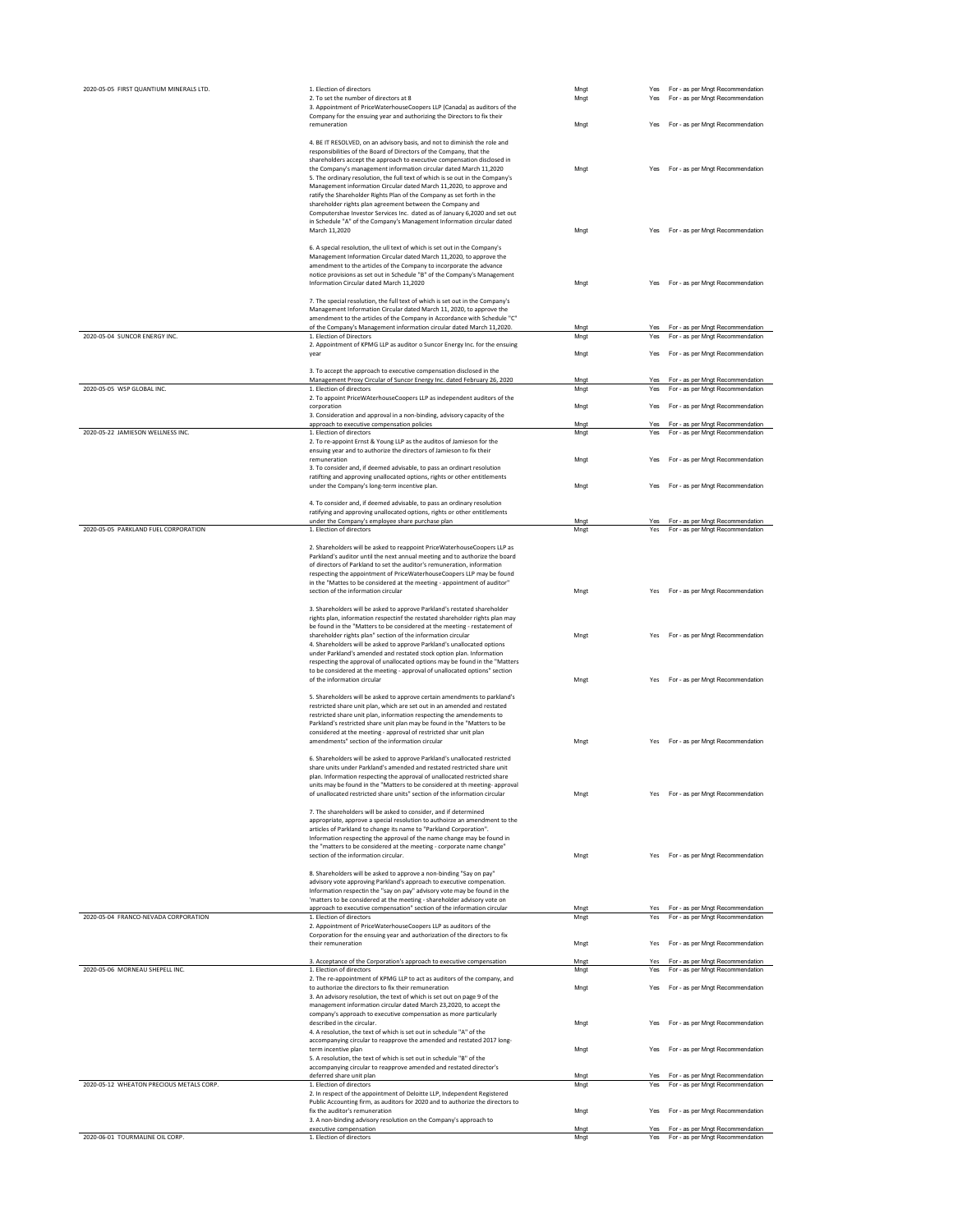| auditor of Tourmaline for the ensuing year and to authorize the director of<br>For - as per Mngt Recommendation<br>the Company to fix their remuneration as such.<br>Mngt<br>Yes<br>3. An ordinary resolution approving the unallocated options under the<br>Company's share option plan.<br>Mngt<br>For - as per Mngt Recommendation<br>Yes<br>4. A special resolution approving a reduction in the stated capital account of<br>the Common Shares of the Company by \$2 billion.<br>For - as per Mngt Recommendation<br>Mngt<br>Yes<br>2020-06-12 BROOKFIELD ASSET MANAGEMENT INC.<br>For - as per Mngt Recommendation<br>1. Election of Directors<br>Mngt<br>Yes<br>2. The appointment of Deloitte LLP as the external auditor and authorizin<br>the directors to set its remuneration.<br>For - as per Mngt Recommendation<br>Mngt<br>Yes<br>3. The Say On Pay Resolution set out in the corporation's management<br>For - as per Mngt Recommendation<br>information circular dated April 27, 2020.<br>Mngt<br>Yes<br>4. The shareholder proposal one set out in the circular.<br>Mngt<br>Yes<br>Against - as per Mngt Recommendation |  |
|-------------------------------------------------------------------------------------------------------------------------------------------------------------------------------------------------------------------------------------------------------------------------------------------------------------------------------------------------------------------------------------------------------------------------------------------------------------------------------------------------------------------------------------------------------------------------------------------------------------------------------------------------------------------------------------------------------------------------------------------------------------------------------------------------------------------------------------------------------------------------------------------------------------------------------------------------------------------------------------------------------------------------------------------------------------------------------------------------------------------------------------------|--|
|                                                                                                                                                                                                                                                                                                                                                                                                                                                                                                                                                                                                                                                                                                                                                                                                                                                                                                                                                                                                                                                                                                                                           |  |
|                                                                                                                                                                                                                                                                                                                                                                                                                                                                                                                                                                                                                                                                                                                                                                                                                                                                                                                                                                                                                                                                                                                                           |  |
|                                                                                                                                                                                                                                                                                                                                                                                                                                                                                                                                                                                                                                                                                                                                                                                                                                                                                                                                                                                                                                                                                                                                           |  |
|                                                                                                                                                                                                                                                                                                                                                                                                                                                                                                                                                                                                                                                                                                                                                                                                                                                                                                                                                                                                                                                                                                                                           |  |
|                                                                                                                                                                                                                                                                                                                                                                                                                                                                                                                                                                                                                                                                                                                                                                                                                                                                                                                                                                                                                                                                                                                                           |  |
|                                                                                                                                                                                                                                                                                                                                                                                                                                                                                                                                                                                                                                                                                                                                                                                                                                                                                                                                                                                                                                                                                                                                           |  |
|                                                                                                                                                                                                                                                                                                                                                                                                                                                                                                                                                                                                                                                                                                                                                                                                                                                                                                                                                                                                                                                                                                                                           |  |
|                                                                                                                                                                                                                                                                                                                                                                                                                                                                                                                                                                                                                                                                                                                                                                                                                                                                                                                                                                                                                                                                                                                                           |  |
|                                                                                                                                                                                                                                                                                                                                                                                                                                                                                                                                                                                                                                                                                                                                                                                                                                                                                                                                                                                                                                                                                                                                           |  |
| 5. The shareholdr proposal two set out in the circular.<br>Against - as per Mngt Recommendation<br>Mngt<br>Yes                                                                                                                                                                                                                                                                                                                                                                                                                                                                                                                                                                                                                                                                                                                                                                                                                                                                                                                                                                                                                            |  |
| 2020-06-22 MAPLE LEAF FOODS INC.<br>1. Election of directors<br>For - as per Mngt Recommendation<br>Mngt<br>Yes                                                                                                                                                                                                                                                                                                                                                                                                                                                                                                                                                                                                                                                                                                                                                                                                                                                                                                                                                                                                                           |  |
| 2. Appointment of KPMG LLP, as auditor of Maple Leaf Foods Inc. for the                                                                                                                                                                                                                                                                                                                                                                                                                                                                                                                                                                                                                                                                                                                                                                                                                                                                                                                                                                                                                                                                   |  |
| ensuing year and authorizing the Directors to fix their remuneration<br>Mngt<br>For - as per Mngt Recommendation<br>Yes                                                                                                                                                                                                                                                                                                                                                                                                                                                                                                                                                                                                                                                                                                                                                                                                                                                                                                                                                                                                                   |  |
| 3. To approve, on an advisory and non-binding basis, Maple Leaf Foods Inc's                                                                                                                                                                                                                                                                                                                                                                                                                                                                                                                                                                                                                                                                                                                                                                                                                                                                                                                                                                                                                                                               |  |
| Yes For - as per Mngt Recommendation<br>approach to executive compensation.<br>Mngt<br>2020-06-12 H&R REAL ESTATE INVESTMENT TRUST<br>For - as per Mngt Recommendation<br>1. Election of directors<br>Mngt<br>Yes                                                                                                                                                                                                                                                                                                                                                                                                                                                                                                                                                                                                                                                                                                                                                                                                                                                                                                                         |  |
| 2. In respect of the appointment of KPMG LLP as the auditors of the REIT                                                                                                                                                                                                                                                                                                                                                                                                                                                                                                                                                                                                                                                                                                                                                                                                                                                                                                                                                                                                                                                                  |  |
| and the authorization of the trustees of the REIT to fix tge remuneration of                                                                                                                                                                                                                                                                                                                                                                                                                                                                                                                                                                                                                                                                                                                                                                                                                                                                                                                                                                                                                                                              |  |
| Mngt<br>For - as per Mngt Recommendation<br>the auditors of the REIT<br>Yes                                                                                                                                                                                                                                                                                                                                                                                                                                                                                                                                                                                                                                                                                                                                                                                                                                                                                                                                                                                                                                                               |  |
| 3. Say on Pay - the non-binding, advisory resolution to accept the approach<br>to executive compensation disclosed in the management information                                                                                                                                                                                                                                                                                                                                                                                                                                                                                                                                                                                                                                                                                                                                                                                                                                                                                                                                                                                          |  |
| circular dated May 4, 2020 relating to the meeting<br>Mngt<br>For - as per Mngt Recommendation<br>Yes                                                                                                                                                                                                                                                                                                                                                                                                                                                                                                                                                                                                                                                                                                                                                                                                                                                                                                                                                                                                                                     |  |
| 2020-06-24 LUNDIN GOLD INC.<br>1. Election of Directors<br>Mngt<br>Yes For - as per Mngt Recommendation                                                                                                                                                                                                                                                                                                                                                                                                                                                                                                                                                                                                                                                                                                                                                                                                                                                                                                                                                                                                                                   |  |
| 2. Appointment of PriceWaterhouseCoopers LLP as auditors of the                                                                                                                                                                                                                                                                                                                                                                                                                                                                                                                                                                                                                                                                                                                                                                                                                                                                                                                                                                                                                                                                           |  |
| Corporation for the ensuing year and authorization of the directors to fix<br>their remuneration.<br>Yes For - as per Mngt Recommendation<br>Mngt                                                                                                                                                                                                                                                                                                                                                                                                                                                                                                                                                                                                                                                                                                                                                                                                                                                                                                                                                                                         |  |
| 2020-06-12 WPT INDUSTRIAL REAL ESTATE INVESTMENT TRUST<br>For - as per Mngt Recommendation<br>1. Election of Trustees<br>Mngt<br>Yes                                                                                                                                                                                                                                                                                                                                                                                                                                                                                                                                                                                                                                                                                                                                                                                                                                                                                                                                                                                                      |  |
| 2. Appointment of KPMG LLP, Chartered Accountants, as auditors of WPT                                                                                                                                                                                                                                                                                                                                                                                                                                                                                                                                                                                                                                                                                                                                                                                                                                                                                                                                                                                                                                                                     |  |
| Industrial Real Estate Investment Trust and to authorize the Board of                                                                                                                                                                                                                                                                                                                                                                                                                                                                                                                                                                                                                                                                                                                                                                                                                                                                                                                                                                                                                                                                     |  |
| Yes For - as per Mngt Recommendation<br>Trustees to fix the Aduitor's remuneration.<br>Mngt<br>2020-06-12 KINAXIS INC.<br>For - as per Mngt Recommendation<br>1. Election of directors<br>Mngt<br>Yes                                                                                                                                                                                                                                                                                                                                                                                                                                                                                                                                                                                                                                                                                                                                                                                                                                                                                                                                     |  |
| 2. Appoint the auditors, KPMG LLP<br>Yes For - as per Mngt Recommendation<br>Mngt                                                                                                                                                                                                                                                                                                                                                                                                                                                                                                                                                                                                                                                                                                                                                                                                                                                                                                                                                                                                                                                         |  |
| 3. Have a say on executive pay, This is an advisory vote and the results are                                                                                                                                                                                                                                                                                                                                                                                                                                                                                                                                                                                                                                                                                                                                                                                                                                                                                                                                                                                                                                                              |  |
| not binding on the board. Accept our approach to executive compensation                                                                                                                                                                                                                                                                                                                                                                                                                                                                                                                                                                                                                                                                                                                                                                                                                                                                                                                                                                                                                                                                   |  |
| as described in the circular.<br>For - as per Mngt Recommendation<br>Mngt<br>Yes<br>2020-05-27 AMAZON.COM, INC.<br>No<br>received - Did not respond                                                                                                                                                                                                                                                                                                                                                                                                                                                                                                                                                                                                                                                                                                                                                                                                                                                                                                                                                                                       |  |
| 1. Election of directors<br>Mngt<br>2. Ratification of the appointment of Ernst & Young LLP as independent                                                                                                                                                                                                                                                                                                                                                                                                                                                                                                                                                                                                                                                                                                                                                                                                                                                                                                                                                                                                                                |  |
| received - Did not respond<br>auditors<br>Mngt<br>No                                                                                                                                                                                                                                                                                                                                                                                                                                                                                                                                                                                                                                                                                                                                                                                                                                                                                                                                                                                                                                                                                      |  |
| 3. Advisory vote to approve executive compensation<br>received - Did not respond<br>Mngt<br>No                                                                                                                                                                                                                                                                                                                                                                                                                                                                                                                                                                                                                                                                                                                                                                                                                                                                                                                                                                                                                                            |  |
|                                                                                                                                                                                                                                                                                                                                                                                                                                                                                                                                                                                                                                                                                                                                                                                                                                                                                                                                                                                                                                                                                                                                           |  |
| 4. Approval of amendment to restated certificate of incorporation to lower<br>stock ownershop threshold for shareholders to request a special meeting<br>received late - Did not respond<br>Mngt<br>No                                                                                                                                                                                                                                                                                                                                                                                                                                                                                                                                                                                                                                                                                                                                                                                                                                                                                                                                    |  |
|                                                                                                                                                                                                                                                                                                                                                                                                                                                                                                                                                                                                                                                                                                                                                                                                                                                                                                                                                                                                                                                                                                                                           |  |
| 5. Shareholder proposal requesting a report on effects of food waste<br>Mngt<br>received late - Did not respond<br>No                                                                                                                                                                                                                                                                                                                                                                                                                                                                                                                                                                                                                                                                                                                                                                                                                                                                                                                                                                                                                     |  |
| 6. Shareholder proposal requesting a report on customer use of certain                                                                                                                                                                                                                                                                                                                                                                                                                                                                                                                                                                                                                                                                                                                                                                                                                                                                                                                                                                                                                                                                    |  |
|                                                                                                                                                                                                                                                                                                                                                                                                                                                                                                                                                                                                                                                                                                                                                                                                                                                                                                                                                                                                                                                                                                                                           |  |
| technologies<br>Mngt<br>No<br>received late - Did not respond<br>7. Shareholder proposal requesting a report on potential customer misuse                                                                                                                                                                                                                                                                                                                                                                                                                                                                                                                                                                                                                                                                                                                                                                                                                                                                                                                                                                                                 |  |
| of certain technologies<br>received late - Did not respond<br>Mngt<br>No                                                                                                                                                                                                                                                                                                                                                                                                                                                                                                                                                                                                                                                                                                                                                                                                                                                                                                                                                                                                                                                                  |  |
| 8. shareholder proposal requesting a report on efforts to restrict certain                                                                                                                                                                                                                                                                                                                                                                                                                                                                                                                                                                                                                                                                                                                                                                                                                                                                                                                                                                                                                                                                |  |
| received late - Did not respond<br>products<br>Mngt<br>No                                                                                                                                                                                                                                                                                                                                                                                                                                                                                                                                                                                                                                                                                                                                                                                                                                                                                                                                                                                                                                                                                 |  |
| 9. Shareholder proposal requesting a mandatory independent board chair<br>received late - Did not respond<br>Mnat<br>No<br>policy                                                                                                                                                                                                                                                                                                                                                                                                                                                                                                                                                                                                                                                                                                                                                                                                                                                                                                                                                                                                         |  |
| 10. Shareholder proposal requesting an alternative report on gender/radical                                                                                                                                                                                                                                                                                                                                                                                                                                                                                                                                                                                                                                                                                                                                                                                                                                                                                                                                                                                                                                                               |  |
| Mngt<br>received late - Did not respond<br>No<br>pay                                                                                                                                                                                                                                                                                                                                                                                                                                                                                                                                                                                                                                                                                                                                                                                                                                                                                                                                                                                                                                                                                      |  |
| received late - Did not respond<br>Mngt<br>No                                                                                                                                                                                                                                                                                                                                                                                                                                                                                                                                                                                                                                                                                                                                                                                                                                                                                                                                                                                                                                                                                             |  |
| 11. Shareholder proposal requesting a report on certain community impacts                                                                                                                                                                                                                                                                                                                                                                                                                                                                                                                                                                                                                                                                                                                                                                                                                                                                                                                                                                                                                                                                 |  |
| 12. Shareholder proposal requesting a report on viewpoint discrimination<br>Mngt<br>received late - Did not respond<br>No                                                                                                                                                                                                                                                                                                                                                                                                                                                                                                                                                                                                                                                                                                                                                                                                                                                                                                                                                                                                                 |  |
| received late - Did not respond<br>13. Shareholder proposal requesting a report on promotion data<br>Mngt<br>No                                                                                                                                                                                                                                                                                                                                                                                                                                                                                                                                                                                                                                                                                                                                                                                                                                                                                                                                                                                                                           |  |
| 14. Shareholder proposal requesting an additional reduction in threshold for<br>calling special shareholder meetings<br>Mngt<br>No<br>received late - Did not respond                                                                                                                                                                                                                                                                                                                                                                                                                                                                                                                                                                                                                                                                                                                                                                                                                                                                                                                                                                     |  |
| 15. Shareholder proposal requesting a specific supply chain<br>No<br>received late - Did not respond<br>Mngt                                                                                                                                                                                                                                                                                                                                                                                                                                                                                                                                                                                                                                                                                                                                                                                                                                                                                                                                                                                                                              |  |
|                                                                                                                                                                                                                                                                                                                                                                                                                                                                                                                                                                                                                                                                                                                                                                                                                                                                                                                                                                                                                                                                                                                                           |  |
| 16. Shareholder proposal requesting additional reporting on lobbying.<br>Mnat<br>received late - Did not respond<br>No                                                                                                                                                                                                                                                                                                                                                                                                                                                                                                                                                                                                                                                                                                                                                                                                                                                                                                                                                                                                                    |  |
| 1. Election of directors<br>Mngt<br>No<br>received late - Did not respond                                                                                                                                                                                                                                                                                                                                                                                                                                                                                                                                                                                                                                                                                                                                                                                                                                                                                                                                                                                                                                                                 |  |
| 2. To ratify the appointment of Ernst & Young LLP as Facebook, Inc.'s<br>independent registered public accounting firm for fiscal year ending                                                                                                                                                                                                                                                                                                                                                                                                                                                                                                                                                                                                                                                                                                                                                                                                                                                                                                                                                                                             |  |
| December 31, 2020.<br>Mngt<br>No<br>received late - Did not respond                                                                                                                                                                                                                                                                                                                                                                                                                                                                                                                                                                                                                                                                                                                                                                                                                                                                                                                                                                                                                                                                       |  |
| 3. To approve the director compensation policy.<br>No<br>received late - Did not respond<br>Mnat                                                                                                                                                                                                                                                                                                                                                                                                                                                                                                                                                                                                                                                                                                                                                                                                                                                                                                                                                                                                                                          |  |
| 4. A stockholder proposal regarding change in stockholder voting.<br>Mngt<br>No<br>received late - Did not respond                                                                                                                                                                                                                                                                                                                                                                                                                                                                                                                                                                                                                                                                                                                                                                                                                                                                                                                                                                                                                        |  |
| 5. A stockholder proposal regarding an independent chair.<br>received late - Did not respond<br>Mngt<br>No<br>6. A stockholder proposal regarding majority voting for directors<br>Mngt<br>No<br>received late - Did not respond                                                                                                                                                                                                                                                                                                                                                                                                                                                                                                                                                                                                                                                                                                                                                                                                                                                                                                          |  |
| 7. A stockholder proposal regarding political advertising<br>received late - Did not respond<br>Mngt<br>No                                                                                                                                                                                                                                                                                                                                                                                                                                                                                                                                                                                                                                                                                                                                                                                                                                                                                                                                                                                                                                |  |
|                                                                                                                                                                                                                                                                                                                                                                                                                                                                                                                                                                                                                                                                                                                                                                                                                                                                                                                                                                                                                                                                                                                                           |  |
| 8. A stockholder propoal regarding human/civil rights expert on board<br>No received late - Did not respond<br>Mngt                                                                                                                                                                                                                                                                                                                                                                                                                                                                                                                                                                                                                                                                                                                                                                                                                                                                                                                                                                                                                       |  |
| 9. A stockholder proposal regarding report on civil and human rights risk<br>received late - Did not respond<br>Mngt<br><b>No</b>                                                                                                                                                                                                                                                                                                                                                                                                                                                                                                                                                                                                                                                                                                                                                                                                                                                                                                                                                                                                         |  |
| 10. A stockholder proposal regarding child exploitation<br>Mngt<br>No<br>received late - Did not respond                                                                                                                                                                                                                                                                                                                                                                                                                                                                                                                                                                                                                                                                                                                                                                                                                                                                                                                                                                                                                                  |  |
| 11. A stockholder proposal regarding median gender/racial pay gap.<br>received late - Did not respond<br>Mngt<br>No                                                                                                                                                                                                                                                                                                                                                                                                                                                                                                                                                                                                                                                                                                                                                                                                                                                                                                                                                                                                                       |  |
| 1. Election of directors<br>Mngt<br>No<br>received late - Did not respond                                                                                                                                                                                                                                                                                                                                                                                                                                                                                                                                                                                                                                                                                                                                                                                                                                                                                                                                                                                                                                                                 |  |
| <b>CIBC MELLON PROXY</b><br>2. To set the number of directors to be elected at the Meeting at Five (5).<br>Mngt<br>No<br>received late - Did not respond                                                                                                                                                                                                                                                                                                                                                                                                                                                                                                                                                                                                                                                                                                                                                                                                                                                                                                                                                                                  |  |
|                                                                                                                                                                                                                                                                                                                                                                                                                                                                                                                                                                                                                                                                                                                                                                                                                                                                                                                                                                                                                                                                                                                                           |  |
| 3. Appointment of MNP LLP as Auditor of the Corporation for the ensuing                                                                                                                                                                                                                                                                                                                                                                                                                                                                                                                                                                                                                                                                                                                                                                                                                                                                                                                                                                                                                                                                   |  |
| year and authorizing the Directors to fix their remuneration<br>Mngt<br>No<br>received late - Did not respond                                                                                                                                                                                                                                                                                                                                                                                                                                                                                                                                                                                                                                                                                                                                                                                                                                                                                                                                                                                                                             |  |
| 4. An ordinary resolution, as more particularly set forth in the accompanying<br>management information circular, re--approving the stock option plan of the                                                                                                                                                                                                                                                                                                                                                                                                                                                                                                                                                                                                                                                                                                                                                                                                                                                                                                                                                                              |  |
| received late - Did not respond<br>corporation.<br>Mngt<br>No                                                                                                                                                                                                                                                                                                                                                                                                                                                                                                                                                                                                                                                                                                                                                                                                                                                                                                                                                                                                                                                                             |  |
| 1. Election of directors<br>Mngt<br>No<br>received late - Did not respond                                                                                                                                                                                                                                                                                                                                                                                                                                                                                                                                                                                                                                                                                                                                                                                                                                                                                                                                                                                                                                                                 |  |
| 2. Appointment of KPMG LLP, Chartered Accountants, Licensed Public                                                                                                                                                                                                                                                                                                                                                                                                                                                                                                                                                                                                                                                                                                                                                                                                                                                                                                                                                                                                                                                                        |  |
| Accountants, as auditiors of the corporation to hold office until the next                                                                                                                                                                                                                                                                                                                                                                                                                                                                                                                                                                                                                                                                                                                                                                                                                                                                                                                                                                                                                                                                |  |
| annual meeting of shareholders or until a sucessor is appointed.<br>received late - Did not respond<br>Mngt<br>No                                                                                                                                                                                                                                                                                                                                                                                                                                                                                                                                                                                                                                                                                                                                                                                                                                                                                                                                                                                                                         |  |
|                                                                                                                                                                                                                                                                                                                                                                                                                                                                                                                                                                                                                                                                                                                                                                                                                                                                                                                                                                                                                                                                                                                                           |  |
| 3. Approval of the Say-On-Pay Resolution as set out on page 18 of the<br>Corporation's Management Information Circular dated April 27, 2020<br>Mngt<br>received late - Did not respond<br>No                                                                                                                                                                                                                                                                                                                                                                                                                                                                                                                                                                                                                                                                                                                                                                                                                                                                                                                                              |  |
|                                                                                                                                                                                                                                                                                                                                                                                                                                                                                                                                                                                                                                                                                                                                                                                                                                                                                                                                                                                                                                                                                                                                           |  |
| 4. Approval of the Shareholder Rights Plan Resolution as set out on page 19                                                                                                                                                                                                                                                                                                                                                                                                                                                                                                                                                                                                                                                                                                                                                                                                                                                                                                                                                                                                                                                               |  |
| of the Corporation's Management Information Circular dated April 27, 2020<br>Mngt<br>No<br>received late - Did not respond                                                                                                                                                                                                                                                                                                                                                                                                                                                                                                                                                                                                                                                                                                                                                                                                                                                                                                                                                                                                                |  |
| 1. Election of directors<br>Mngt<br>received late - Did not respond<br>No                                                                                                                                                                                                                                                                                                                                                                                                                                                                                                                                                                                                                                                                                                                                                                                                                                                                                                                                                                                                                                                                 |  |
| <b>TSX PROXY SHEET</b><br>2. To set the number of directors to be elected at the Meeting at Five (5).<br>received late - Did not respond<br>Mngt<br>No                                                                                                                                                                                                                                                                                                                                                                                                                                                                                                                                                                                                                                                                                                                                                                                                                                                                                                                                                                                    |  |
| 2020-05-27 FACEBOOK.COM, INC.<br>2020-05-27 STORAGEVAULT CANADA INC.<br>2020-05-28 THE DESCARTES SYSTEMS GROUP INC.<br>2020-05-27 STORAGEVAULT CANADA INC.                                                                                                                                                                                                                                                                                                                                                                                                                                                                                                                                                                                                                                                                                                                                                                                                                                                                                                                                                                                |  |
| 3. Appointment of MNP LLP as Auditor of the Corporation for the ensuing                                                                                                                                                                                                                                                                                                                                                                                                                                                                                                                                                                                                                                                                                                                                                                                                                                                                                                                                                                                                                                                                   |  |
| year and authorizing the Directors to fix their remuneration<br>Mngt<br>received late - Did not respond<br>No                                                                                                                                                                                                                                                                                                                                                                                                                                                                                                                                                                                                                                                                                                                                                                                                                                                                                                                                                                                                                             |  |
| 4. An ordinary resolution, as more particularly set forth in the accompanying                                                                                                                                                                                                                                                                                                                                                                                                                                                                                                                                                                                                                                                                                                                                                                                                                                                                                                                                                                                                                                                             |  |
| management information circular, re--approving the stock option plan of the<br>received late - Did not respond<br>corporation.<br>Mngt<br>No                                                                                                                                                                                                                                                                                                                                                                                                                                                                                                                                                                                                                                                                                                                                                                                                                                                                                                                                                                                              |  |
| 2020-06-23 XEBEC ADSORPTION INC.<br>Mngt<br>For - as per Mngt Recommendation<br>1. Election of directors<br>Yes                                                                                                                                                                                                                                                                                                                                                                                                                                                                                                                                                                                                                                                                                                                                                                                                                                                                                                                                                                                                                           |  |
| 2. Appointment of raymond Chabot Grant Thornton LLP as independent<br>auditors of the corporation and the authorization for the directors to fix                                                                                                                                                                                                                                                                                                                                                                                                                                                                                                                                                                                                                                                                                                                                                                                                                                                                                                                                                                                          |  |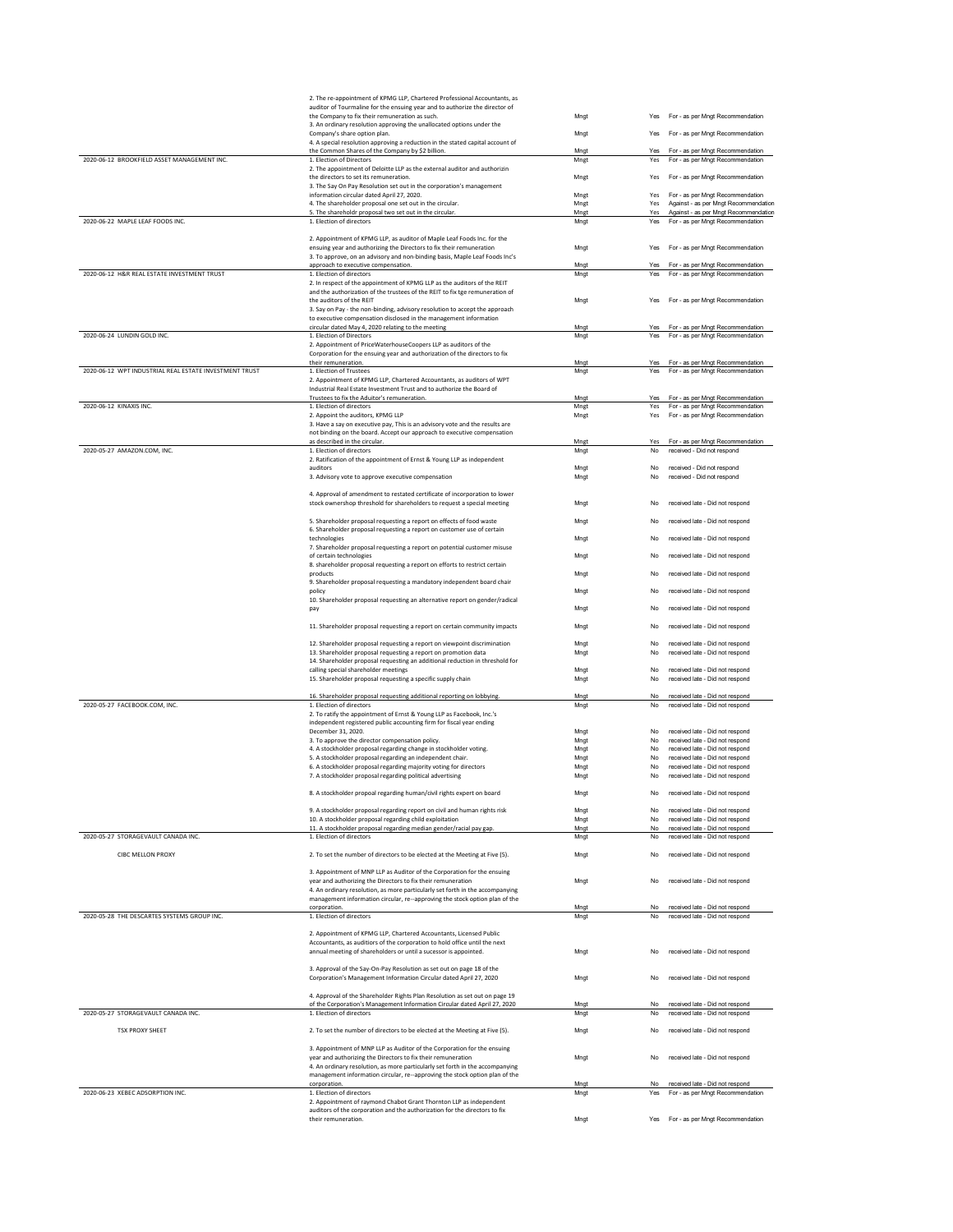|                                    | 3. Approval of a special resolution for the purpose of amending the articles  |      |           |                                  |
|------------------------------------|-------------------------------------------------------------------------------|------|-----------|----------------------------------|
|                                    | of the corporation, allowing the appointment of additional directors during   |      |           |                                  |
|                                    | the year.                                                                     | Mnat | Yes       | For - as per Mngt Recommendation |
|                                    | 4. Approval of an ordinary resolution approving the new Stock Incentive       |      |           |                                  |
|                                    | Compensation Plan, as more fully described in the Information Circular        | Mnat | Yes       | For - as per Mngt Recommendation |
| 2020-06-26 KIRKLAND LAKE GOLD INC. | 1. Election of Directors                                                      |      |           |                                  |
|                                    |                                                                               | Mnet | No        | Received Late - did not respond  |
|                                    | 2. to set the number of directors at 8.                                       | Mnet | No        | Received Late - did not respond  |
|                                    | 3. To appoint KPMG LLP, Chartered Professional Accountants as auditor of      |      |           |                                  |
|                                    | the Company and authoize the Board to fix their remuneration                  | Mnet | <b>No</b> | Received Late - did not respond  |
|                                    | 4. To consider and, if deemed appropriate, pass, with or without variation, a |      |           |                                  |
|                                    | non-binding advisory resolution on the Company's approach to executive        |      |           |                                  |
|                                    | compensation                                                                  | Mngt | <b>No</b> | Received Late - did not respond  |
|                                    |                                                                               |      |           |                                  |
|                                    | 5. To consider and if deemed appropriate, pass, with or without variation, an |      |           |                                  |
|                                    | ordinary resolution approving certain amendments to the Company's long        |      |           |                                  |
|                                    | term incentive plan (the "LTIP") and all unallocated share units issuable     |      |           |                                  |
|                                    | under the LTIP, as further described in the management information circular   |      |           |                                  |
|                                    | dated May 29, 2020                                                            | Mngt | No        | Received Late - did not respond  |
|                                    |                                                                               |      |           |                                  |
|                                    | 6. To consider, and if deemed appropriate, pass, with or without variation,   |      |           |                                  |
|                                    | an ordinary resolution approving certain amendments to the Company's          |      |           |                                  |
|                                    | deferred share unit plan (the "DSU Plan") and all unallocated deferred share  |      |           |                                  |
|                                    | units issuable under the DSU Plan, as further described in the management     |      |           |                                  |
|                                    | information circular dated May 29, 2020                                       | Mngt | <b>No</b> | Received Late - did not respond  |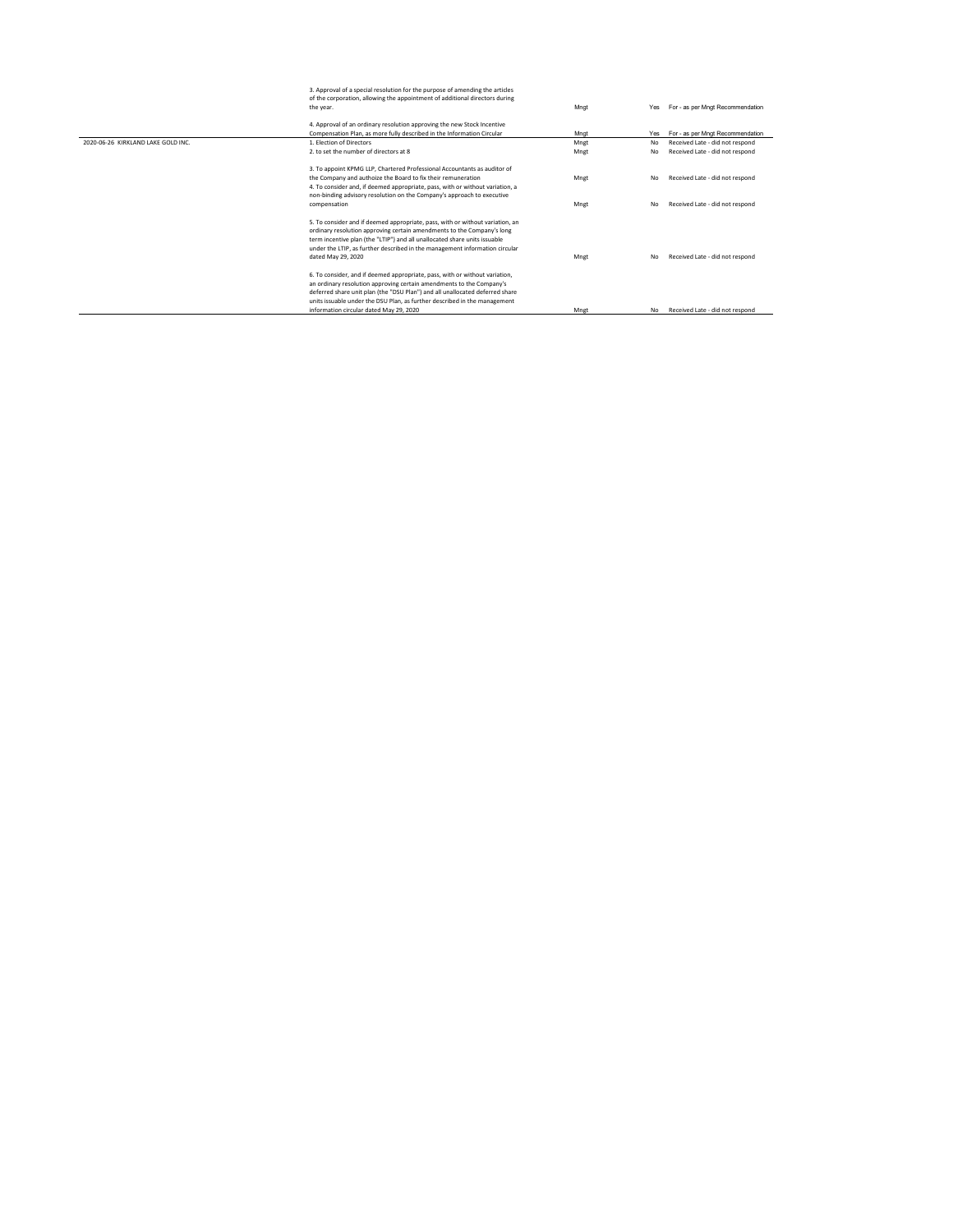## **Exemplar Performance Fund**

| <b>Date</b>                        | Name of Issuer                                       | <b>Ticker Cusip</b> | <b>Identification of Voting Matter</b>                                                                                                                              | <b>Matters Proposed By</b>            | <b>Voted</b> | Vote                                                                 |
|------------------------------------|------------------------------------------------------|---------------------|---------------------------------------------------------------------------------------------------------------------------------------------------------------------|---------------------------------------|--------------|----------------------------------------------------------------------|
|                                    |                                                      |                     |                                                                                                                                                                     | Issuer/Mngt/another person or company | Yes/No       | <b>For/Against</b>                                                   |
|                                    | 2019-07-16 CONSTELLATION BRANDS, INC.                |                     | 1. Election of directors                                                                                                                                            | Mngt                                  | Yes          | For - as per Mngt Recommendation                                     |
|                                    |                                                      |                     | 2. To ratify the selection of KPMG LLP as the company's independent registered                                                                                      |                                       |              |                                                                      |
|                                    |                                                      |                     | public accounting firm for the fiscal year ending February 29, 2020                                                                                                 | Mngt                                  | Yes          | For - as per Mngt Recommendation                                     |
|                                    |                                                      |                     | 3. To approve, by an advisory vote, the proxies are authorized to act on such<br>other business as may properly come before the meeting or ay adjournemnt or        |                                       |              |                                                                      |
|                                    |                                                      |                     | postponement thereof.                                                                                                                                               | Mngt                                  | Yes          | For - as per Mngt Recommendation                                     |
|                                    | 2019-07-11 COMPUTER MODELLING GROUP LTD.             |                     | 1. Election of directors                                                                                                                                            | Mngt                                  | Yes          | For - as per Mngt Recommendation                                     |
|                                    |                                                      |                     | 2. Fixing the number of directors to be elected at the meeting at 8, as set forth in<br>the accompanying information circular                                       | Mngt                                  | Yes          | For - as per Mngt Recommendation                                     |
|                                    |                                                      |                     | 3. The appointment of KPMG LLP, chartered professional accountants, as auditors                                                                                     |                                       |              |                                                                      |
|                                    |                                                      |                     | of the corporation for the ensuing year and authorizing the directors to fix their                                                                                  |                                       |              |                                                                      |
|                                    | 2019-07-23 FIDELITY NAT'L INFORMATION SERVICES, INC. |                     | remuneration                                                                                                                                                        | Mngt<br>Mngt                          | Yes<br>yes   | For - as per Mngt Recommendation<br>For - as per Mngt Recommendation |
|                                    |                                                      |                     | 1. To approve the issuance of shares of common stock of Fidelity National                                                                                           |                                       |              |                                                                      |
|                                    |                                                      |                     | Information Services, INC., which we refer to as FIS, in connection with the                                                                                        |                                       |              |                                                                      |
|                                    |                                                      |                     | transactions contemplated by the agreement and plan of merger, dated March                                                                                          |                                       |              |                                                                      |
|                                    |                                                      |                     | 17, 2019, as it may be amended from time to time, by and among FIS, Wrangler<br>Merger Sub, Inc., a wholly-owned subsidary of FIS, and Worldplay, which proposal    |                                       |              |                                                                      |
|                                    |                                                      |                     | we refer to as the FIS share issuance proposal                                                                                                                      |                                       |              |                                                                      |
|                                    |                                                      |                     |                                                                                                                                                                     | Mngt                                  | ves          | For - as per Mngt Recommendation                                     |
|                                    |                                                      |                     | 2. To approve an amendment to the articles of incorporation of FIS to increase<br>the number of authorized shares of common stock of FIS from 600,000,000 to        |                                       |              |                                                                      |
|                                    |                                                      |                     | 750,000,000, effective only immediately prior to consummation of the merger,                                                                                        |                                       |              |                                                                      |
|                                    |                                                      |                     | which proposal we refer to as the FIS articles amendment proposal.                                                                                                  |                                       |              |                                                                      |
|                                    |                                                      |                     | 3. To adjourn the FIS special meeting, if necessary or appropriate, to solicit<br>additional proxies if, immediately prior to such adjournment, sufficient votes to | Mngt                                  | yes          | For - as per Mngt Recommendation                                     |
|                                    |                                                      |                     | approve the FIS share issuance proposal or the FIS articles amendment proposal                                                                                      |                                       |              |                                                                      |
|                                    |                                                      |                     | have not been obtained by FIS, which proposal we refer to as the FIS adjournment                                                                                    |                                       |              |                                                                      |
| 2019-07-23 RH                      |                                                      |                     | proposal<br>1. Election of directors                                                                                                                                | Mngt                                  | Yes          | For - as per Mngt Recommendation                                     |
|                                    |                                                      |                     | 2. Advisory vote to approve named executive officer compensation                                                                                                    | Mngt                                  | Yes          | For - as per Mngt Recommendation                                     |
|                                    |                                                      |                     |                                                                                                                                                                     |                                       |              |                                                                      |
|                                    |                                                      |                     | 3. Ratification of the appointment of Pricewaterhousecoppers LLP as our                                                                                             |                                       |              |                                                                      |
| 08/13/2019 CAE INC.                |                                                      |                     | independent registered public accounting firm for the 2019 fiscal year<br>1. Election of directors                                                                  | Mngt<br>Mngt                          | Yes<br>Yes   | For - as per Mngt Recommendation<br>For - as per Mngt Recommendation |
|                                    |                                                      |                     | 2. Appointment of PriceWaterhouseCoopers LLP as auditors and authorization of                                                                                       |                                       |              |                                                                      |
|                                    |                                                      |                     | the directors to fix their remuneration                                                                                                                             | Mngt                                  | yes          | For - as per Mngt Recommendation                                     |
|                                    |                                                      |                     | 3. Considering an advisory (non-binding) reoslution on executive compensation                                                                                       | Mngt                                  | ves          | For - as per Mngt Recommendation                                     |
| 2019-08-06 EAGLE MATERIALS INC.    |                                                      |                     | 1. Election of directors                                                                                                                                            | Mngt                                  | Yes          | For - as per Mngt Recommendation                                     |
|                                    |                                                      |                     | 2. Advisory resolution regarding the compensation of our named executive                                                                                            |                                       |              |                                                                      |
|                                    |                                                      |                     | officers                                                                                                                                                            | Mngt                                  | Yes          | For - as per Mngt Recommendation                                     |
|                                    |                                                      |                     | 3. To approve the expected appointment of our named executive officers                                                                                              | Mngt                                  | Yes          | For - as per Mngt Recommendation                                     |
|                                    |                                                      |                     | 1. The advisory resolution on the Company's approach to executive compensation                                                                                      |                                       |              |                                                                      |
| 2019-09-10 EMPIRE COMPANY LIMITED  | 2019-09-13 CANOPY GROWTH CORPORATION                 |                     | as set out in the information circular of the company<br>1. Election of directors                                                                                   | Mngt                                  | Yes<br>Yes   | For - as per Mngt Recommendation                                     |
|                                    |                                                      |                     | 2. Appointment of KPMG LLP as Auditors of the corporation for the ensuing year                                                                                      | Mngt                                  |              | For - as per Mngt Recommendation                                     |
|                                    |                                                      |                     | and authorizing the directors to fix their remuneration                                                                                                             | Mngt                                  | Yes          | For - as per Mngt Recommendation                                     |
|                                    | 2019-09-16 ALIMENTATION COUCHE-TARD INC.             |                     | 1. Election of directors                                                                                                                                            | Mngt                                  | yes          | For - as per Mngt Recommendation                                     |
|                                    |                                                      |                     | 2. Appoint the auditor until the next annual meeting and authorize the Board of<br>Directors to set their remuneration - PWC LLP                                    | Mngt                                  | yes          | For - as per Mngt Recommendation                                     |
|                                    |                                                      |                     |                                                                                                                                                                     |                                       |              |                                                                      |
|                                    |                                                      |                     | 3. On an advisory basis and not to diminish the role and responsibilities of the                                                                                    |                                       |              |                                                                      |
|                                    |                                                      |                     | board of directors that the shareholders accept the approach to executive<br>compensation as disclosed in our 2019 management proxy circular                        | Mngt                                  | yes          | For - as per Mngt Recommendation                                     |
|                                    | 2019-09-16 PURE MULTI-FAMILY REIT LP                 |                     | 1. To consider, and if thought advisable, with or without amendment, a special                                                                                      | Mngt                                  | Yes          | For - as per Mngt Recommendation                                     |
|                                    |                                                      |                     | resolution, the full text of which is set forth in Schedule "B" to the accompanying                                                                                 |                                       |              |                                                                      |
|                                    |                                                      |                     | management information circular of Pure Multi-Family REIT LP, to approve a plan<br>of arrangement under Division 5 of Part 9 of the Business Corporations Act       |                                       |              |                                                                      |
|                                    |                                                      |                     | (British Columbia) involving the REIT LP, Pure Multi-Family REIT (GP) Inc. and                                                                                      |                                       |              |                                                                      |
|                                    |                                                      |                     | Portfolio 22 Venture, LLC, all as more particularly described in the Circular                                                                                       |                                       |              |                                                                      |
|                                    | 2019-10-10 UNITED TECHNOLOGIES CORPORATION           |                     | 1. Approve the issuance of UTC common stock, par value \$1.00 per share, to                                                                                         | Mngt                                  | Yes          | For - as per Mngt Recommendation                                     |
|                                    |                                                      |                     | Raytheon stockholders in connection with the merger contemplated by the                                                                                             |                                       |              |                                                                      |
|                                    |                                                      |                     | Agreement and Plan of Merger, dated as of June 9, 2019, by and among United                                                                                         |                                       |              |                                                                      |
|                                    |                                                      |                     | Technologies Corporation, Light Merger Sub Corp. and Raytheon Company (the                                                                                          |                                       |              |                                                                      |
|                                    |                                                      |                     | UTC share issuance proposal)<br>2. Approve the adjournment of the UTC special meeting to a later date or dates, if                                                  | Mngt                                  | Yes          | For - as per Mngt Recommendation                                     |
|                                    |                                                      |                     | necessary or appropriate, to solicit additional proxies in the event there are not                                                                                  |                                       |              |                                                                      |
|                                    |                                                      |                     | sufficient votes at the time of the UTC special meeting to approve the UTC share                                                                                    |                                       |              |                                                                      |
| 2019-10-15 MAXIM POWER CORP.       |                                                      |                     | issuance proposal.<br>1. To approve, with or without variation, an ordinary resolution, the full text of                                                            | Mngt                                  | Yes          | For - as per Mngt Recommendation                                     |
|                                    |                                                      |                     | which is set out in Scheudle "A" in the accompanying management information                                                                                         |                                       |              |                                                                      |
|                                    |                                                      |                     | circular and proxy statement approving the corporation's borrowing of up to \$75                                                                                    |                                       |              |                                                                      |
|                                    |                                                      |                     | million under the convertable loan and, as borrower, entering into a definitive<br>credit agreement for the convertible loan with Alpine Capital Corp., and Prarie  |                                       |              |                                                                      |
|                                    |                                                      |                     | Merchant Corporation, as lenders, as more particularly described in the                                                                                             |                                       |              |                                                                      |
|                                    |                                                      |                     | information circular                                                                                                                                                |                                       |              |                                                                      |
| 2019-12-09 PALO ALTO NETWORKS INC. |                                                      |                     | 1. Election of Class II directors                                                                                                                                   | Mngt                                  | Yes          | For - as per Mngt Recommendation                                     |
|                                    |                                                      |                     |                                                                                                                                                                     |                                       |              |                                                                      |
|                                    |                                                      |                     | 2. To ratify the appointment of ernst & Young LLP as our independent registered                                                                                     |                                       |              |                                                                      |
|                                    |                                                      |                     | public accounting firm for our fiscal year ending July 31, 2020                                                                                                     | Mngt                                  | Yes          | For - as per Mngt Recommendation                                     |
|                                    |                                                      |                     | 3. To approve, on an advisory basis, the compensation of our named executive<br>officers                                                                            | Mngt                                  | Yes          | For - as per Mngt Recommendation                                     |
| 2019-11-13 STONECO LTD             |                                                      |                     | 1. Election of directors                                                                                                                                            | Mngt                                  | Yes          | For - as per Mngt Recommendation                                     |
|                                    |                                                      |                     | 2. The Adoption and Radification of STONECO LTD's financial statements for the                                                                                      |                                       |              |                                                                      |
| 2019-12-04 MICROSOFT CORPORATION   |                                                      |                     | fiscal year ended dec 31, 2018<br>1. Election of directors                                                                                                          | Mngt<br>Mngt                          | Yes<br>Yes   | For - as per Mngt Recommendation<br>For - as per Mngt Recommendation |
|                                    |                                                      |                     | 2. Advisory vote to approve named executive officer compensation                                                                                                    | Mngt                                  | Yes          | For - as per Mngt Recommendation                                     |
|                                    |                                                      |                     | 3. Ratification of Delitte & Touche LLP as our independent auditor for fiscal year                                                                                  |                                       |              |                                                                      |
|                                    |                                                      |                     | 2020<br>4. Shareholder proposal - report on employee representation on board of                                                                                     | Mngt                                  | Yes          | For - as per Mngt Recommendation                                     |
|                                    |                                                      |                     | directors                                                                                                                                                           | Mngt                                  | Yes          | Against - as per Mngt Recommendation                                 |
|                                    |                                                      |                     | 5. Share holder proposal - report on gender pay gap                                                                                                                 | Mngt                                  | Yes          | Against - as per Mngt Recommendation                                 |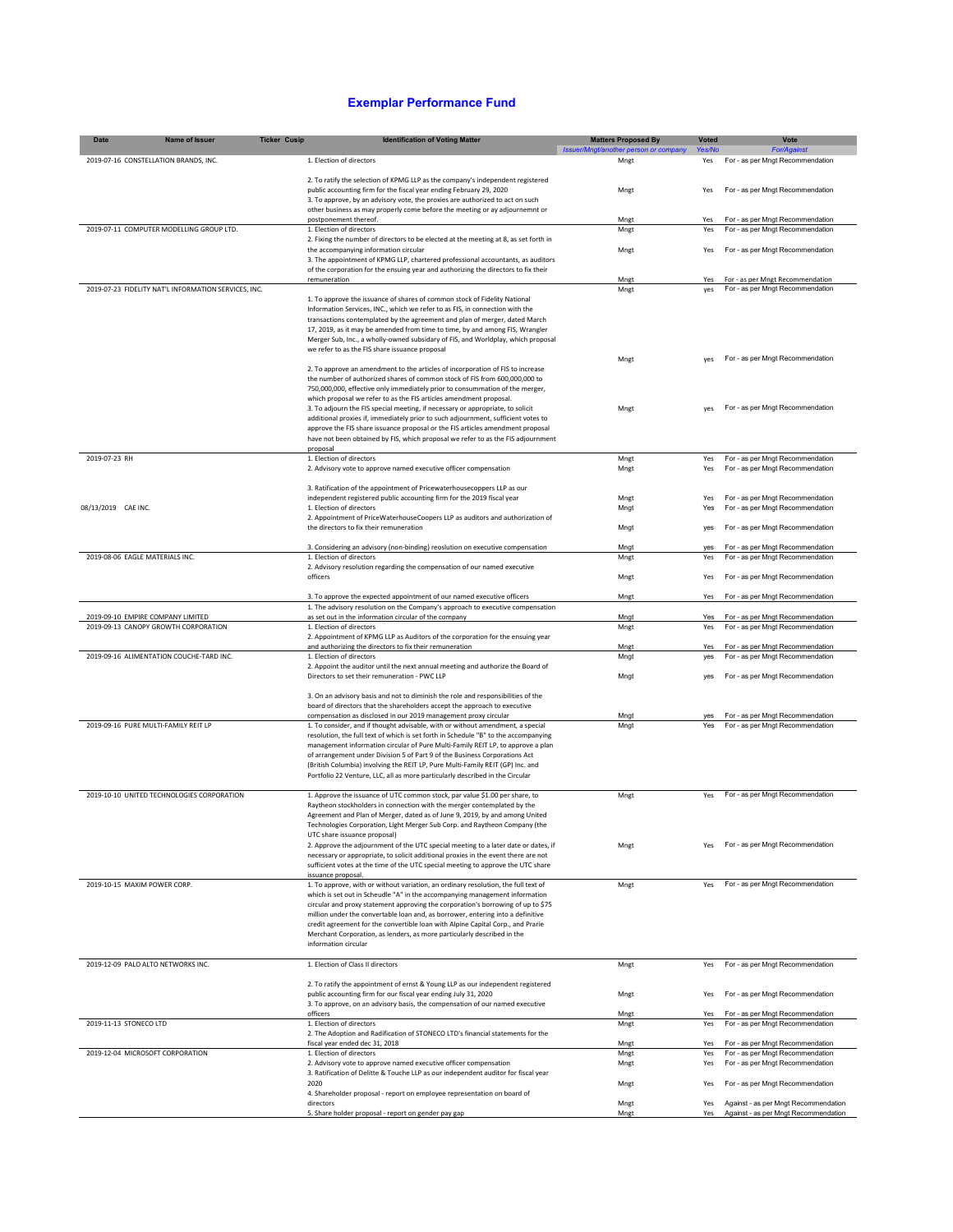| 2019-11-29 BOYD GROUP INCOME FUND        |                                                                                                                                               | Mngt | yes | For - as per Mngt Recommendation     |
|------------------------------------------|-----------------------------------------------------------------------------------------------------------------------------------------------|------|-----|--------------------------------------|
|                                          | 1. To consider, pursuant to an interim order of the Court of Queen's Bench                                                                    |      |     |                                      |
|                                          | (Manitoba) dated Oct 1, 2019, and, if deemed advisable, passage, with or without                                                              |      |     |                                      |
|                                          | alteration or modification, of a special reoslution, the full text of which is set forth                                                      |      |     |                                      |
|                                          |                                                                                                                                               |      |     |                                      |
|                                          | in appendix A to the accompanying information circular, approving a plan of                                                                   |      |     |                                      |
|                                          | arrangement under section 192 of the Canada Business Corporations Act                                                                         |      |     |                                      |
|                                          | involving Boyd Group holdings Inc (BGH), the Boyd Group Inc, unit holders of the                                                              |      |     |                                      |
|                                          | Fund and the Class A Common shareholders of BGHI, providing, inter alia, for the                                                              |      |     |                                      |
|                                          | conversion of the fund from a public income trust to a public corporation with                                                                |      |     |                                      |
|                                          | each such unit holder and Class A Common shareholder receiving one common                                                                     |      |     |                                      |
|                                          | share of Boyd Group Services Inc., in exchange for each unit or Class A Common                                                                |      |     |                                      |
|                                          | Share held, respectively                                                                                                                      |      |     |                                      |
| 2019-12-10 CISCO SYSTEMS INC.            | 1. Election of directors                                                                                                                      | Mngt | Yes | For - as per Mngt Recommendation     |
|                                          | 2. Approval, on an advisory basis, of executive compensation                                                                                  | Mngt | Yes | For - as per Mngt Recommendation     |
|                                          | 3. Ratification of PriceWaterhouseCoopers LLP as Cisco's independent registered                                                               |      |     |                                      |
|                                          | public accounting firm for fiscal 2020                                                                                                        | Mngt | Yes | For - as per Mngt Recommendation     |
|                                          | 4. Approval to have Cisco's board adapt a policy to have an independent board                                                                 |      |     |                                      |
|                                          | chairman                                                                                                                                      | Mngt | Yes | Against - as per Mngt Recommendation |
| 2019-12-10 KINDER MORGAN CANADA LIMITED  |                                                                                                                                               | Mngt | Yes | For - as per Mngt Recommendation     |
|                                          |                                                                                                                                               |      |     |                                      |
|                                          | 1. A special resolution, the full text of which is included as appendix B to the                                                              |      |     |                                      |
|                                          | information circular and proxy statement of Kinder Morgan Canada Limited dted                                                                 |      |     |                                      |
|                                          | Nov 4 2019 approving the arrangement under section 193 of the Business                                                                        |      |     |                                      |
|                                          | Corporations Act, involving, among others, the company, the holders of restrcited                                                             |      |     |                                      |
|                                          | voting shares of the company, special voting shares of the Company (together                                                                  |      |     |                                      |
|                                          | with associated glass 8 limited partnership units of Kinder Morgan Canada Limited                                                             |      |     |                                      |
|                                          | Partnership), the holders of outstanding preferred shares of the Company and                                                                  |      |     |                                      |
|                                          | Pembina Pipeline Corporation, all as more particularly described in the Circular.                                                             |      |     |                                      |
| 2020-01-28 VISA INC.                     | 1. Election of directors                                                                                                                      | Mngt | Yes | For - as per Mngt Recommendation     |
|                                          | 2. Advisory vote to approve executive compensation                                                                                            | Mngt | Yes | For - as per Mngt Recommendation     |
|                                          | 3. Ratification of the appointment of KPMG LLP as our independent registered                                                                  |      |     |                                      |
|                                          | public accounting firm for the 2020 fiscal year.                                                                                              | Mngt | Yes | For - as per Mngt Recommendation     |
| 2020-01-27 METRO INC.                    | 1. Election of directors                                                                                                                      | Mngt | Yes | For - as per Mngt Recommendation     |
|                                          | 2. Appointment of Ernst & Young LLP, Chartered Professional Accountants, as                                                                   |      |     |                                      |
|                                          | Auditors of the Corporation                                                                                                                   | Mngt | Yes | For - as per Mngt Recommendation     |
|                                          |                                                                                                                                               |      |     |                                      |
|                                          | 3. Advisory resolution on the Corporation's approach to exxecutive compensation                                                               | Mnat | Yes | For - as per Mngt Recommendation     |
| 2020-01-30 WALGREENS BOOTS ALLIANCE INC. |                                                                                                                                               |      |     | For - as per Mngt Recommendation     |
|                                          | 1. election of 10 directors named in the proxy statement                                                                                      | Mngt | Yes |                                      |
|                                          | 2. Ratification of the appointment of Deloitte & Touche LLP as the independent                                                                |      |     |                                      |
|                                          | registered public accounting firm for fiscal year 2020                                                                                        | Mngt | Yes | For - as per Mngt Recommendation     |
|                                          | 3. Advisory vote to approve named executive officer compensation                                                                              | Mngt | Yes | For - as per Mngt Recommendation     |
|                                          | 4. Stockholder proposal requesting an independent Board chairman                                                                              | Mngt | Yes | Against - as per Mngt Recommendation |
|                                          | 5. Stockholder proposal regarding the use of a deferral period for certain                                                                    |      |     |                                      |
|                                          | compensation of senior executives                                                                                                             | Mngt | Yes | Against - as per Mngt Recommendation |
|                                          | 6. stockholder proposal regarding the ownership threshold for calling special                                                                 |      |     |                                      |
|                                          | meetings of stockholders                                                                                                                      | Mnet | Yes | Against - as per Mngt Recommendation |
| 2020-01-24 EQUINOX GOLD CORP.            | 1. To consider, and if thought advvisable, to approve, with or without variation,                                                             | Mngt | Yes | For - as per Mngt Recommendation     |
|                                          | an ordinary resoltuion, the full text of which is set forth in Appendix A to the joing                                                        |      |     |                                      |
|                                          | management information circular at Equinox Gold Corp and Leagold Mining                                                                       |      |     |                                      |
|                                          | Corporation dated Dec 20, 2019, approving the issuance of such number of                                                                      |      |     |                                      |
|                                          | common shares of Equinox Gold as are required to be issued pursuant to or in                                                                  |      |     |                                      |
|                                          | connection with a plan or arrangement under section 288 of the Business                                                                       |      |     |                                      |
|                                          | Corporations Act (British Columbia), all as more particularly described in the                                                                |      |     |                                      |
|                                          | information circular                                                                                                                          |      |     |                                      |
|                                          |                                                                                                                                               |      |     |                                      |
|                                          |                                                                                                                                               |      |     |                                      |
|                                          |                                                                                                                                               |      |     |                                      |
|                                          | 2. To consider and, if thought advisable, to approve, with or without variation, an                                                           | Mngt | Yes | For - as per Mngt Recommendation     |
|                                          | ordinary resolution of disinterested shareholders, the full text of which is set forth                                                        |      |     |                                      |
|                                          | in Appendix A to the join management information circular of Equinox Gold Corp.                                                               |      |     |                                      |
|                                          | and Leagold Mining Corporation dated December 20, 2019, approving the non                                                                     |      |     |                                      |
|                                          | brokered private placement of common shares of Equinox to Mr. Ross Beaty,                                                                     |      |     |                                      |
|                                          | chairman of Equinox Gold, all as more particularly described in the information                                                               |      |     |                                      |
|                                          | circular.                                                                                                                                     |      |     |                                      |
|                                          |                                                                                                                                               |      |     |                                      |
| 2020-01-24 KIRKLAND LAKE GOLD LTD.       |                                                                                                                                               | Mngt | Yes | For - as per Mngt Recommendation     |
|                                          | 1. To consider, and if deemed advisable, to pass, with or without variation, an                                                               |      |     |                                      |
|                                          | ordinary resolution approving the issuance by Kirland Lake Gold Ltd. Of Kirkland                                                              |      |     |                                      |
|                                          | common shares as consideration in connection with the arrangement under                                                                       |      |     |                                      |
|                                          | Secion 192 of the Canada Business Corporations Act involving, among others,                                                                   |      |     |                                      |
|                                          | Kirkland and Detour Gold Corporation, the full text of which is set out in Appendix                                                           |      |     |                                      |
|                                          | A of the accompanying Management Information Circular                                                                                         |      |     |                                      |
| 2020-02-06 TYSON FOODS, INC.             | 1. Election of directors                                                                                                                      | Mngt | Yes | For - as per Mngt Recommendation     |
|                                          |                                                                                                                                               |      |     |                                      |
|                                          | 2. To ratify the selection of PriceWaterhouseCoopers LLP as the independent                                                                   |      |     |                                      |
|                                          | registered publicc accounting firm for the fiscal year ending October 3, 2020                                                                 | Mngt | Yes | For - as per Mngt Recommendation     |
|                                          | 3. To approve, on an non-binding advisory basis, the compensation of the                                                                      |      |     |                                      |
|                                          | Company's named executive officers                                                                                                            | Mngt | Yes | For - as per Mngt Recommendation     |
|                                          | 4. Shareholder proposal to request a report regarding the Company's efforts to                                                                |      |     |                                      |
|                                          | eliminate deforestation from its supply chains                                                                                                | Mngt | Yes | For - as per Mngt Recommendation     |
|                                          | 5. Shareholder proposal to request a report disclosing the policy and procedures,                                                             |      |     |                                      |
|                                          | expenditures, and other activities related to lobbying and grassroots lobbying                                                                |      |     |                                      |
|                                          | communications                                                                                                                                | Mngt | Yes | For - as per Mngt Recommendation     |
|                                          |                                                                                                                                               |      |     |                                      |
|                                          |                                                                                                                                               |      |     |                                      |
|                                          | 6. Shareholder proposal to require the preparation of a report on the company's                                                               |      |     |                                      |
|                                          | due diligence process assessing and mitigating human rights impacts                                                                           | Mngt | Yes | For - as per Mngt Recommendation     |
|                                          | 7. Shareholder proposal to request the adoption of a policy requiring senior                                                                  |      |     |                                      |
|                                          | executive officers to retain a percentage of shares received through equity                                                                   |      |     |                                      |
|                                          | compensation programs.                                                                                                                        | Mnet | Yes | For - as per Mngt Recommendation     |
| 2020-03-19 KEYSIGHT TECHNOLOGIES, INC.   | 1. Election of directors                                                                                                                      | Mngt | yes | For - as per Mngt Recommendation     |
|                                          |                                                                                                                                               |      |     |                                      |
|                                          | 2. To ratify the Audit and Finance Committee's appoint of Pricewaterhouse                                                                     |      |     |                                      |
|                                          | Coopers LLP as Keysight's independent registered public accounting firm                                                                       | Mngt | yes | For - as per Mngt Recommendation     |
|                                          | 3. To approve, on a non-binding advisory basis, the compensation of Keysight's                                                                |      |     |                                      |
|                                          | named executive officers                                                                                                                      | Mngt | yes | For - as per Mngt Recommendation     |
| 2020-03-11 THE WALT DISNEY COMPANY       | 1. Election of Directors                                                                                                                      | Mngt | Yes | For - as per Mngt Recommendation     |
|                                          | 2. To ratify the appointment of PriceWaterhouseCoopers LLP as the Company's                                                                   |      |     |                                      |
|                                          | registered public accountants for fiscal 2020                                                                                                 | Mngt | Yes | For - as per Mngt Recommendation     |
|                                          | 3. To approve the advisory resolution on executive compensation                                                                               | Mngt | Yes | For - as per Mngt Recommendation     |
|                                          | 4. To approve an amendment to the Company's Amended and Restated 2011                                                                         |      |     |                                      |
|                                          | Stock Incentive plan                                                                                                                          | Mngt | Yes | For - as per Mngt Recommendation     |
|                                          | 5. Shareholder proposal requesting an annual report disclosing information                                                                    |      |     |                                      |
|                                          | regarding the Company's lobbying policies and activities                                                                                      | Mngt | Yes | Against - as per Mngt Recommendation |
|                                          | 1. Election of the eleven (11) Directors proposed in the accompanying proxy                                                                   |      |     |                                      |
| 2020-04-09 ADOBE INC.                    | statement to serve for a one-year term                                                                                                        | Mngt | Yes | For - as per Mngt Recommendation     |
|                                          | 2. Approve the 2020 employee Stock purchase plan, which amends and restates                                                                   |      |     |                                      |
|                                          | the 1997 employee stock purchase plan                                                                                                         | Mngt | Yes |                                      |
|                                          |                                                                                                                                               |      |     | For - as per Mngt Recommendation     |
|                                          | 3. ratify the appointment of KPMG LLP as our independent registered public<br>accounting firm for our fiscal year ending on November 27, 2020 | Mngt | Yes | For - as per Mngt Recommendation     |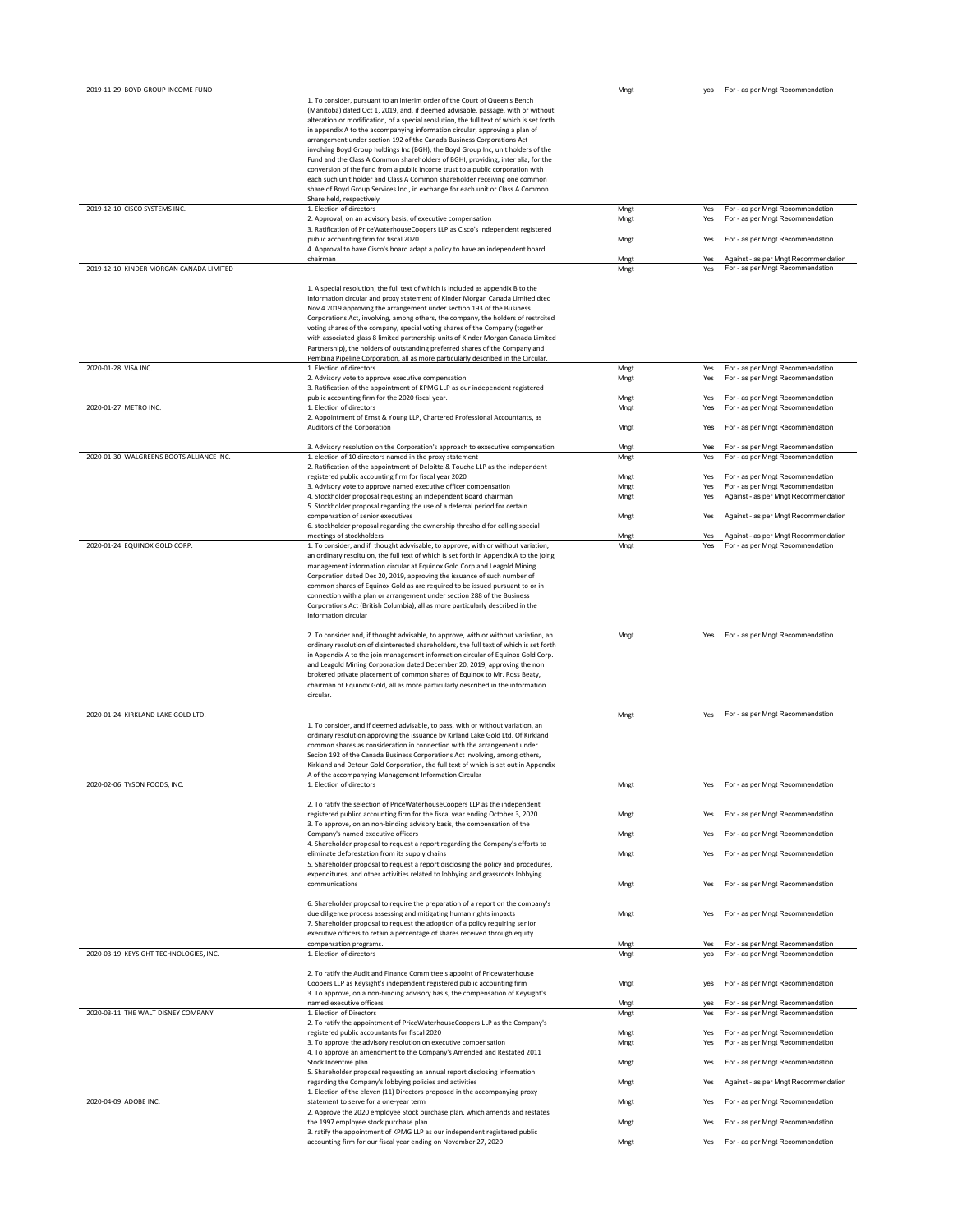|                                            | 4. approve, on an advisory basis, the compensation of our named executive<br>officers                                                                                | Mngt         | Yes        |                                                                          |
|--------------------------------------------|----------------------------------------------------------------------------------------------------------------------------------------------------------------------|--------------|------------|--------------------------------------------------------------------------|
|                                            | 5. consider and vote upon one stock holder proposal                                                                                                                  | Mngt         | Yes        | For - as per Mngt Recommendation<br>Against - as per Mngt Recommendation |
| 2020-03-26 CARGOJET INC.                   | 1. Election of directors                                                                                                                                             | Mngt         | Yes        | For - as per Mngt Recommendation                                         |
|                                            | 2. to appoint PriceWaterhouseCoopers LLP, chartered accountants, as the auditor                                                                                      |              |            |                                                                          |
|                                            | of the corporation and to authorize the directors of the corporation to fix the                                                                                      |              |            |                                                                          |
|                                            | renumeration to be paid to the auditor                                                                                                                               | Mngt         | Yes        | For - as per Mngt Recommendation                                         |
|                                            | 3. To approve the ordinary resolution, a copy of which is reproduced in schedule                                                                                     |              |            |                                                                          |
|                                            | A of the management information circular, approving the adoption of the                                                                                              | Mngt         |            |                                                                          |
|                                            | omnibus incentive plan                                                                                                                                               |              | Yes        | For - as per Mngt Recommendation                                         |
|                                            | 4. To approve the ordinary resolution, a copy of which is reproduced in schedule                                                                                     |              |            |                                                                          |
|                                            | C of the management information circular, confirming the adoption of by-law no.                                                                                      |              |            |                                                                          |
|                                            | 4 of the corporation and repealing the corporation's by-laws no 1,2 and 3                                                                                            | Mngt         | Yes        | For - as per Mngt Recommendation                                         |
|                                            |                                                                                                                                                                      | Mngt         | Yes        | For - as per Mngt Recommendation                                         |
|                                            | 5. To approve the special resolution, a copy of which is reproduced in Schedule E                                                                                    |              |            |                                                                          |
|                                            | of the management information circular, in respect of a plan of arrangement                                                                                          |              |            |                                                                          |
|                                            | effecting amendments to the articles of incorporation of the corporation to align<br>the restrictions on the level of non-canadian ownership and voting control with |              |            |                                                                          |
|                                            | those perscribed by the definition of ccanadian in subsection 55(1) of the recently                                                                                  |              |            |                                                                          |
|                                            | amended Canada Transporation Act.                                                                                                                                    |              |            |                                                                          |
| 2020-05-05 ENBRIDGE INC.                   | 1. Election of directors                                                                                                                                             | Mngt         | Yes        | For - as per Mngt Recommendation                                         |
|                                            |                                                                                                                                                                      |              |            |                                                                          |
|                                            | 2. Appoint the auditors - appoint Pricewaterhousecoopers LLP as auditors of                                                                                          |              |            |                                                                          |
|                                            | enbridge at renumeration to be fixed by the board of directors                                                                                                       | Mngt         | Yes        | For - as per Mngt Recommendation                                         |
|                                            |                                                                                                                                                                      |              |            |                                                                          |
|                                            | 3. Amend, reconfirm and approve the shareholder rights plan of enbridge<br>4. Ratify, confirm and approve the amendments to general by-law no. 1 of                  | Mngt         | Yes        | For - as per Mngt Recommendation                                         |
|                                            | enbrige                                                                                                                                                              | Mngt         | Yes        | For - as per Mngt Recommendation                                         |
|                                            |                                                                                                                                                                      |              |            |                                                                          |
|                                            | 5. Advisory vote to approve enbridge's approach to executive compensation                                                                                            | Mnet         | Yes        | For - as per Mngt Recommendation                                         |
| 2020-04-03 RIO TINTO PLC                   | 1. Receipt of the 2019 annual report                                                                                                                                 | Mngt         | Yes        | Default - abstain                                                        |
|                                            | 2. Renumeration of the Directors' Remuneration Report: Implementation Report                                                                                         | Mngt         | Yes        | Default - abstain                                                        |
|                                            | 3. Approval of Directors' Remuneration Report                                                                                                                        | Mngt         | Yes        | Default - abstain                                                        |
|                                            | 4. Approval of potential termination benefits<br>5 - 16. Election of directors                                                                                       | Mngt<br>Mngt | Yes<br>Yes | Default - abstain<br>Default - abstain                                   |
|                                            | 17. Appointment of Auditors of Rio Tinto Plc and Rio Tinto Limited                                                                                                   | Mngt         | Yes        | Default - abstain                                                        |
|                                            | 18. Remuneration of auditors                                                                                                                                         | Mngt         | Yes        | Default - abstain                                                        |
|                                            | 19. Authority to make political donations                                                                                                                            | Mngt         | Yes        | Default - abstain                                                        |
|                                            | 20. Amendments to Riio Tinto plc's articles of association and Rio Tinto Limited's                                                                                   |              |            |                                                                          |
|                                            | constitution - general updates and changes                                                                                                                           | Mngt         | Yes        | Default - abstain                                                        |
|                                            |                                                                                                                                                                      |              |            |                                                                          |
|                                            | 21. Amendments to Rio tinto plc's articles of association and Rio Tinto Limited's                                                                                    |              |            |                                                                          |
|                                            | constitution - hybrid and contemporaneous general meetings<br>22. general authority to allot shares                                                                  | Mngt<br>Mngt | Yes<br>Yes | Default - abstain<br>Default - abstain                                   |
|                                            | 23 disapplication of pre-emption rights                                                                                                                              | Mngt         | Yes        | Default - abstain                                                        |
|                                            | 24. Authority to purchase rio tinto plc shares.                                                                                                                      | Mngt         | Yes        | Default - abstain                                                        |
| 2020-03-31 BANK OF MONTREAL                | 1. Election of directors                                                                                                                                             | Mngt         | Yes        | For - as per Mngt Recommendation                                         |
|                                            | 2. Appointment of shareholders' auditors                                                                                                                             | Mngt         | Yes        | For - as per Mngt Recommendation                                         |
|                                            | 3. Advisory vote on the bank's approach to executive compensation                                                                                                    | Mngt         | Yes        | For - as per Mngt Recommendation                                         |
|                                            |                                                                                                                                                                      |              |            |                                                                          |
|                                            | 4. amendments to the bank of montrea amended and restated stock option plan                                                                                          | Mngt         | Yes        | For - as per Mngt Recommendation                                         |
|                                            |                                                                                                                                                                      |              |            |                                                                          |
|                                            | 5. shareholder proposal no. 1                                                                                                                                        | Mngt         | Yes        | Against - as per Mngt Recommendation                                     |
|                                            | 6. shareholder proposal no. 2                                                                                                                                        | Mngt         | Yes        | Against - as per Mngt Recommendation                                     |
| 2020-04-27 UNITED TECHNOLOGIES CORPORATION | 7. shareholder proposal no. 3<br>1. Election of directors                                                                                                            | Mngt<br>Mngt | Yes<br>Yes | Against - as per Mngt Recommendation<br>For - as per Mngt Recommendation |
|                                            | 2. Advisory vote to approve executive compensation                                                                                                                   | Mngt         | Yes        | For - as per Mngt Recommendation                                         |
|                                            | 3. Appoint PriceWaterhouseCoopers LLP to Serve as Independent Auditor for                                                                                            |              |            |                                                                          |
|                                            | 2020                                                                                                                                                                 | Mngt         | Yes        | For - as per Mngt Recommendation                                         |
|                                            | 4. Shareholder proposal regarding a simple majority vote requirement                                                                                                 | Mngt         | Yes        | Default - abstain                                                        |
|                                            | 5. Shareholder proposal to create a committee to prepare a report regarding the                                                                                      |              |            |                                                                          |
|                                            | impact of plant closure on communities and alternatives to help mitigate the                                                                                         |              |            |                                                                          |
| 2020-04-17 TRANSALTA CORPORATION           | effects                                                                                                                                                              | Mngt         | Yes<br>No  | Against - as per Mngt Recommendation                                     |
|                                            | 1. Election of directors                                                                                                                                             | Mngt         |            | Received - Did not respond                                               |
|                                            | 2. Appointment of Ernst & Young LLP as Auditors at a remuneration to be fixed by                                                                                     |              |            |                                                                          |
|                                            | the board of Directors. Directors and management recommend shareholders vote                                                                                         |              |            |                                                                          |
|                                            | for the appointment of Ernst & Young LLP                                                                                                                             | Mngt         | No         | Received - Did not respond                                               |
|                                            |                                                                                                                                                                      |              |            |                                                                          |
|                                            | 3. Advisory vote to accept management's approach to executive compensation,                                                                                          |              |            |                                                                          |
|                                            | as described in the accompanying management proxy circular                                                                                                           | Mnat         | No         | Received - Did not respond                                               |
|                                            | 4. Ordinary resolution confirming and approving the amendment and<br>restatement of By-Laws No. 1 of the Company.                                                    | Mngt         | No         | Received - Did not respond                                               |
|                                            | 5. Ordinary Resolution confirming and approving the Amendment and                                                                                                    |              |            |                                                                          |
|                                            | Restatement of the Advance Notice By-Law No. 2 of the Company.                                                                                                       | Mngt         | No         | Received - Did not respond                                               |
|                                            |                                                                                                                                                                      |              |            |                                                                          |
|                                            | 6. Ordinary Resolution approving the amendments to the Stock Option Plan to                                                                                          |              |            |                                                                          |
|                                            | increase the number of shars available for issuance thereunder.                                                                                                      | Mngt         | No         | Received - Did not respond                                               |
| 2020-04-27 CENOVUS ENERGY INC.             | 1. Election of directors<br>2. Appoint PriceWAterhouseCoopers LLP, Chartered Professional Accountants, as                                                            | Mngt         | Yes        | For - as per Mngt Recommendation                                         |
|                                            | auditors of the Corporation                                                                                                                                          |              | Yes        |                                                                          |
|                                            | 3. Accept the corporation's approach to executive compensation as described in                                                                                       | Mngt         |            | For - as per Mngt Recommendation                                         |
|                                            | the accompanying management information circular                                                                                                                     | Mngt         | Yes        | For - as per Mngt Recommendation                                         |
| 2020-05-01 BARRICK GOLD CORPORATION        | 1. Election of directors                                                                                                                                             | Mngt         | Yes        | For - as per Mngt Recommendation                                         |
|                                            |                                                                                                                                                                      |              |            |                                                                          |
|                                            | 2. Resolution approving the appointment of pricewaterhousecoopers LLP as the                                                                                         |              |            |                                                                          |
|                                            | auditor of Barrick and authorizing the directionrs to fix its remuneration                                                                                           | Mngt         | Yes        | For - as per Mngt Recommendation                                         |
| 2020-05-01 GIBSON ENERGY INC.              | 3. Advisory resolution on approach to executive compensation                                                                                                         | Mngt         | Yes        | For - as per Mngt Recommendation                                         |
|                                            | 1. Election of directors                                                                                                                                             | Mngt         | Yes        | For - as per Mngt Recommendation                                         |
|                                            | 2. To pass a resolution appointing PriceWaterhouseCoopers LLP as our auditors,                                                                                       |              |            |                                                                          |
|                                            | to serve as our auditors until the next annual meeting of shareholders and                                                                                           |              |            |                                                                          |
|                                            | authorizing the directors to fix their remuneration                                                                                                                  | Mngt         | Yes        | For - as per Mngt Recommendation                                         |
|                                            | 3. To consider, and if thought advisable, to pass an advisory resolution to accept                                                                                   |              |            |                                                                          |
|                                            | the approach to executive compensation as disclosed in the accompanying                                                                                              |              |            |                                                                          |
|                                            | Management Information Circular                                                                                                                                      | Mngt         | Yes        | For - as per Mngt Recommendation                                         |
| 2020-04-29 TOROMONT INDUSTRIES LTD         | 1. Election of directors                                                                                                                                             | Mngt         | Yes        | For - as per Mngt Recommendation                                         |
|                                            | 2. To appoint Ernst & Young LLP, Chartered Professional Accountants as auditors                                                                                      |              |            |                                                                          |
|                                            | of the Corporation until the next annual general meeting at a remuneration to be                                                                                     |              | Yes        |                                                                          |
|                                            | fixed by the directors of the Corporation                                                                                                                            | Mngt         |            | For - as per Mngt Recommendation                                         |
|                                            | 3. To approve a non-binding resolution accepting the Corporation's approach to                                                                                       |              |            |                                                                          |
|                                            | executive compensation, as describex in the Corporation's Circular.                                                                                                  | Mngt         | Yes        | For - as per Mngt Recommendation                                         |
| 2020-05-05 FIRST QUANTIUM MINERALS LTD.    | 1. Election of directors<br>2. To set the number of directors at 8                                                                                                   | Mngt<br>Mngt | Yes<br>Yes | For - as per Mngt Recommendation<br>For - as per Mngt Recommendation     |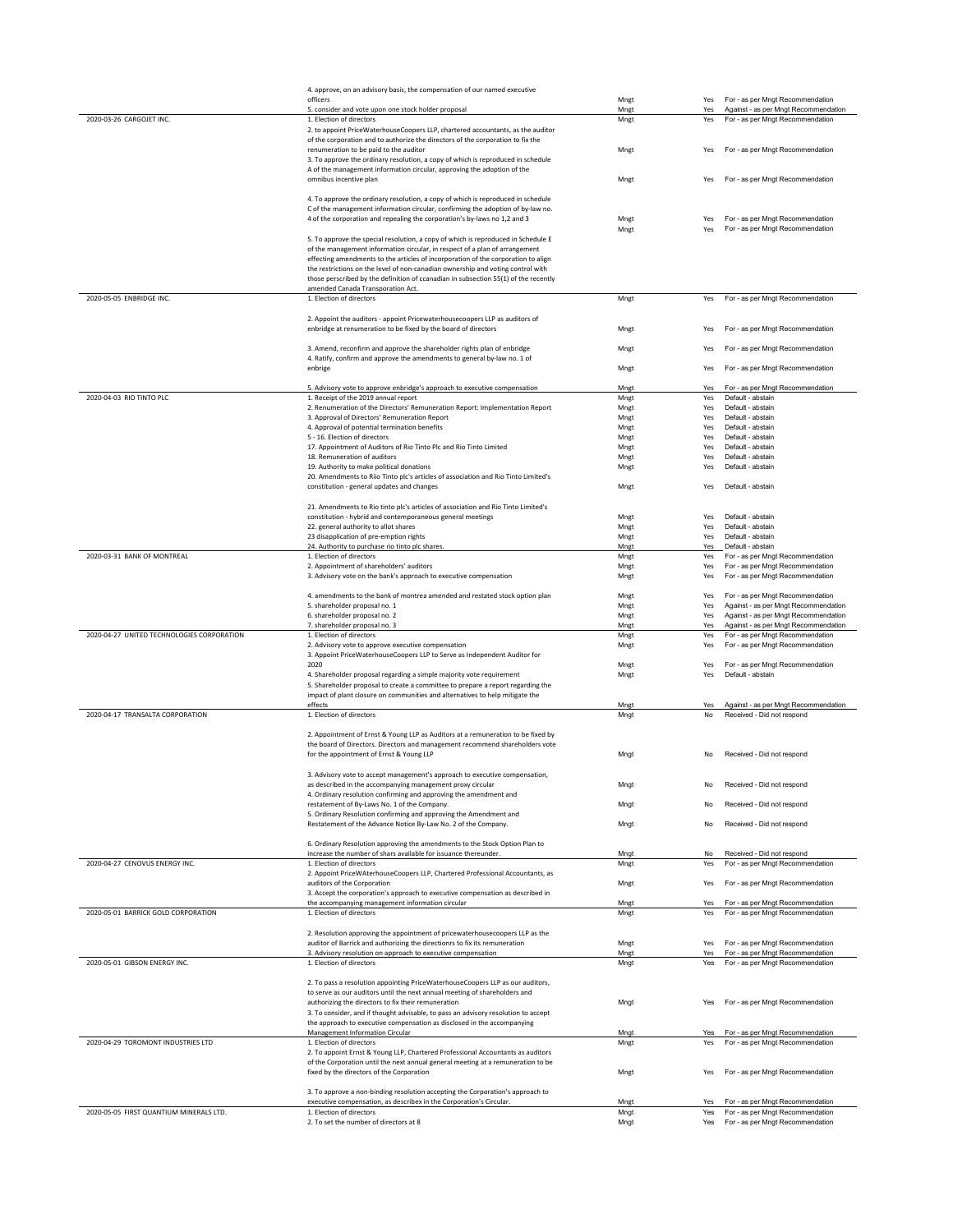|                                      | 3. Appointment of PriceWaterhouseCoopers LLP (Canada) as auditors of the<br>Company for the ensuing year and authorizing the Directors to fix their                                                                                                                                                                                                                                                                                                                                                                                                                                     |              |            |                                                                      |
|--------------------------------------|-----------------------------------------------------------------------------------------------------------------------------------------------------------------------------------------------------------------------------------------------------------------------------------------------------------------------------------------------------------------------------------------------------------------------------------------------------------------------------------------------------------------------------------------------------------------------------------------|--------------|------------|----------------------------------------------------------------------|
|                                      | remuneration                                                                                                                                                                                                                                                                                                                                                                                                                                                                                                                                                                            | Mngt         |            | Yes For - as per Mngt Recommendation                                 |
|                                      | 4. BE IT RESOLVED, on an advisory basis, and not to diminish the role and                                                                                                                                                                                                                                                                                                                                                                                                                                                                                                               |              |            |                                                                      |
|                                      | responsibilities of the Board of Directors of the Company, that the shareholders<br>accept the approach to executive compensation disclosed in the Company's                                                                                                                                                                                                                                                                                                                                                                                                                            |              |            |                                                                      |
|                                      | management information circular dated March 11,2020                                                                                                                                                                                                                                                                                                                                                                                                                                                                                                                                     | Mngt         |            | Yes For - as per Mngt Recommendation                                 |
|                                      | 5. The ordinary resolution, the full text of which is se out in the Company's<br>Management information Circular dated March 11,2020, to approve and ratify the<br>Shareholder Rights Plan of the Company as set forth in the shareholder rights<br>plan agreement between the Company and Computershae Investor Services Inc.<br>dated as of January 6,2020 and set out in Schedule "A" of the Company's<br>Management Information circular dated March 11,2020                                                                                                                        | Mngt         |            | Yes For - as per Mngt Recommendation                                 |
|                                      | 6. A special resolution, the ull text of which is set out in the Company's<br>Management Information Circular dated March 11,2020, to approve the<br>amendment to the articles of the Company to incorporate the advance notice                                                                                                                                                                                                                                                                                                                                                         |              |            |                                                                      |
|                                      | provisions as set out in Schedule "B" of the Company's Management Information<br>Circular dated March 11,2020                                                                                                                                                                                                                                                                                                                                                                                                                                                                           | Mngt         |            | Yes For - as per Mngt Recommendation                                 |
|                                      | 7. The special resolution, the full text of which is set out in the Company's<br>Management Information Circular dated March 11, 2020, to approve the<br>amendment to the articles of the Company in Accordance with Schedule "C" of<br>the Company's Management information circular dated March 11,2020.                                                                                                                                                                                                                                                                              | Mngt         | Yes        | For - as per Mngt Recommendation                                     |
| 2020-05-04 SUNCOR ENERGY INC.        | 1. Election of Directors                                                                                                                                                                                                                                                                                                                                                                                                                                                                                                                                                                | Mngt         | Yes        | For - as per Mngt Recommendation                                     |
|                                      | 2. Appointment of KPMG LLP as auditor o Suncor Energy Inc. for the ensuing year                                                                                                                                                                                                                                                                                                                                                                                                                                                                                                         | Mngt         | Yes        | For - as per Mngt Recommendation                                     |
|                                      | 3. To accept the approach to executive compensation disclosed in the<br>Management Proxy Circular of Suncor Energy Inc. dated February 26, 2020                                                                                                                                                                                                                                                                                                                                                                                                                                         | Mngt         |            | Yes For - as per Mngt Recommendation                                 |
| 2020-04-29 TC ENERGY CORPORATION     | 1. Election of directors                                                                                                                                                                                                                                                                                                                                                                                                                                                                                                                                                                | Mngt         | Yes        | For - as per Mngt Recommendation                                     |
|                                      | 2. Resolution to appoint KPMG LLP, chartered professional accountants, as                                                                                                                                                                                                                                                                                                                                                                                                                                                                                                               |              |            |                                                                      |
|                                      | auditors and authorize the directors to fix their remuneration<br>3. Resolution to accept TC ENERGY's approach to executive compensation, as                                                                                                                                                                                                                                                                                                                                                                                                                                            | Mngt         | Yes        | For - as per Mngt Recommendation                                     |
| 2020-05-11 TMX GROUP LIMITED         | described in the management information circular<br>1. Election of directors                                                                                                                                                                                                                                                                                                                                                                                                                                                                                                            | Mngt<br>Mngt | Yes<br>Yes | For - as per Mngt Recommendation<br>For - as per Mngt Recommendation |
|                                      | 2. Appointment of KPMG LLP as our auditor at a remuneration to be fixed by the                                                                                                                                                                                                                                                                                                                                                                                                                                                                                                          |              |            |                                                                      |
|                                      | directors. Information respecting the appointment of KPMG LLP may be found<br>under the heading "Appoint the Auditor"                                                                                                                                                                                                                                                                                                                                                                                                                                                                   | Mngt         | Yes        | For - as per Mngt Recommendation                                     |
|                                      | 3. Approve amendments to our share option plan. Information respecting the                                                                                                                                                                                                                                                                                                                                                                                                                                                                                                              |              |            |                                                                      |
|                                      | amendments to our share option plan may be found under the heading<br>"Amendments to our Share Option Plan" on page 8 of our Management                                                                                                                                                                                                                                                                                                                                                                                                                                                 |              |            |                                                                      |
|                                      | <b>Information Circular</b>                                                                                                                                                                                                                                                                                                                                                                                                                                                                                                                                                             | Mngt         |            | Yes For - as per Mngt Recommendation                                 |
|                                      | 4. Approval on an advisory basis od the approach to our executive compensation                                                                                                                                                                                                                                                                                                                                                                                                                                                                                                          |              |            |                                                                      |
|                                      | which is described under the heading "Vote on our approach to executive<br>compensation" on Page 10 of our Management Information Circular"                                                                                                                                                                                                                                                                                                                                                                                                                                             | Mngt         | Yes        | For - as per Mngt Recommendation                                     |
| 2020-05-05 WSP GLOBAL INC.           | 1. Election of directors                                                                                                                                                                                                                                                                                                                                                                                                                                                                                                                                                                | Mngt         | Yes        | For - as per Mngt Recommendation                                     |
|                                      | 2. To appoint PriceWAterhouseCoopers LLP as independent auditors of the<br>corporation                                                                                                                                                                                                                                                                                                                                                                                                                                                                                                  | Mngt         | Yes        | For - as per Mngt Recommendation                                     |
|                                      | 3. Consideration and approval in a non-binding, advisory capacity of the approach<br>to executive compensation policies                                                                                                                                                                                                                                                                                                                                                                                                                                                                 | Mngt         | Yes        | For - as per Mngt Recommendation                                     |
| 2020-05-22 JAMIESON WELLNESS INC.    | 1. Election of directors                                                                                                                                                                                                                                                                                                                                                                                                                                                                                                                                                                | Mngt         | Yes        | For - as per Mngt Recommendation                                     |
|                                      | 2. To re-appoint Ernst & Young LLP as the auditos of Jamieson for the ensuing                                                                                                                                                                                                                                                                                                                                                                                                                                                                                                           |              |            |                                                                      |
|                                      | year and to authorize the directors of Jamieson to fix their remuneration<br>3. To consider and, if deemed advisable, to pass an ordinart resolution ratifting                                                                                                                                                                                                                                                                                                                                                                                                                          | Mngt         | Yes        | For - as per Mngt Recommendation                                     |
|                                      | and approving unallocated options, rights or other entitlements under the                                                                                                                                                                                                                                                                                                                                                                                                                                                                                                               |              |            | Yes For - as per Mngt Recommendation                                 |
|                                      | Company's long-term incentive plan.                                                                                                                                                                                                                                                                                                                                                                                                                                                                                                                                                     | Mngt         |            |                                                                      |
|                                      | 4. To consider and, if deemed advisable, to pass an ordinary resolution ratifying<br>and approving unallocated options, rights or other entitlements under the                                                                                                                                                                                                                                                                                                                                                                                                                          |              |            |                                                                      |
|                                      | Company's employee share purchase plan                                                                                                                                                                                                                                                                                                                                                                                                                                                                                                                                                  | Mngt         | Yes        | For - as per Mngt Recommendation                                     |
| 2020-05-05 PARKLAND FUEL CORPORATION | 1. Election of directors                                                                                                                                                                                                                                                                                                                                                                                                                                                                                                                                                                | Mngt         | Yes        | For - as per Mngt Recommendation                                     |
|                                      | 2. Shareholders will be asked to reappoint PriceWaterhouseCoopers LLP as<br>Parkland's auditor until the next annual meeting and to authorize the board of<br>directors of Parkland to set the auditor's remuneration, information respecting<br>the appointment of PriceWaterhouseCoopers LLP may be found in the "Mattes to<br>be considered at the meeting - appointment of auditor" section of the<br>information circular                                                                                                                                                          | Mnet         |            | Yes For - as per Mngt Recommendation                                 |
|                                      | 3. Shareholders will be asked to approve Parkland's restated shareholder rights                                                                                                                                                                                                                                                                                                                                                                                                                                                                                                         |              |            |                                                                      |
|                                      | plan, information respectinf the restated shareholder rights plan may be found in<br>the "Matters to be considered at the meeting - restatement of shareholder rights                                                                                                                                                                                                                                                                                                                                                                                                                   |              |            |                                                                      |
|                                      | plan" section of the information circular                                                                                                                                                                                                                                                                                                                                                                                                                                                                                                                                               | Mngt         |            | Yes For - as per Mngt Recommendation                                 |
|                                      | 4. Shareholders will be asked to approve Parkland's unallocated options under                                                                                                                                                                                                                                                                                                                                                                                                                                                                                                           |              |            |                                                                      |
|                                      | Parkland's amended and restated stock option plan. Information respecting the<br>approval of unallocated options may be found in the "Matters to be considered at<br>the meeting - approval of unallocated options" section of the information circular<br>5. Shareholders will be asked to approve certain amendments to parkland's<br>restricted share unit plan, which are set out in an amended and restated<br>restricted share unit plan, information respecting the amendements to Parkland's<br>restricted share unit plan may be found in the "Matters to be considered at the | Mngt         |            | Yes For - as per Mngt Recommendation                                 |
|                                      | meeting - approval of restricted shar unit plan amendments" section of the<br>information circular                                                                                                                                                                                                                                                                                                                                                                                                                                                                                      | Mngt         |            | Yes For - as per Mngt Recommendation                                 |
|                                      | 6. Shareholders will be asked to approve Parkland's unallocated restricted share<br>units under Parkland's amended and restated restricted share unit plan.<br>Information respecting the approval of unallocated restricted share units may be<br>found in the "Matters to be considered at th meeting- approval of unallocated                                                                                                                                                                                                                                                        |              |            |                                                                      |
|                                      | restricted share units" section of the information circular                                                                                                                                                                                                                                                                                                                                                                                                                                                                                                                             | Mngt         |            | Yes For - as per Mngt Recommendation                                 |
|                                      | 7. The shareholders will be asked to consider, and if determined appropriate,                                                                                                                                                                                                                                                                                                                                                                                                                                                                                                           |              |            |                                                                      |
|                                      |                                                                                                                                                                                                                                                                                                                                                                                                                                                                                                                                                                                         |              |            |                                                                      |
|                                      | approve a special resolution to authoirze an amendment to the articles of<br>Parkland to change its name to "Parkland Corporation". Information respecting                                                                                                                                                                                                                                                                                                                                                                                                                              |              |            |                                                                      |
|                                      | the approval of the name change may be found in the "matters to be considered<br>at the meeting - corporate name change" section of the information circular.                                                                                                                                                                                                                                                                                                                                                                                                                           | Mngt         |            | Yes For - as per Mngt Recommendation                                 |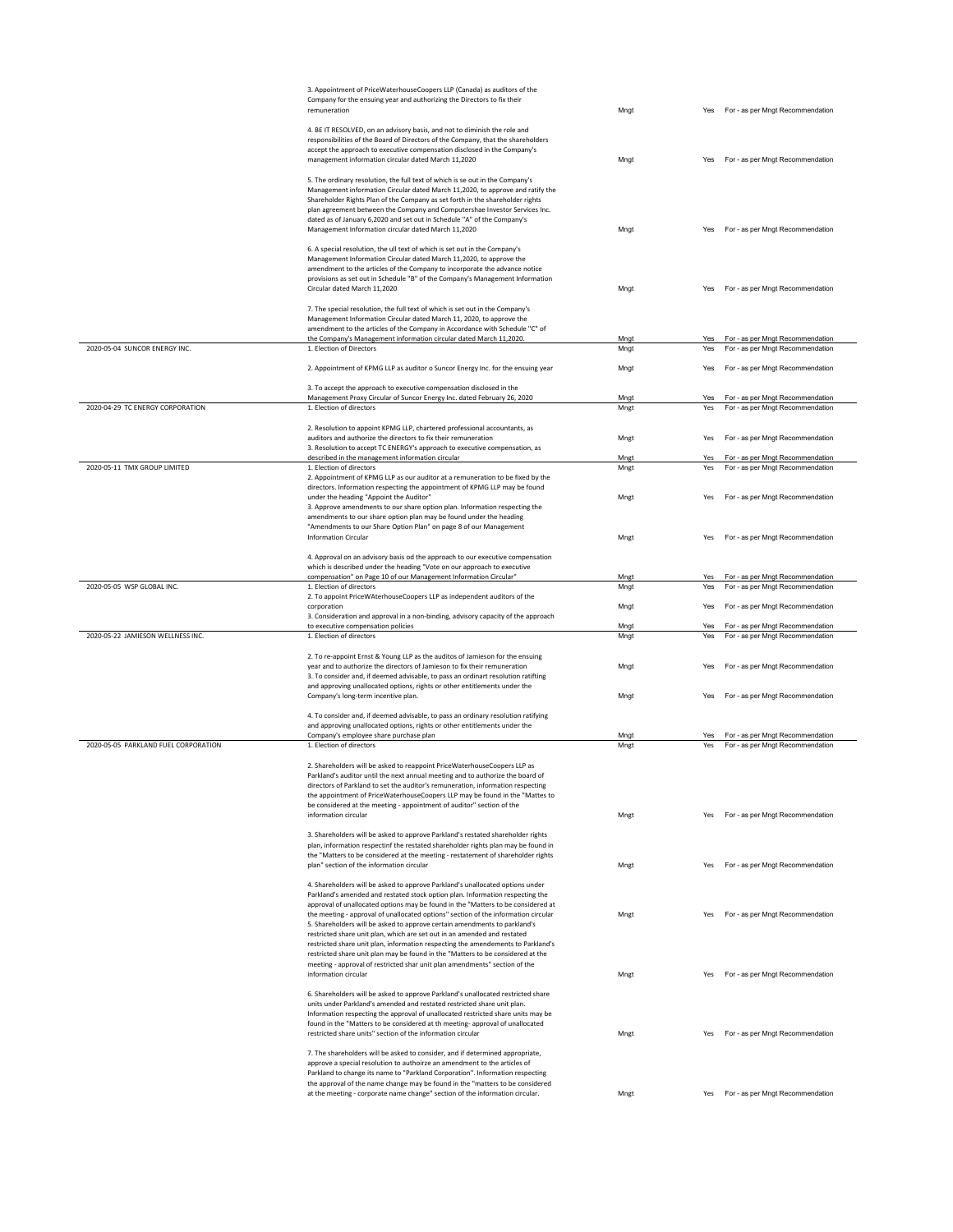|                                              | 8. Shareholders will be asked to approve a non-binding "Say on pay" advisory vote                                                                                   |              |            |                                                                          |
|----------------------------------------------|---------------------------------------------------------------------------------------------------------------------------------------------------------------------|--------------|------------|--------------------------------------------------------------------------|
|                                              | approving Parkland's approach to executive compenation. Information respectin                                                                                       |              |            |                                                                          |
|                                              | the "say on pay" advisory vote may be found in the 'matters to be considered at                                                                                     |              |            |                                                                          |
|                                              | the meeting - shareholder advisory vote on approach to executive compensation"<br>section of the information circular                                               | Mnet         | Yes        | For - as per Mngt Recommendation                                         |
| 2020-05-04 FRANCO-NEVADA CORPORATION         | 1. Election of directors                                                                                                                                            | Mngt         | Yes        | For - as per Mngt Recommendation                                         |
|                                              |                                                                                                                                                                     |              |            |                                                                          |
|                                              | 2. Appointment of PriceWaterhouseCoopers LLP as auditors of the Corporation                                                                                         |              | Yes        | For - as per Mngt Recommendation                                         |
|                                              | for the ensuing year and authorization of the directors to fix their remuneration                                                                                   | Mngt         |            |                                                                          |
|                                              | 3. Acceptance of the Corporation's approach to executive compensation                                                                                               | Mngt         | Yes        | For - as per Mngt Recommendation                                         |
| 2020-05-06 MORNEAU SHEPELL INC.              | 1. Election of directors                                                                                                                                            | Mngt         | Yes        | For - as per Mngt Recommendation                                         |
|                                              | 2. The re-appointment of KPMG LLP to act as auditors of the company, and to                                                                                         |              |            |                                                                          |
|                                              | authorize the directors to fix their remuneration                                                                                                                   | Mngt         | Yes        | For - as per Mngt Recommendation                                         |
|                                              | 3. An advisory resolution, the text of which is set out on page 9 of the<br>management information circular dated March 23,2020, to accept the company's            |              |            |                                                                          |
|                                              | approach to executive compensation as more particularly described in the                                                                                            |              |            |                                                                          |
|                                              | circular.                                                                                                                                                           | Mngt         | Yes        | For - as per Mngt Recommendation                                         |
|                                              |                                                                                                                                                                     |              |            |                                                                          |
|                                              | 4. A resolution, the text of which is set out in schedule "A" of the accompanying<br>circular to reapprove the amended and restated 2017 long-term incentive plan   |              | Yes        | For - as per Mngt Recommendation                                         |
|                                              |                                                                                                                                                                     | Mngt         |            |                                                                          |
|                                              | 5. A resolution, the text of which is set out in schedule "B" of the accompanying                                                                                   |              |            |                                                                          |
|                                              | circular to reapprove amended and restated director's deferred share unit plan                                                                                      | Mnat         | Yes        | For - as per Mngt Recommendation                                         |
| 2020-05-05 TELUS CORPORATION                 | 1. Election of directors                                                                                                                                            | Mngt         | Yes        | For - as per Mngt Recommendation                                         |
|                                              | 2. Appoint Deloitte LLP as auditors for the ensuing year and authorize directors to                                                                                 |              |            |                                                                          |
|                                              | fix their remuneration<br>3. Approve the company's approach to executive compensation                                                                               | Mngt<br>Mngt | Yes<br>Yes | For - as per Mngt Recommendation<br>For - as per Mngt Recommendation     |
| 2020-05-14 WASTE CONNECTIONS, INC.           | 1. Election of directoes                                                                                                                                            | Mngt         | Yes        | For - as per Mngt Recommendation                                         |
|                                              |                                                                                                                                                                     |              |            |                                                                          |
|                                              | 2. Approval, on a non-binding, advisory basis, of the compensation of our named                                                                                     |              |            |                                                                          |
|                                              | executive officers as disclosed in the Proxy Statement "Say on Pay"                                                                                                 | Mngt         | Yes        | For - as per Mngt Recommendation                                         |
|                                              | 3. Appointment of Grant Thornton LLP as our independent registered public                                                                                           |              |            |                                                                          |
|                                              | accounting firm until the close of the 2021 Annual Meeting of Shareholders of the                                                                                   |              |            |                                                                          |
|                                              | Company and authorization of our Board of Directors to fix the remuneration of                                                                                      |              |            |                                                                          |
|                                              | the independent registered public accounting firm                                                                                                                   | Mngt         | Yes        | For - as per Mngt Recommendation                                         |
|                                              |                                                                                                                                                                     |              |            |                                                                          |
| 2020-06-03 ALPHABET INC.                     | 4. Approval of the Waste Connections, Inc 2020 Employee Share Purchase Plan<br>1. Election of directors                                                             | Mngt<br>Mngt | Yes<br>Yes | For - as per Mngt Recommendation<br>For - as per Mngt Recommendation     |
|                                              | 2. Ratification of the appointment of Ernst & Young LLP as Alphabet's                                                                                               |              |            |                                                                          |
|                                              | independent registered public accounting firm for the fiscal year ending                                                                                            |              |            |                                                                          |
|                                              | December 31, 2020                                                                                                                                                   | Mngt         | Yes        | For - as per Mngt Recommendation                                         |
|                                              |                                                                                                                                                                     |              |            |                                                                          |
|                                              | 3. An amendment to Alphabet's Amended and Restated 2012 Stock Plan to<br>increase the share reserve by 8,500,000 shares of Class C capital stock.                   |              |            | For - as per Mngt Recommendation                                         |
|                                              | 4. Advisory vote to approve named executive officer compensation                                                                                                    | Mngt<br>Mngt | Yes<br>Yes | For - as per Mngt Recommendation                                         |
|                                              | 5. A stockholder proposal regarding equal shareholder voting, if properly                                                                                           |              |            |                                                                          |
|                                              | presented at the meeting                                                                                                                                            | Mngt         | Yes        | Against - as per Mngt Recommendation                                     |
|                                              | 6. A stockholder proposal regarding a report on arbitration of employment-                                                                                          |              |            |                                                                          |
|                                              | related claims, if propoerly presented at the meeting                                                                                                               | Mngt         | Yes        | Against - as per Mngt Recommendation                                     |
|                                              | 7. A stockholder proposal regarding the establishment of a human rights risk<br>oversight committee, if properly presented at the meeting.                          | Mngt         | Yes        | Against - as per Mngt Recommendation                                     |
|                                              | 8. A stockholder proposal regarding non-binding vote on amendment of bylaws, if                                                                                     |              |            |                                                                          |
|                                              | propoerly presented at the meeting.                                                                                                                                 | Mngt         | Yes        | Against - as per Mngt Recommendation                                     |
|                                              | 9. A stockholder proposal regarding a report on sustainability metrics, if properly                                                                                 |              |            |                                                                          |
|                                              | presented at the meeting.                                                                                                                                           | Mngt         | Yes        | Against - as per Mngt Recommendation                                     |
|                                              | 10. A stockholder proposal regarding a report on takedown requests, if properly<br>presented at the meeting.                                                        | Mngt         | Yes        | Against - as per Mngt Recommendation                                     |
|                                              | 11. A stockholder proposal regarding majority vote for election of directors, if                                                                                    |              |            |                                                                          |
|                                              | properly presented at the meeting.                                                                                                                                  | Mngt         | Yes        | Against - as per Mngt Recommendation                                     |
|                                              | 12. A stockholder proposal regarding a report on gender/radical pay equity, if                                                                                      |              |            |                                                                          |
|                                              | properly presented at the meeting.                                                                                                                                  | Mngt         | Yes        | Against - as per Mngt Recommendation                                     |
|                                              | 13. A stockholder proposal regarding the nomination of human rights and/or civil                                                                                    |              |            |                                                                          |
|                                              | rights expert to the board, if properly presented at the meeting.                                                                                                   | Mngt         | Yes        | Against - as per Mngt Recommendation                                     |
|                                              | 14. A stockolder proposal regarding a report on whistleblower policies and                                                                                          |              |            |                                                                          |
|                                              | practices, if propoerly presented at the meeting.                                                                                                                   | Mngt         | Yes        | Against - as per Mngt Recommendation                                     |
| 2020-06-04 ALGONQUIN POWER & UTILITIES CORP. | 1. Election of directors                                                                                                                                            | Mngt         | Yes        | For - as per Mngt Recommendation                                         |
|                                              | 2. The appointment of Ernst & Young LLP, Chartered Accountants, as auditors of<br>the Corporation.                                                                  |              | Yes        |                                                                          |
|                                              | 3. The resolution set forth in Scheule "A" of the Circular to approve the                                                                                           | Mngt         |            | For - as per Mngt Recommendation                                         |
|                                              | amendment to the Employee Share Purchase Plan to increase the number of                                                                                             |              |            |                                                                          |
|                                              | common shares reserved for issuance under such plan, as disclosed in the                                                                                            |              |            |                                                                          |
|                                              | Circular.                                                                                                                                                           | Mngt         | Yes        | For - as per Mngt Recommendation                                         |
|                                              | 4. The resolution set forth in Schedule "C" of the Circular to approve a by-law<br>allowing for meetings of shareholders of the Corporation to be held virtually by |              |            |                                                                          |
|                                              | means of telephonic, electronic, or other communications facility, as disclosed in                                                                                  |              |            |                                                                          |
|                                              | the Circular.                                                                                                                                                       | Mngt         | Yes        | For - as per Mngt Recommendation                                         |
|                                              |                                                                                                                                                                     |              |            |                                                                          |
|                                              | 5. The advisory resolution set forth in Schedule "E" of the Circluar to accept the                                                                                  |              |            |                                                                          |
|                                              | approach to executive compensation as disclosed in the Circular.                                                                                                    | Mngt         | Yes        | For - as per Mngt Recommendation                                         |
| 2020-06-09 NVIDA CORPORATION                 | 1. Election of directors<br>2. Approval of our executive compensation                                                                                               | Mngt<br>Mngt | Yes<br>Yes | For - as per Mngt Recommendation<br>For - as per Mngt Recommendation     |
|                                              | 3. Ratification of the selection of PricewaterhouseCoopers LLP as our                                                                                               |              |            |                                                                          |
|                                              | independent registered public accounting firm for fiscal year 2021.                                                                                                 | Mngt         | Yes        | For - as per Mngt Recommendation                                         |
|                                              | 4. Approval of an amendment and restatement of our Amended and Restated                                                                                             |              |            |                                                                          |
|                                              | 2007 Equity Incentive Plan.                                                                                                                                         | Mngt         | Yes        | For - as per Mngt Recommendation                                         |
|                                              | 5. Approval of an amendment and restatement of our Amended and Restated<br>2012 Employee Stock Purchase Plan.                                                       | Mngt         | Yes        | For - as per Mngt Recommendation                                         |
| 2020-06-12 BROOKFIELD ASSET MANAGEMENT INC.  | 1. Election of Directors                                                                                                                                            | Mngt         | Yes        | For - as per Mngt Recommendation                                         |
|                                              | 2. The appointment of Deloitte LLP as the external auditor and authorizin the                                                                                       |              |            |                                                                          |
|                                              | directors to set its remuneration.                                                                                                                                  | Mngt         | Yes        | For - as per Mngt Recommendation                                         |
|                                              | 3. The Say On Pay Resolution set out in the corporation's management                                                                                                |              |            |                                                                          |
|                                              | information circular dated April 27, 2020.<br>4. The shareholder proposal one set out in the circular.                                                              | Mngt<br>Mngt | Yes<br>Yes | For - as per Mngt Recommendation<br>Against - as per Mngt Recommendation |
|                                              | 5. The shareholdr proposal two set out in the circular.                                                                                                             | Mngt         | Yes        | Against - as per Mngt Recommendation                                     |
| 2020-06-18 PARK LAWN CORPORATION             | 1. Election of Directors                                                                                                                                            | Mngt         | Yes        | For - as per Mngt Recommendation                                         |
|                                              | 2. Appointment of MNP LLP as Auditor of the Corporation for the ensuign year                                                                                        |              |            |                                                                          |
|                                              | and authorizing the Directors to fix their remuneration                                                                                                             | Mngt         | Yes        | For - as per Mngt Recommendation                                         |
|                                              | 3. Increase in the Number of Common Shares Reserved for Issuance and Removal                                                                                        |              |            |                                                                          |
|                                              | of the Limitation on Number of Common Shares that Can be issued Pursuant to<br>the Settlement or Redemption of "Full Value" Awards Under the 2019 Equity            |              |            |                                                                          |
|                                              | Incentive Plan                                                                                                                                                      | Mngt         | Yes        | For - as per Mngt Recommendation                                         |
| 2020-06-11 SALESFORCE.COM, INC.              | 1. Election of directors                                                                                                                                            | Mngt         | Yes        | For - as per Mngt Recommendation                                         |
|                                              | 2. Amendment and restatement of our 2013 Equity Incentive Plan                                                                                                      | Mngt         |            | Yes For - as per Mngt Recommendation                                     |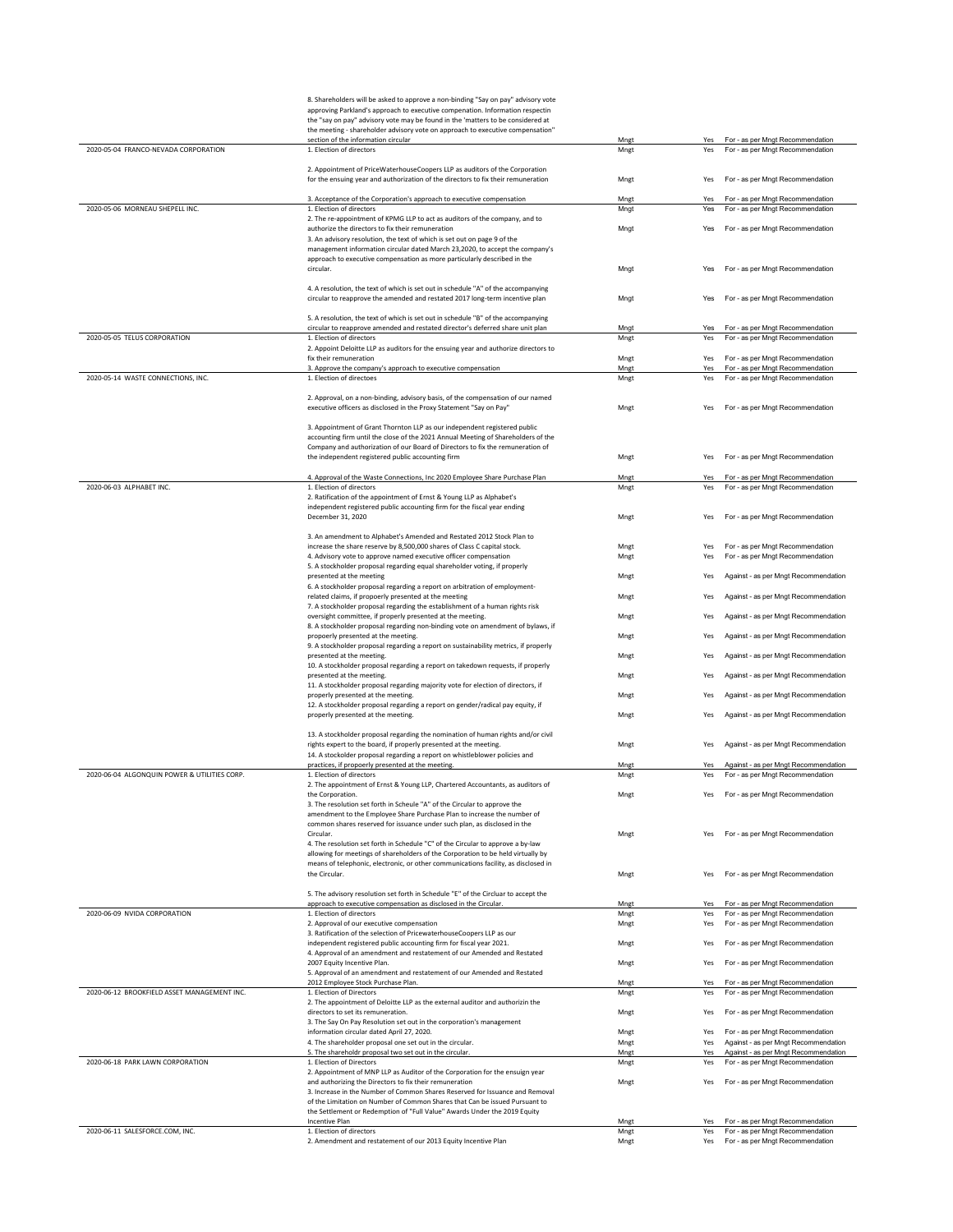|                                                         | 3. Amendment and restatement of our 2004 Employee Stock Purchase Plan.                                                                                      | Mngt         | Yes             | For - as per Mngt Recommendation                                         |
|---------------------------------------------------------|-------------------------------------------------------------------------------------------------------------------------------------------------------------|--------------|-----------------|--------------------------------------------------------------------------|
|                                                         | 4. Ratification of the appointment of Ernst & Young LLP as our independent                                                                                  |              |                 |                                                                          |
|                                                         | registered public accounting firm for the fiscal year ending January 31, 2021                                                                               | Mngt         | Yes             | For - as per Mngt Recommendation                                         |
|                                                         | 5. An advisory vote to approve the fiscal 2020 compensation of our named<br>executive officers                                                              | Mngt         | Yes             | For - as per Mngt Recommendation                                         |
|                                                         | 6. A stockholder proposal requesting the ability of stockholders to act by written                                                                          |              |                 |                                                                          |
| 2020-06-19 FORTINET, INC                                | consent, if propoerly presented at the meeting<br>1. Election of directors                                                                                  | Mngt<br>Mngt | Yes<br>Yes      | Against - as per Mngt Recommendation<br>For - as per Mngt Recommendation |
|                                                         |                                                                                                                                                             |              |                 |                                                                          |
|                                                         | 2. To ratify the appointment of Deloitte & Touch LLP as Fortinet's independent                                                                              |              | Yes             | For - as per Mngt Recommendation                                         |
|                                                         | registered accounting firm for the fiscal year ending December 31, 2020<br>3. Advisory vote to approve named executive officer compensation, as disclosed   | Mngt         |                 |                                                                          |
|                                                         | in the proxy statement.                                                                                                                                     | Mngt         | Yes             | For - as per Mngt Recommendation                                         |
|                                                         | 4. Stockholder proposal to allow stockholders to act by written consent.                                                                                    | Mngt         | Yes             | Against - as per Mngt Recommendation                                     |
|                                                         | 5. Stockholder proposal for Fortinet to publish an annual report assessing                                                                                  |              |                 |                                                                          |
| 2020-06-22 SONY CORPORATION                             | Fortinet's diversity and inclusion efforts.<br>1. To amend a part of the Articles of Incorporation                                                          | Mngt<br>Mngt | Yes<br>Yes      | Against - as per Mngt Recommendation<br>For - as per Mngt Recommendation |
|                                                         | 2. To elect 12 Directors                                                                                                                                    | Mngt         | Yes             | For - as per Mngt Recommendation                                         |
|                                                         | 3. To issue Stock Acquisition Rights for the prupose of granting stock options.                                                                             | Mngt         | Yes             | For - as per Mngt Recommendation                                         |
| 2020-06-12 B2GOLD CORP.                                 | 1. Election of directors                                                                                                                                    | Mnet         | Yes             | For - as per Mngt Recommendation                                         |
|                                                         | 2. To settle the number of Directors at nine (9).                                                                                                           | Mngt         | Yes             | For - as per Mngt Recommendation                                         |
|                                                         | 3. Appointment of PricewaterhouseCoopers LLP as Auditors of the Company for                                                                                 |              |                 |                                                                          |
|                                                         | the ensuing year and authorizing the Directors to fix their remuneration.                                                                                   | Mngt         | Yes             | For - as per Mngt Recommendation                                         |
|                                                         | 4. To approve the RSU Plan Resolution relating to the amendment of the RSU<br>Plan, as described in the Management Information Circular of B2Gold Corp. for |              |                 |                                                                          |
|                                                         | the Annual General and Special Meeting of the shareholders to be held on June                                                                               |              |                 |                                                                          |
|                                                         | 12, 2020.                                                                                                                                                   | Mngt         | Yes             | For - as per Mngt Recommendation                                         |
|                                                         | 5. To approve a non-binding advisory resolution accepting the company's                                                                                     |              |                 |                                                                          |
|                                                         | approach to executibve compensation, as described in the Management<br>Information Circular of B2Gold Corp. for the Annual General and Special Meeting      |              |                 |                                                                          |
|                                                         | of the shareholders to be held on June 12, 2020.                                                                                                            | Mngt         | Yes             | For - as per Mngt Recommendation                                         |
| 2020-06-11 SILVERCREST METALS INC.                      | 1. Election of directors                                                                                                                                    | Mngt         | Yes             | For - as per Mngt Recommendation                                         |
|                                                         | 2. Appointment of PricewaterhouseCoopers LLP as Auditor of the Company for<br>the ensuing year.                                                             | Mngt         | Yes             | For - as per Mngt Recommendation                                         |
| 2020-06-12 KINAXIS INC.                                 | 1. Election of directors                                                                                                                                    | Mngt         | Yes             | For - as per Mngt Recommendation                                         |
|                                                         | 2. Appoint the auditors, KPMG LLP<br>3. Have a say on executive pay, This is an advisory vote and the results are not                                       | Mngt         | Yes             | For - as per Mngt Recommendation                                         |
|                                                         | binding on the board. Accept our approach to executive compensation as                                                                                      |              |                 |                                                                          |
|                                                         | described in the circular.                                                                                                                                  | Mngt         | Yes             | For - as per Mngt Recommendation                                         |
| 2020-05-28 FIDELITY NATIONAL INFORMATION SERVICES, INC. | 1. Election of Directors<br>2. Advisory vote on Fidelit National Information Services, Inc. executive                                                       | Mngt         | No              | Received Late - did not respond                                          |
|                                                         | compensation.                                                                                                                                               | Mngt         | No              | Received Late - did not respond                                          |
|                                                         | 3. To ratify the appointment of KPMG LLP as our independent registered public<br>accounting firm for 2020                                                   | Mngt         | No              | Received Late - did not respond                                          |
| 2020-05-21 EURONET WORLDWIDE, INC.                      | 1. Election of Directors                                                                                                                                    | Mngt         | No              | Received Late - did not respond                                          |
|                                                         |                                                                                                                                                             |              |                 |                                                                          |
|                                                         | 2. Ratification of the appointment of KPMG LLP as Euronet's independent<br>registered public accounting firm for the year ending December 31, 2020.         | Mngt         | No              | Received Late - did not respond                                          |
|                                                         |                                                                                                                                                             |              |                 |                                                                          |
|                                                         | 3. Advisory vote on executive compensation.                                                                                                                 | Mngt         | No              | Received Late - did not respond                                          |
| 2020-05-20 ZOETIS INC.                                  | 1. Election of directors                                                                                                                                    | Mngt         | No              | Received Late - did not respond                                          |
|                                                         | 2. Advisory vote to approve our executive compensation (Say on Pay)<br>3. Advisory vote on the frequency of future advisory votes on executive              | Mngt         | No              | Received Late - did not respond                                          |
|                                                         | compensation (Say on Pay Frequency)                                                                                                                         | Mngt         | no              | Received Late - did not respond                                          |
|                                                         | 4. Ratification of appointment of KPMG LLP as our independent registered public<br>accounting firm for 2020                                                 | Mngt         | no              | Received Late - did not respond                                          |
| 2020-05-19 JPMORGAN CHASE & CO.                         | 1. Election of Directors                                                                                                                                    | Mngt         | No              | Received Late - did not respond                                          |
|                                                         | 2. Advisory resolution to approve executive compensation                                                                                                    | Mngt         | No              | Received Late - did not respond                                          |
|                                                         | 3. Ratification of independent registered public accounting firm<br>4. Independent board chairman                                                           | Mngt<br>Mngt | No<br>No        | Received Late - did not respond<br>Received Late - did not respond       |
|                                                         | 5. Oil and gas company and project financing related to the Arctic and the                                                                                  |              |                 |                                                                          |
|                                                         | Canadian oil sands<br>6. Cimate change risk reporting                                                                                                       | Mngt<br>Mngt | No<br>No        | Received Late - did not respond<br>Received Late - did not respond       |
|                                                         | 7. Amend shareholder written consent provisions                                                                                                             | Mngt         | No              | Received Late - did not respond                                          |
|                                                         | 8. Charitable contributions disclosure<br>9. Gender/Racial pay equity                                                                                       | Mngt<br>Mngt | No<br>No        | Received Late - did not respond<br>Received Late - did not respond       |
| 2020-05-27 AMAZON.COM, INC                              | 1. Election of directors                                                                                                                                    | Mngt         | No              | received - Did not respond                                               |
|                                                         |                                                                                                                                                             |              |                 |                                                                          |
|                                                         | 2. Ratification of the appointment of Ernst & Young LLP as independent auditors<br>3. Advisory vote to approve executive compensation                       | Mngt<br>Mngt | No<br>No        | received - Did not respond<br>received - Did not respond                 |
|                                                         |                                                                                                                                                             |              |                 |                                                                          |
|                                                         | 4. Approval of amendment to restated certificate of incorporation to lower stock<br>ownershop threshold for shareholders to request a special meeting       | Mngt         | No              | received late - Did not respond                                          |
|                                                         | 5. Shareholder proposal requesting a report on effects of food waste                                                                                        | Mngt         | No              | received late - Did not respond                                          |
|                                                         | 6. Shareholder proposal requesting a report on customer use of certain<br>technologies                                                                      | Mngt         | No              | received late - Did not respond                                          |
|                                                         | 7. Shareholder proposal requesting a report on potential customer misuse of                                                                                 |              |                 |                                                                          |
|                                                         | certain technologies                                                                                                                                        | Mngt         | No              | received late - Did not respond                                          |
|                                                         | 8. shareholder proposal requesting a report on efforts to restrict certain products                                                                         | Mngt         | No              | received late - Did not respond                                          |
|                                                         |                                                                                                                                                             |              | No              |                                                                          |
|                                                         | 9. Shareholder proposal requesting a mandatory independent board chair policy                                                                               | Mngt         |                 | received late - Did not respond                                          |
|                                                         | 10. Shareholder proposal requesting an alternative report on gender/radical pay                                                                             | Mngt         | No              | received late - Did not respond                                          |
|                                                         | 11. Shareholder proposal requesting a report on certain community impacts                                                                                   | Mngt         | No              | received late - Did not respond                                          |
|                                                         |                                                                                                                                                             |              |                 |                                                                          |
|                                                         | 12. Shareholder proposal requesting a report on viewpoint discrimination<br>13. Shareholder proposal requesting a report on promotion data                  | Mngt<br>Mngt | No<br>No        | received late - Did not respond<br>received late - Did not respond       |
|                                                         | 14. Shareholder proposal requesting an additional reduction in threshold for                                                                                |              |                 |                                                                          |
|                                                         | calling special shareholder meetings<br>15. Shareholder proposal requesting a specific supply chain                                                         | Mngt<br>Mngt | <b>No</b><br>No | received late - Did not respond<br>received late - Did not respond       |
|                                                         | 16. Shareholder proposal requesting additional reporting on lobbying.                                                                                       | Mngt         | No              | received late - Did not respond                                          |
| 2020-06-16 MASTERCARD INCORPORATED                      | 1. Election of Directors to serve on the Board of Directors<br>2. Advisory approval of Mastercard's executive compensation                                  | Mngt<br>Mngt | Yes<br>Yes      | For - as per Mngt Recommendation<br>For - as per Mngt Recommendation     |
|                                                         |                                                                                                                                                             |              |                 |                                                                          |
|                                                         | 3. Ratification of the appointment of Pricewaterhousecoppers LLP as our                                                                                     |              |                 |                                                                          |
| 2020-05-21 ELANCO ANIMAL HEALTH INCORPORATED            | independent registered public accounting firm for Mastercard for 2020.<br>1. Election of Directors                                                          | Mngt<br>Mngt | Yes<br>No       | For - as per Mngt Recommendation<br>Received Late - did not respond      |
|                                                         | 2. To ratify the appointment of Ernst & Young LLP as the Company's principal<br>independent auditor for 2020                                                | Mngt         | No              | Received Late - did not respond                                          |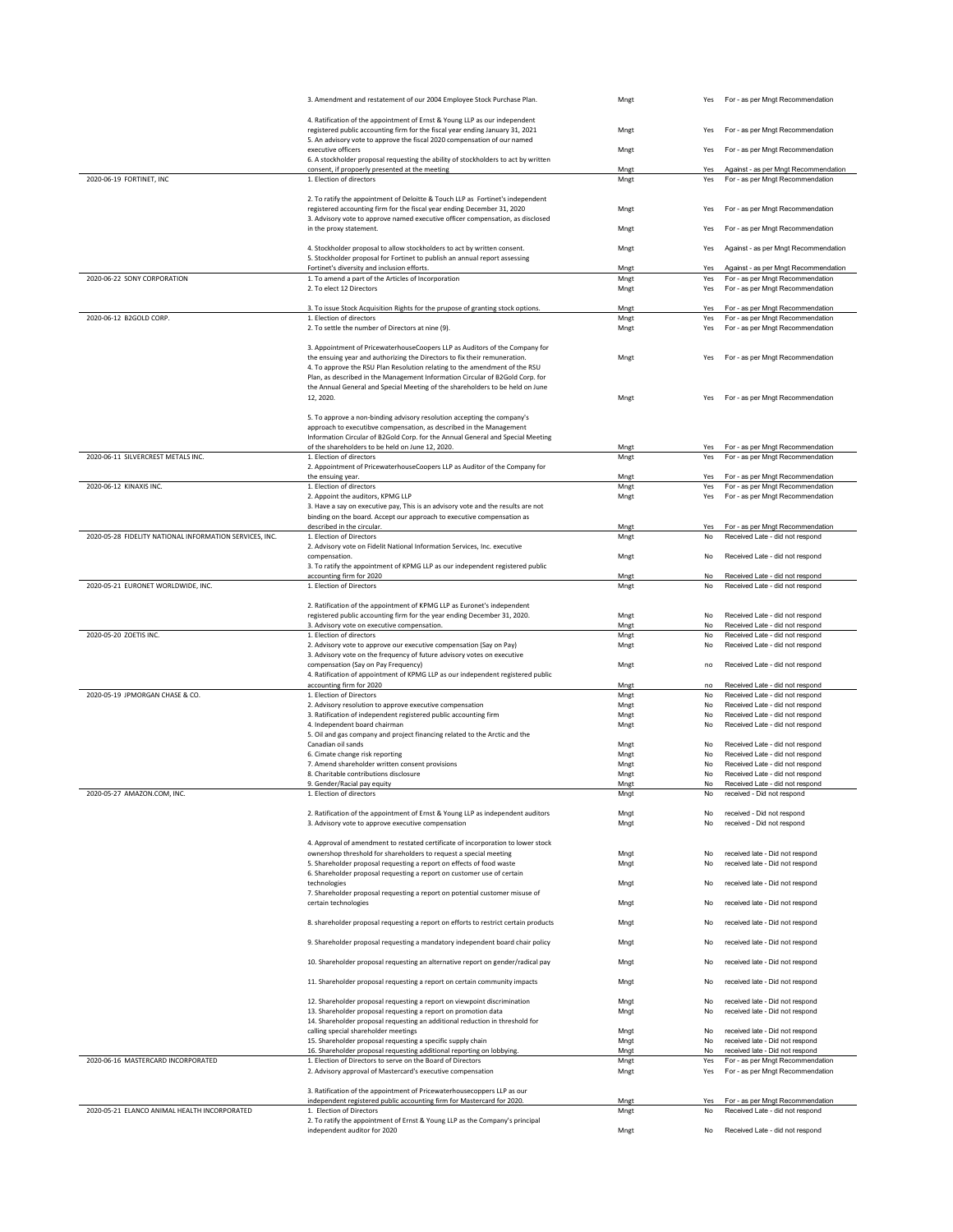|                                             | 3. To approve, by non-binding vote, the compensation of the Company's named           |      |    |                                    |
|---------------------------------------------|---------------------------------------------------------------------------------------|------|----|------------------------------------|
|                                             | executive officers                                                                    | Mngt | No | Received Late - did not respond    |
| 2020-05-27 SHOPIFY INC.                     | 1. Election of directors                                                              | Mngt | No | Received Late - did not respond    |
|                                             | 2. Resolution approving the re-appointment of PricewaterhouseCoopers LLP as           |      |    |                                    |
|                                             | auditors of the Company and authorizing the Board of Directors to fix their           |      |    |                                    |
|                                             | remuneration                                                                          | Mngt | No | Received Late - did not respond    |
|                                             | 3. Non-binding advisory resolution that the shareholders accept the Company's         |      |    |                                    |
|                                             | approach to executive compensation as disclosed in the Management                     |      |    |                                    |
|                                             | Information Circular for the Meeting                                                  | Mngt | No | Received Late - did not respond    |
|                                             |                                                                                       |      |    |                                    |
| 2020-05-21 PAYPAL HOLDINGS INC.             | 1. Election of he 11 director nominees identified in the proxy statement              | Mngt | No | Received Late - did not respond    |
|                                             |                                                                                       |      | No | Received Late - did not respond    |
|                                             | 2. Advisory vote to approve named executive officer compensation                      | Mngt |    |                                    |
|                                             | 3. Ratification of the appointment of Pricewaterhousecoopers LLP as our               |      |    |                                    |
|                                             | independent auditor for 2020                                                          | Mngt | No | Received Late - did not respond    |
|                                             | 4. Stockholder proposal- stockholder right to act by written consent                  | Mngt | No | Received Late - did not respond    |
|                                             | 5. Stockholder proposal - Human and indigenous peoples' rights                        | Mngt | No | Received Late - did not respond    |
| 2020-05-27 STORAGEVAULT CANADA INC.         | 1. Election of directors                                                              | Mngt | No | received late - Did not respond    |
|                                             |                                                                                       |      |    |                                    |
|                                             | 2. To set the number of directors to be elected at the Meeting at Five (5).           | Mngt | No | received late - Did not respond    |
|                                             | 3. Appointment of MNP LLP as Auditor of the Corporation for the ensuing year          |      |    |                                    |
|                                             | and authorizing the Directors to fix their remuneration                               | Mngt | No | received late - Did not respond    |
|                                             | 4. An ordinary resolution, as more particularly set forth in the accompanying         |      |    |                                    |
|                                             | management information circular, re--approving the stock option plan of the           |      |    |                                    |
|                                             | corporation.                                                                          | Mngt | No | received late - Did not respond    |
| 2020-05-28 THE DESCARTES SYSTEMS GROUP INC. | 1. Election of directors                                                              | Mngt | No | received late - Did not respond    |
|                                             | 2. Appointment of KPMG LLP, Chartered Accountants, Licensed Public                    |      |    |                                    |
|                                             | Accountants, as auditiors of the corporation to hold office until the next annual     |      |    |                                    |
|                                             |                                                                                       |      |    |                                    |
|                                             | meeting of shareholders or until a sucessor is appointed.                             | Mngt | No | received late - Did not respond    |
|                                             | 3. Approval of the Say-On-Pay Resolution as set out on page 18 of the                 |      |    |                                    |
|                                             | Corporation's Management Information Circular dated April 27, 2020                    | Mngt | No | received late - Did not respond    |
|                                             |                                                                                       |      |    |                                    |
|                                             | 4. Approval of the Shareholder Rights Plan Resolution as set out on page 19 of the    |      |    |                                    |
|                                             | Corporation's Management Information Circular dated April 27, 2020                    | Mngt | No | received late - Did not respond    |
| 2020-06-26 BOYD GROUP SERVICES INC.         | 1. Election of directors                                                              | Mngt | No | Received late - did not respond    |
|                                             | 2. To set the number of Directors at nine (9)                                         | Mngt | No | Received late - did not respond    |
|                                             | 3. Appointment of Deloitte LLP, Chartered Professional Accounants as Auditors of      |      |    |                                    |
|                                             | the corporation for the ensuing year and authorizing the directors to fix their       |      |    |                                    |
|                                             | remuneration                                                                          | Mngt | No | Received late - did not respond    |
|                                             |                                                                                       |      |    |                                    |
|                                             | 4. Non-binding advisory resolution on our approach to executive compensation.         | Mngt | No | Received late - did not respond    |
|                                             | 5. Special resolution to amend the Corporation's Articles to allow the board of       |      |    |                                    |
|                                             | directors to appoint additional directors, not exceeding 1/3 of the number of         |      |    |                                    |
|                                             | directors elected at the last annual meeting, to serve office for a term expiring not |      |    |                                    |
|                                             |                                                                                       |      |    |                                    |
|                                             | later than the close of the next annual meeting, as set out in more detail in the     |      |    |                                    |
|                                             | information circular.                                                                 | Mngt | No | Received late - did not respond    |
| 2020-06-23 XEBEC ADSORPTION INC.            | 1. Election of directors                                                              | Mngt | No | Received late - did not respond    |
|                                             | 2. Appointment of raymond Chabot Grant Thornton LLP as independent auditors           |      |    |                                    |
|                                             | of the corporation and the authorization for the directors to fix their               |      |    |                                    |
|                                             | remuneration.                                                                         | Mngt | No | Received late - did not respond    |
|                                             |                                                                                       |      |    |                                    |
|                                             | 3. Approval of a special resolution for the purpose of amending the articles of the   |      |    |                                    |
|                                             | corporation, allowing the appointment of additional directors during the year.        | Mngt | No | Received late - did not respond    |
|                                             |                                                                                       |      |    |                                    |
|                                             | 4. Approval of an ordinary resolution approving the new Stock Incentive               |      |    |                                    |
|                                             | Compensation Plan, as more fully described in the Information Circular                | Mngt | No | Received late - did not respond    |
| 2020-06-26 KIRKLAND LAKE GOLD INC.          | 1. Election of Directors                                                              | Mngt | No | Received Late - did not respond    |
|                                             | 2. to set the number of directors at 8                                                | Mngt | No | Received Late - did not respond    |
|                                             | 3. To appoint KPMG LLP, Chartered Professional Accountants as auditor of the          |      |    |                                    |
|                                             | Company and authoize the Board to fix their remuneration                              | Mngt | No | Received Late - did not respond    |
|                                             | 4. To consider and, if deemed appropriate, pass, with or without variation, a non-    |      |    |                                    |
|                                             | binding advisory resolution on the Company's approach to executive                    |      |    |                                    |
|                                             | compensation                                                                          | Mngt | No | Received Late - did not respond    |
|                                             |                                                                                       |      |    |                                    |
|                                             | 5. To consider and if deemed appropriate, pass, with or without variation, an         |      |    |                                    |
|                                             |                                                                                       |      |    |                                    |
|                                             | ordinary resolution approving certain amendments to the Company's long term           |      |    |                                    |
|                                             | incentive plan (the "LTIP") and all unallocated share units issuable under the LTIP,  |      |    |                                    |
|                                             | as further described in the management information circular dated May 29, 2020        | Mngt | No | Received Late - did not respond    |
|                                             |                                                                                       |      |    |                                    |
|                                             | 6. To consider, and if deemed appropriate, pass, with or without variation, an        |      |    |                                    |
|                                             | ordinary resolution approving certain amendments to the Company's deferred            |      |    |                                    |
|                                             | share unit plan (the "DSU Plan") and all unallocated deferred share units issuable    |      |    |                                    |
|                                             | under the DSU Plan, as further described in the management information circular       |      |    |                                    |
|                                             | dated May 29, 2020                                                                    | Mngt |    | No Received Late - did not respond |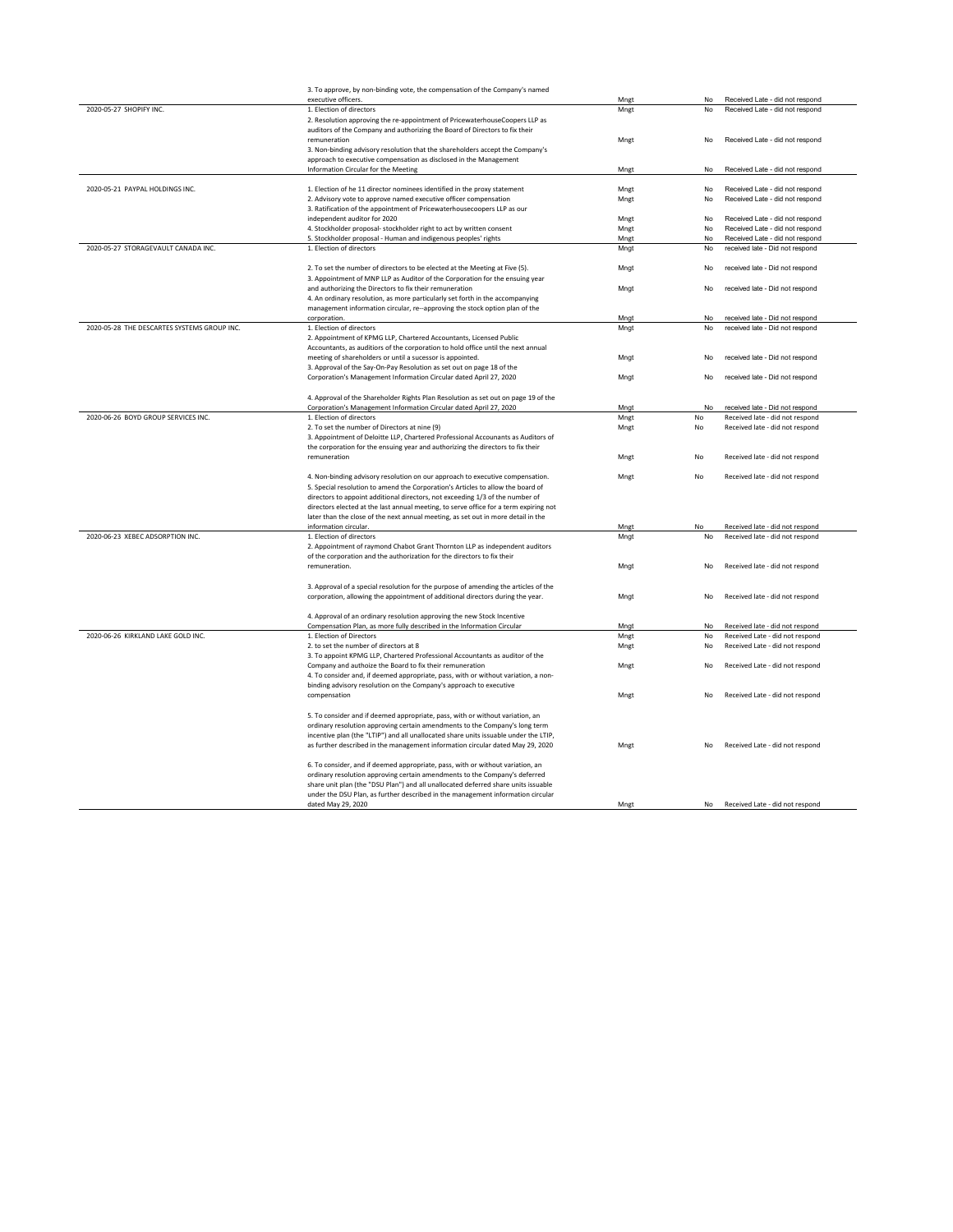## **Exemplar Growth and Income Fund**

| <b>Meeting Date</b>               | Name of Issuer                                      | <b>Ticker</b><br>Cusip | <b>Identification of Voting Matter</b>                                                                                                                 | <b>Matters Proposed By</b>         | <b>Voted</b> | Vote                                                                 |
|-----------------------------------|-----------------------------------------------------|------------------------|--------------------------------------------------------------------------------------------------------------------------------------------------------|------------------------------------|--------------|----------------------------------------------------------------------|
|                                   |                                                     |                        |                                                                                                                                                        | Issuer/Mngt/another person or comp | Yes/No       | For/Ac                                                               |
| 2019-07-26 LINDE PLC              |                                                     |                        | 1. Election of directors                                                                                                                               | Mngt                               | yes          | For - as per Mngt Recommendation                                     |
|                                   |                                                     |                        |                                                                                                                                                        |                                    |              |                                                                      |
|                                   |                                                     |                        | 2. To ratify, on an advisory and non-binding basis, the appointment of<br>PricewaterhouseCoopers as the independent auditor                            | Mngt                               | Yes          | For - as per Mngt Recommendation                                     |
|                                   |                                                     |                        | 2b. To authorize the board, acting through the Audit committee, to                                                                                     |                                    |              |                                                                      |
|                                   |                                                     |                        | determine PWC's remuneration                                                                                                                           | Mngt                               | Yes          | For - as per Mngt Recommendation                                     |
|                                   |                                                     |                        | 3. To determine the price range at which Linde plc can re-allot shares<br>that it acquires as treasury shares under Irish law.                         | Mngt                               | Yes          | For - as per Mngt Recommendation                                     |
|                                   |                                                     |                        | 4. To approve, on an advisory and non-binding basis, the compensation                                                                                  |                                    |              |                                                                      |
|                                   |                                                     |                        | of Linde plc's Named Executive Officers, as disclosed in the 2019 Proxy                                                                                |                                    |              |                                                                      |
|                                   |                                                     |                        | statement<br>5. to recommend, on an advisory and non-binding basis, the frequency                                                                      | Mngt                               | Yes          | For - as per Mngt Recommendation                                     |
|                                   |                                                     |                        | of holding future advisory shareholder votes on the compensation of                                                                                    |                                    |              |                                                                      |
|                                   |                                                     |                        | Linde plc's Named Executive Officers                                                                                                                   | Mngt                               | Yes          | For - as per Mngt Recommendation                                     |
| 2019-07-06 SLANG WORLDWIDE INC.   |                                                     |                        | 1. Election of directors                                                                                                                               | Mngt                               | Yes          | For - as per Mngt Recommendation                                     |
|                                   |                                                     |                        | 2. To appoint MNP LLP, Chartered Professional Accountants, as auditor                                                                                  |                                    |              |                                                                      |
|                                   |                                                     |                        | to hold office until the next annual meeting of shareholders at a                                                                                      |                                    |              |                                                                      |
|                                   |                                                     |                        | remuneration to be fixed by the Board of Directors                                                                                                     | Mngt                               | Yes          | For - as per Mngt Recommendation                                     |
|                                   |                                                     |                        | 3. To consider, and if thought fit, to pass a resolution to approve the                                                                                |                                    |              |                                                                      |
|                                   |                                                     |                        | adoption of the company's Restricted Share Unit Plan, as more                                                                                          |                                    |              |                                                                      |
|                                   |                                                     |                        | particularly described in the accompanying information circular                                                                                        | Mngt                               | Yes          | For - as per Mngt Recommendation                                     |
| 2019-07-30 LEGG MASON, INC.       |                                                     |                        | 1. Election of directors<br>2. An advisroy vote to approve the compensation of Legg Mason's                                                            | Mngt                               | Yes          | For - as per Mngt Recommendation                                     |
|                                   |                                                     |                        | named executive officers                                                                                                                               | Mngt                               | Yes          | For - as per Mngt Recommendation                                     |
|                                   |                                                     |                        | 3. Ratification of the appointment of Pricewaterhouse Coopers LLP as                                                                                   |                                    |              |                                                                      |
|                                   |                                                     |                        | Legg Mason's independent registered public accounting firm for the<br>fiscal year ending march 31, 2020.                                               | Mngt                               | Yes          | For - as per Mngt Recommendation                                     |
|                                   |                                                     |                        | 4. Consideration of a shareholder proposal to remove supermajority                                                                                     |                                    |              |                                                                      |
|                                   |                                                     |                        | voting provisions from our charter and bylaws                                                                                                          | Mngt                               | Yes          | For - as per Mngt Recommendation                                     |
| 08/13/2019<br>CAE INC.            |                                                     |                        | 1. Election of directors<br>2. Appointment of PriceWaterhouseCoopers LLP as auditors and                                                               | Mnat                               | Yes          | For - as per Mngt Recommendation                                     |
|                                   |                                                     |                        | authorization of the directors to fix their remuneration                                                                                               | Mngt                               | ves          | For - as per Mngt Recommendation                                     |
|                                   |                                                     |                        | 3. Considering an advisory (non-binding) reoslution on executive                                                                                       |                                    |              |                                                                      |
|                                   |                                                     |                        | compensation                                                                                                                                           | Mngt                               | yes          | For - as per Mngt Recommendation                                     |
|                                   | 2019-08-12 NEPTUNE WELLNESS SOLUTIONS INC.          |                        | 1. Election of directors<br>2. Appointment of KPMG LLP as Auditors of the Corporation for the                                                          | Mngt<br>Mngt                       | yes<br>yes   | For - as per Mngt Recommendation<br>For - as per Mngt Recommendation |
|                                   |                                                     |                        | ensuing year and authorizing the Directors to fix their remuneration                                                                                   |                                    |              |                                                                      |
|                                   |                                                     |                        |                                                                                                                                                        |                                    |              |                                                                      |
|                                   |                                                     |                        |                                                                                                                                                        | Mngt                               | yes          | For - as per Mngt Recommendation                                     |
|                                   |                                                     |                        | 3. To consider and, if deemed appropriate, to pass, with or without<br>variation, an ordinary resolution approving certain amendments to the           |                                    |              |                                                                      |
|                                   |                                                     |                        | corporation's stock option plan and equity incentive plan, and ratiying                                                                                |                                    |              |                                                                      |
|                                   |                                                     |                        | and confirming the grant of 7,800,000 options to purchase common                                                                                       |                                    |              |                                                                      |
|                                   |                                                     |                        | shares of the Corporation to Michael Cammarata, as more particularly<br>described in the circular.                                                     |                                    |              |                                                                      |
| 2019-08-20 THESCORE.INC           |                                                     |                        |                                                                                                                                                        | Mngt                               | yes          | For - as per Mngt Recommendation                                     |
|                                   |                                                     |                        | 1. To pass a special resolution to approve the continuance of the                                                                                      |                                    |              |                                                                      |
|                                   |                                                     |                        | Company to British Colombia, approve the adoption of a notice of                                                                                       |                                    |              |                                                                      |
|                                   |                                                     |                        | articles and articles, change the name of the Company to "Score Media<br>and Gaming, Inc.", add restrictions on the securities of the Company, and     |                                    |              |                                                                      |
|                                   |                                                     |                        | approve other corporate changes. The full text of which is set foth in the                                                                             |                                    |              |                                                                      |
|                                   |                                                     |                        | accompanying management information circular.                                                                                                          |                                    |              |                                                                      |
|                                   | 2019-10-08 THE PROCTER & GAMBLE COMPANY             |                        | 1. Election of directors<br>2. Ratify appointment of the independent registered public accounting                                                      | Mngt                               | yes          | For - as per Mngt Recommendation                                     |
|                                   |                                                     |                        | firm                                                                                                                                                   | Mngt                               | yes          | For - as per Mngt Recommendation                                     |
|                                   |                                                     |                        | 3. Advisory vote to Approve the company's executive compensation (the                                                                                  |                                    |              |                                                                      |
|                                   |                                                     |                        | "Sav-on-pay" vote)                                                                                                                                     | Mngt                               | yes          | For - as per Mngt Recommendation                                     |
|                                   |                                                     |                        | 4. approval of the Procter & Gamble 2019 stock and Incentive<br>Compensation Plan                                                                      | Mngt                               | ves          | For - as per Mngt Recommendation                                     |
| 2019-11-07 TAPESTRY, INC          |                                                     |                        | 1. To elect eight Directors of Tapestry, inc.                                                                                                          | Mngt                               | yes          | For - as per Mngt Recommendation                                     |
|                                   |                                                     |                        | 2. Ratification of the appointment of Deloitte & Touche LLP as the                                                                                     |                                    |              |                                                                      |
|                                   |                                                     |                        | Company's independent registered public accounting firm for the fiscal<br>year ending June 27, 2020                                                    | Mngt                               | yes          | For - as per Mngt Recommendation                                     |
|                                   |                                                     |                        |                                                                                                                                                        |                                    |              |                                                                      |
|                                   |                                                     |                        | 3. Advisory vote to approve the Company's executive compensation as                                                                                    |                                    |              |                                                                      |
|                                   |                                                     |                        | discussed and described in the proxy statement.<br>4. Approval of the amended and Restated Tapestry, inc. 2018 stock                                   | Mngt                               |              | For - as per Mngt Recommendation                                     |
|                                   |                                                     |                        | incentive plan                                                                                                                                         | Mngt                               | yes          | For - as per Mngt Recommendation                                     |
|                                   | 2019-10-23 BROOKFIELD PROPERTY PARTNERS L.P.        |                        | 1. The ordinary resolution approving the unit option plan                                                                                              | Mnat                               | ves          | For - as per Mngt Recommendation                                     |
|                                   | 2019-11-04 CORBY SPIRIT AND WINE LIMITED            |                        | 1. Election of directors                                                                                                                               | Mngt                               | yes<br>yes   | For - as per Mngt Recommendation                                     |
|                                   |                                                     |                        | 2. Appointment of Deloitte LLP as Auditors and the authorization of the<br>board of directors to fix their remuneration                                | Mngt                               |              | For - as per Mngt Recommendation                                     |
|                                   |                                                     |                        |                                                                                                                                                        |                                    |              |                                                                      |
| 2019-11-19 CURALEAF HOLDINGS INC. |                                                     |                        | 1. Election of directors                                                                                                                               | Mngt                               | Yes          | For - as per Mngt Recommendation                                     |
|                                   |                                                     |                        | 2. To set the number of directors to be elected at the annual meeting to                                                                               |                                    |              |                                                                      |
|                                   |                                                     |                        | a number between five and seven, to be determined at the discretion of                                                                                 |                                    |              |                                                                      |
|                                   |                                                     |                        | the board of directors of the company                                                                                                                  | Mngt                               | Yes          | For - as per Mngt Recommendation                                     |
|                                   |                                                     |                        | 3. To re-appoint Personal finance consulting Professional Company,                                                                                     |                                    |              |                                                                      |
|                                   |                                                     |                        | Chartered Professional accountants, as auditors of the Company to hold                                                                                 |                                    |              |                                                                      |
|                                   |                                                     |                        | office until the next annual meeting of shareholders, and to authorize                                                                                 |                                    |              |                                                                      |
|                                   |                                                     |                        | the directors of the Company to fix the auditors' remuneration and the                                                                                 |                                    |              |                                                                      |
|                                   | 2019-11-12 LANCASTER COLONY CORPORATION             |                        | terms of their engagement.<br>1. Election of directors                                                                                                 | Mngt<br>Mngt                       | Yes<br>ves   | For - as per Mngt Recommendation<br>For - as per Mngt Recommendation |
|                                   |                                                     |                        | 2. to approve, by non-binding vote, the compensation of the                                                                                            |                                    |              |                                                                      |
|                                   |                                                     |                        | Corporation's named executive officers                                                                                                                 | Mngt                               | ves          | For - as per Mngt Recommendation                                     |
|                                   |                                                     |                        | 3. to ratify the selection of Deloitte & Touche, LLP as the Corporation's<br>independent registered public accounting firm for the year ending June    |                                    |              |                                                                      |
|                                   |                                                     |                        | 30, 2020                                                                                                                                               | Mngt                               | ves          | For - as per Mngt Recommendation                                     |
|                                   | 2019-11-05 ADTALEM GLOBAL EDUCATION INC.            |                        | 1. Election of directors                                                                                                                               | Mngt                               | yes          | For - as per Mngt Recommendation                                     |
|                                   |                                                     |                        | 2. Ratify selection of PWC LLP as independent registered public                                                                                        |                                    |              |                                                                      |
|                                   |                                                     |                        | accounting firm<br>3. Say-On-Pay: Advisory vote to approve the compensation of our named                                                               | Mngt                               | yes          | For - as per Mngt Recommendation                                     |
|                                   |                                                     |                        | executive officers                                                                                                                                     | Mngt                               | yes          | For - as per Mngt Recommendation                                     |
|                                   |                                                     |                        | 4. Approve the Adtalem Global Education Inc. 2019 Employee Stock                                                                                       |                                    |              |                                                                      |
|                                   |                                                     |                        | Purchase Plan                                                                                                                                          | Mngt                               | yes          | For - as per Mngt Recommendation                                     |
|                                   | 2019-11-07 DREAM GLOVAL REAL ESTATE INVSTMENT TRUST |                        | 1. To consider, and if deemed advisable, to approvve, with or without<br>variation, a special resolution (the "transaction resolution"), the full text |                                    |              |                                                                      |
|                                   |                                                     |                        | of which is set forth in schedule "B" to the accompanying circular of the                                                                              |                                    |              |                                                                      |
|                                   |                                                     |                        | reit. Approving:                                                                                                                                       | Mngt                               | ves          | For - as per Mngt Recommendation                                     |
|                                   |                                                     |                        | a) Transactions contemplated in the master acquisition agreement made<br>as of Sept. 15, 2019                                                          |                                    |              |                                                                      |
|                                   |                                                     |                        |                                                                                                                                                        |                                    |              |                                                                      |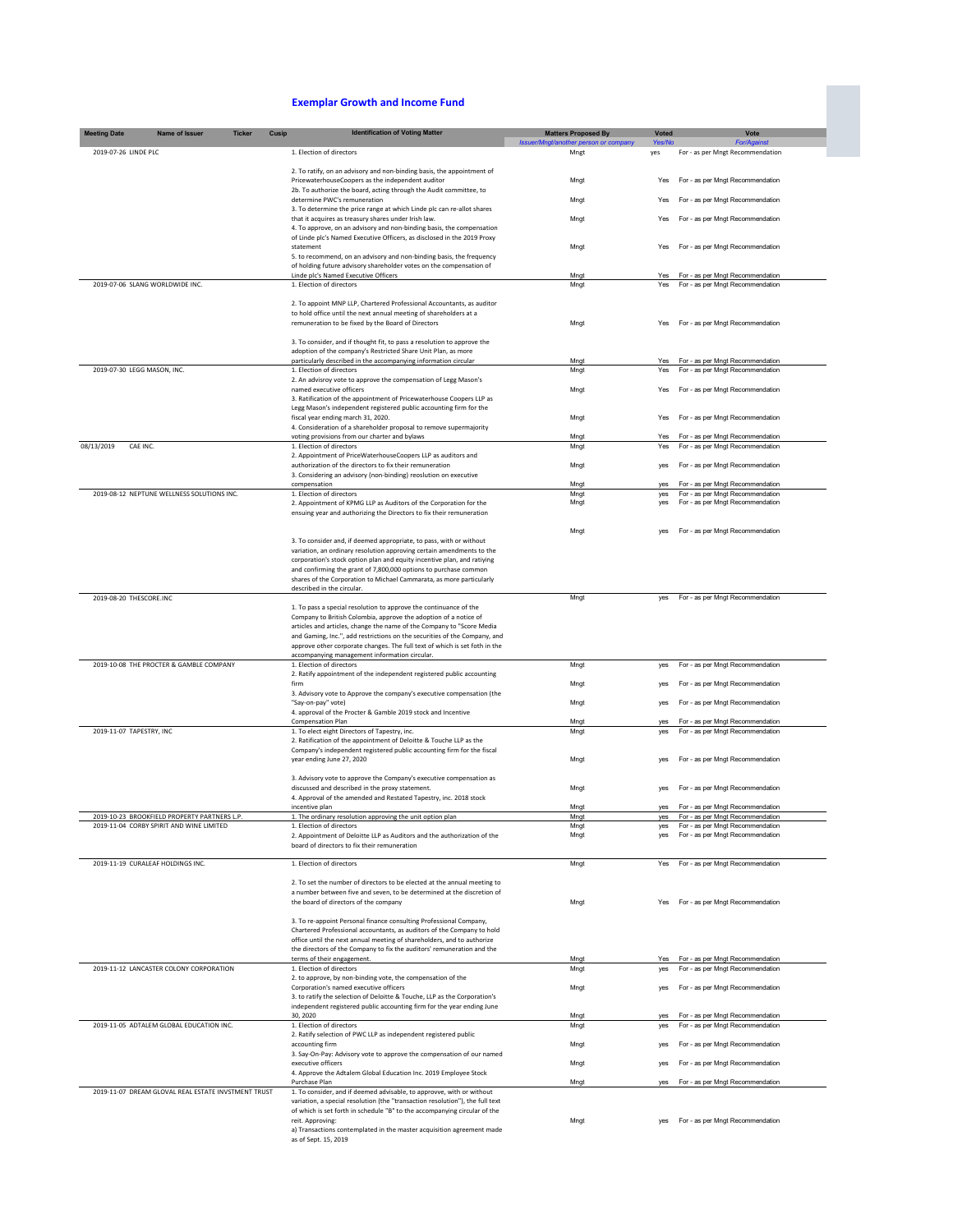|                                                                            | b) proposed amendments to and the amendment and restatement of<br>the declaration of trust of the reit as contemplated in connection with<br>the transaction<br>c) the transactions contemplated in the separation agreement made as<br>of Sept 15, 2019                                                                                                                                                                                                                                                                                                                                                                                                                                                                                                                                                                                                                   |                      |                   |                                                                                                          |
|----------------------------------------------------------------------------|----------------------------------------------------------------------------------------------------------------------------------------------------------------------------------------------------------------------------------------------------------------------------------------------------------------------------------------------------------------------------------------------------------------------------------------------------------------------------------------------------------------------------------------------------------------------------------------------------------------------------------------------------------------------------------------------------------------------------------------------------------------------------------------------------------------------------------------------------------------------------|----------------------|-------------------|----------------------------------------------------------------------------------------------------------|
| 2019-11-29 BOYD GROUP INCOME FUND                                          | 1. To consider, pursuant to an interim order of the Court of Queen's<br>Bench (Manitoba) dated Oct 1, 2019, and, if deemed advisable, passage,<br>with or without alteration or modification, of a special reoslution, the<br>full text of which is set forth in appendix A to the accompanying<br>information circular, approving a plan of arrangement under section 192<br>of the Canada Business Corporations Act involving Boyd Group holdings<br>Inc (BGH), the Boyd Group Inc, unit holders of the Fund and the Class A<br>Common shareholders of BGHI, providing, inter alia, for the conversion<br>of the fund from a public income trust to a public corporation with each<br>such unit holder and Class A Common shareholder receiving one<br>common share of Boyd Group Services Inc., in exchange for each unit or<br>Class A Common Share held, respectively | Mngt                 | yes               | For - as per Mngt Recommendation                                                                         |
| 2019-12-17 ALTAGAS CANADA INC.<br>2019-12-23 ECO (ATLANTIC) OIL & GAS LTD. | 1. To approve a special resolution, the full text of which is set forth in<br>Appendix A to the accompanying management information circular and<br>proxy statement of AltaGas Canada Inc. (the Circular), approving a plan<br>of arrangement under section 192 of the Canada business Corporations<br>Act, all as more particularly described in the circular.<br>1. Election of directors<br>2. To set the number of directors at 8<br>3. The directors of the Company propose to nominate MNP LLP for re-<br>appointment for the ensuing year and authorizing the directors to fix                                                                                                                                                                                                                                                                                      | Mngt<br>Mngt<br>Mngt | yes<br>yes<br>yes | For - as per Mngt Recommendation<br>For - as per Mngt Recommendation<br>For - as per Mngt Recommendation |
|                                                                            | their remuneration<br>4. to consider, and if deemed appropriate, to approve, with or without<br>variation, a resolution approving the Stock option plan. A copy of the<br>Stock Option Plan is attached as schedule 'A' to the Circular.                                                                                                                                                                                                                                                                                                                                                                                                                                                                                                                                                                                                                                   | Mngt<br>Mngt         | yes<br>yes        | For - as per Mngt Recommendation<br>For - as per Mngt Recommendation                                     |
| 2020-01-17 OPSENS INC.                                                     | 1. Election of directors                                                                                                                                                                                                                                                                                                                                                                                                                                                                                                                                                                                                                                                                                                                                                                                                                                                   | Mngt                 | yes               | For - as per Mngt Recommendation                                                                         |
| 2020-01-22 COSTCO WHOLESALE CORPORATION                                    | 2. Appointment of Deloitte LLP as Auditors and the authorization given<br>to directors of the Cornoration to set its compensation.<br>3. Amendments to the Corporation's Stock Options Plan<br>1. Election of directors                                                                                                                                                                                                                                                                                                                                                                                                                                                                                                                                                                                                                                                    | Mngt<br>Mngt<br>Mngt | yes<br>yes<br>yes | For - as per Mnot Recommendation<br>For - as per Mngt Recommendation<br>For - as per Mngt Recommendation |
|                                                                            | 2. Ratification of selection of independent auditors<br>3. Approval, on an advisory basis, of executive compensation                                                                                                                                                                                                                                                                                                                                                                                                                                                                                                                                                                                                                                                                                                                                                       | Mngt<br>Mngt         | yes<br>yes        | For - as per Mngt Recommendation<br>For - as per Mngt Recommendation                                     |
|                                                                            | 4. Approval to amend Articles of Incorporation to permit removal of<br>directors without cause                                                                                                                                                                                                                                                                                                                                                                                                                                                                                                                                                                                                                                                                                                                                                                             | Mngt                 | yes               | For - as per Mngt Recommendation                                                                         |
|                                                                            | 5. Shareholder proposal regarding a director skills matrix and disclosure<br>of director ideological perspectives                                                                                                                                                                                                                                                                                                                                                                                                                                                                                                                                                                                                                                                                                                                                                          | Mngt                 | yes               | against - as per mngt recommendation                                                                     |
| 2020-01-21 SCORE MEDIA AND GAMING INC.                                     | 1. Election of directors<br>2. To re-appoint KPMG LLP as auditors of the company and to authorize<br>the directors to fix the auditors' remuneration                                                                                                                                                                                                                                                                                                                                                                                                                                                                                                                                                                                                                                                                                                                       | Mngt<br>Mnat         | yes<br>yes        | For - as per Mngt Recommendation<br>For - as per Mngt Recommendation                                     |
|                                                                            | 3. to approve the amendment of the amended and restated employee<br>stock option and restricted stock unit plan to increase the maximum<br>number of class A Subordinate Voting Shares reserved for issuance<br>under the plan from 45,000,000 to 55,000,000                                                                                                                                                                                                                                                                                                                                                                                                                                                                                                                                                                                                               | Mngt                 | yes               | For - as per Mngt Recommendation                                                                         |
| 2020-01-27 THE SCOTTS MIRACCLE-GRO CO.                                     | 1. Election of 3 directors, each to serve for a term of three years, to<br>expire at the 2023 annual general meeting of shareholders                                                                                                                                                                                                                                                                                                                                                                                                                                                                                                                                                                                                                                                                                                                                       | Mngt                 | ves               | For - as per Mngt Recommendation                                                                         |
|                                                                            | 2. Approval, on an advisory basis, of the compensation of the company's<br>named executive officers<br>3. Ratification of the selection of Deloitte & Touche LLP as the<br>Company's independent registered public accounting firm for the fiscal                                                                                                                                                                                                                                                                                                                                                                                                                                                                                                                                                                                                                          | Mngt                 | yes               | For - as per Mngt Recommendation                                                                         |
| 2020-01-28 CGI INC.                                                        | year ending Sept. 30, 2020<br>1. Election of directors<br>2. Appointment of auditor, appointment of PWC LLP as auditors and<br>authorization to the Audit and Risk Management Committee to fix its                                                                                                                                                                                                                                                                                                                                                                                                                                                                                                                                                                                                                                                                         | Mngt<br>Mngt         | yes<br>yes        | For - as per Mngt Recommendation<br>For - as per Mngt Recommendation                                     |
|                                                                            | remuneration<br>3. Shareholder proposal number one, disclosure of voting results by class<br>of shares                                                                                                                                                                                                                                                                                                                                                                                                                                                                                                                                                                                                                                                                                                                                                                     | Mngt<br>Mngt         | yes               | For - as per Mngt Recommendation<br>against - as per mngt recommendation                                 |
| 2020-01-27 METRO INC.                                                      | 1. Election of directors                                                                                                                                                                                                                                                                                                                                                                                                                                                                                                                                                                                                                                                                                                                                                                                                                                                   | Mngt                 | yes<br>Yes        | For - as per Mngt Recommendation                                                                         |
|                                                                            | 2. Appointment of Ernst & Young LLP, Chartered Professional<br>Accountants, as Auditors of the Corporation<br>3. Advisory resolution on the Corporation's approach to exxecutive                                                                                                                                                                                                                                                                                                                                                                                                                                                                                                                                                                                                                                                                                           | Mngt                 | Yes               | For - as per Mngt Recommendation                                                                         |
|                                                                            | compensation<br>1. To approve the Scheme as set forth in the Proxy Statement/Scheme                                                                                                                                                                                                                                                                                                                                                                                                                                                                                                                                                                                                                                                                                                                                                                                        | Mngt                 | Yes               | For - as per Mngt Recommendation                                                                         |
| 2020-02-04 AON PLC<br>2020-02-04 AON PLC                                   | Circular<br>1. Special resolution to approve a scheme of arrangement pursuant to<br>Part 26 of the Companies Act 2006, authorize the board of directors to<br>take all such actions that it considers necessary or appropriate to carry<br>the Scheme into effect, approve a reduction of the share capital of the<br>company, approve an amendment to the Company's articles of<br>association and approve the issue of class E ordinary shares of the<br>Company to Aon Ireland (as defined in the scheme) as required as part<br>of the Scheme, each as set forth in the Proxy Statement/Scheme Circular                                                                                                                                                                                                                                                                | Mngt<br>Mngt         | yes               | For - as per Mngt Recommendation<br>For - as per Mngt Recommendation                                     |
|                                                                            | 2. Special resolution to authorize Aon Ireland to create distributable<br>profits by a reduction of the share capital of Aon Ireland, conditional<br>upon the scheme becoming effective<br>3. Ordinary resolution to approve the terms of an off-exchange buyback,<br>prior to the Scheme becoming effective, by the company from Aon<br>Coproration of 125,000 Class B ordinary shares of Eu.0.40 each of the                                                                                                                                                                                                                                                                                                                                                                                                                                                             | Mngt                 |                   | For - as per Mngt Recommendation                                                                         |
|                                                                            | company<br>4. Special resolution to approve the delisting of the Company's shares                                                                                                                                                                                                                                                                                                                                                                                                                                                                                                                                                                                                                                                                                                                                                                                          | Mngt                 | ves               | For - as per Mngt Recommendation                                                                         |
|                                                                            | from the New York Stock Exchange, conditional upon the Scheme<br>becomign effective                                                                                                                                                                                                                                                                                                                                                                                                                                                                                                                                                                                                                                                                                                                                                                                        | Mngt                 | yes               | For - as per Mngt Recommendation                                                                         |
|                                                                            | 5. Ordinary resolution to approve the adjournment of the General<br>meeting, if necessary.                                                                                                                                                                                                                                                                                                                                                                                                                                                                                                                                                                                                                                                                                                                                                                                 | Mngt                 | ves               | For - as per Mngt Recommendation                                                                         |
| 2020-01-24 Siemens AG                                                      | 2. Appropriation of net income                                                                                                                                                                                                                                                                                                                                                                                                                                                                                                                                                                                                                                                                                                                                                                                                                                             | Mngt                 | yes               | For - as per Mngt Recommendation                                                                         |
|                                                                            | 3. Ratification of the acts of the Managing Board<br>4. Ratification of the acts of the Supervisory board<br>5. Appointment of independent auditors                                                                                                                                                                                                                                                                                                                                                                                                                                                                                                                                                                                                                                                                                                                        | Mngt<br>Mngt<br>Mngt | yes<br>yes<br>yes | For - as per Mngt Recommendation<br>For - as per Mngt Recommendation<br>For - as per Mngt Recommendation |
|                                                                            | 6. Approval of the compensation system for managing Board Members                                                                                                                                                                                                                                                                                                                                                                                                                                                                                                                                                                                                                                                                                                                                                                                                          | Mngt                 | yes               | For - as per Mngt Recommendation                                                                         |
|                                                                            | 7. Repurchase and use of Siements shares                                                                                                                                                                                                                                                                                                                                                                                                                                                                                                                                                                                                                                                                                                                                                                                                                                   | Mngt                 | yes               | For - as per Mngt Recommendation                                                                         |
|                                                                            | 8. Use of derivatives in conection with the repurchase of Siements<br>shares<br>9. Issue of Convertible Bonds and/or Warrant Bonds, creation of a<br>Conditional Captial 2020 and cancelation of Conditional Capital 2015 and                                                                                                                                                                                                                                                                                                                                                                                                                                                                                                                                                                                                                                              | Mngt                 | yes               | For - as per Mngt Recommendation                                                                         |
|                                                                            | 2010                                                                                                                                                                                                                                                                                                                                                                                                                                                                                                                                                                                                                                                                                                                                                                                                                                                                       | Mngt                 | yes               | For - as per Mngt Recommendation                                                                         |
|                                                                            | 10. Controls and profit-and-Loss transfer agreement with a Subsidiary.                                                                                                                                                                                                                                                                                                                                                                                                                                                                                                                                                                                                                                                                                                                                                                                                     | Mngt                 | yes               | For - as per Mngt Recommendation                                                                         |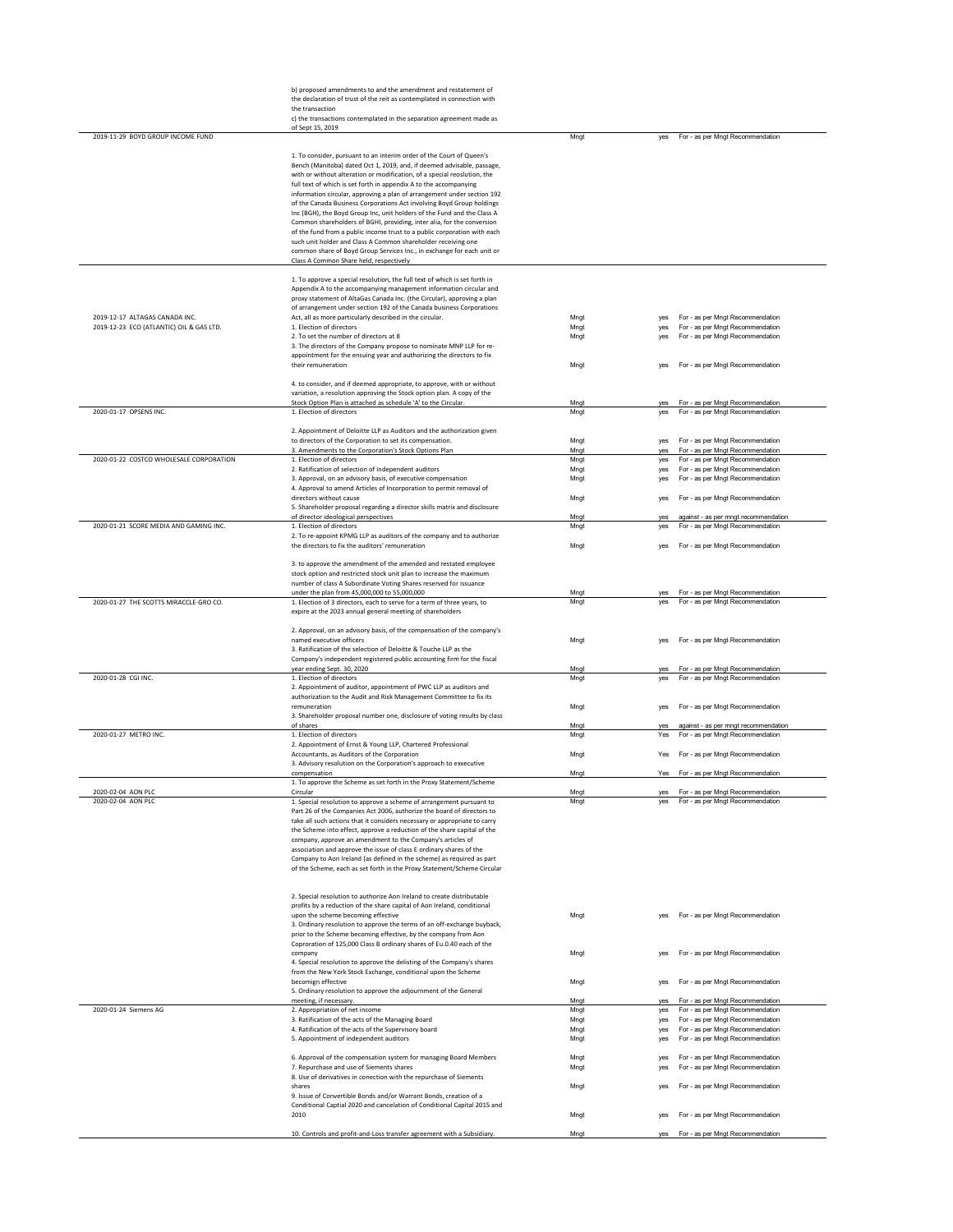|                                               | 1. By separate resolutions, to elect the following individuals as directors<br>for a period of one year, expiring at the end of the Company's Annual |              |            |                                                                      |
|-----------------------------------------------|------------------------------------------------------------------------------------------------------------------------------------------------------|--------------|------------|----------------------------------------------------------------------|
| 2020-03-04 JOHNSON CONTROLS INTERNATIONAL PLC | General Meeting of shareholders in 2021                                                                                                              | Mngt         | yes        | For - as per Mngt Recommendation                                     |
|                                               | 2.a To ratify the appointment of PriceWaterhouseCoopers LLP as the<br>independent auditors of the company                                            | Mngt         | yes        | For - as per Mngt Recommendation                                     |
|                                               | 2.b To authorize the audit committee of the Board of directors to set the                                                                            |              |            |                                                                      |
|                                               | Auditors' remuneration                                                                                                                               | Mngt         | yes        | For - as per Mngt Recommendation                                     |
|                                               | 3. To authorize the Company and/or any subsidiary of the Company to<br>make market purchases of Company shares                                       | Mngt         | yes        | For - as per Mngt Recommendation                                     |
|                                               | 4. To determine the price range at which the Company can re-allotshares                                                                              |              |            |                                                                      |
|                                               | that it holds as treasury shares (special resolution)<br>5. To approve, in a non-binding advisory vote, the compensation of the                      | Mngt         | yes        | For - as per Mngt Recommendation                                     |
|                                               | named executive officers                                                                                                                             | Mngt         | yes        | For - as per Mngt Recommendation                                     |
|                                               | 6. To approve the directors' authority to allot shares up to approximately<br>33% of issued share capital                                            | Mngt         | yes        | For - as per Mngt Recommendation                                     |
|                                               | 7. To approve the waiver of statutory pre-emption rights with respect to                                                                             |              |            |                                                                      |
|                                               | up to 5% of issued share capital (Special Resolution)<br>1. Election of 10 directors to hold office until the next annual meeting of                 | Mngt         | yes        | For - as per Mngt Recommendation                                     |
|                                               | stockholders and until their respective successors have been elected and                                                                             |              |            |                                                                      |
| 2020-03-10 QUALCOMM INCORPORATED              | qualified                                                                                                                                            | Mngt         | ves        | For - as per Mngt Recommendation                                     |
|                                               | 2. To ratify the selection of PriceWaterhouseCoopers LLP as our                                                                                      |              |            |                                                                      |
|                                               | independent public accountants for our fiscal year ending Sept. 27, 2020                                                                             | Mngt         | yes        | For - as per Mngt Recommendation                                     |
|                                               | 3. To approve the amended and restated 2016 Long-Term Incentive Plan,                                                                                |              |            |                                                                      |
|                                               | including an increase in the share reserve by 74,500,000 shares.                                                                                     | Mngt         | yes        | For - as per Mngt Recommendation                                     |
|                                               | 4. To approve on an advisory basis, our executive compensation                                                                                       | Mngt         | yes        | For - as per Mngt Recommendation                                     |
|                                               | 5. To approve, on an advisory basis the frequency of future advisory                                                                                 |              |            |                                                                      |
|                                               | votes on our executive compensation<br>6. To transact such other business as may properly come before                                                | Mngt         | yes        | For - as per Mngt Recommendation                                     |
|                                               | stockholders at the Annual Meeting or any adjournment of                                                                                             |              |            |                                                                      |
| 2020-03-17 THE TORO COMPANY                   | postponement thereof.<br>1. election of directors                                                                                                    | Mngt<br>Mngt | yes<br>ves | For - as per Mngt Recommendation<br>For - as per Mngt Recommendation |
|                                               | 2. ratification of the selection of KPMG LLP as our independent                                                                                      |              |            |                                                                      |
|                                               | registered public accounting firm for our fiscal year ending October 31,                                                                             |              |            |                                                                      |
|                                               | 2020                                                                                                                                                 | Mngt         | yes        | For - as per Mngt Recommendation                                     |
| 2020-03-18 THE COOPER COMPANIES INC.          | 3. approval of, on an advisory basis, our executive compensation                                                                                     | Mngt         | yes        | For - as per Mngt Recommendation                                     |
|                                               | 1. Election of directors<br>2. Ratification of the appointment of KPMG LLP as the independent                                                        | Mngt         | yes        | For - as per Mngt Recommendation                                     |
|                                               | registered public accounting firm for the Cooper Companies, Inc. for the                                                                             |              |            |                                                                      |
|                                               | fiscal year ending October 31, 2020<br>3. Approve the 2020 long-term incentive plan for non-employee                                                 | Mngt         | yes        | For - as per Mngt Recommendation                                     |
|                                               | directors                                                                                                                                            | Mngt         | yes        | For - as per Mngt Recommendation                                     |
|                                               | 4. an advisory vote on the compensation of our named executive officers<br>as presented in the Proxy Statement                                       | Mngt         | yes        | For - as per Mngt Recommendation                                     |
| 2020-03-19 KEYSIGHT TECHNOLOGIES, INC.        | 1. Election of directors                                                                                                                             | Mngt         | yes        | For - as per Mngt Recommendation                                     |
|                                               | 2. To ratify the Audit and Finance Committee's appoint of                                                                                            |              |            |                                                                      |
|                                               | Pricewaterhouse Coopers LLP as Keysight's independent registered<br>public accounting firm                                                           | Mngt         | yes        | For - as per Mngt Recommendation                                     |
|                                               | 3. To approve, on a non-binding advisory basis, the compensation of                                                                                  |              |            |                                                                      |
| 2020-03-09 SANMINA CORPORATION                | Keysight's named executive officers<br>1. Election of directors                                                                                      | Mngt<br>Mngt | yes<br>yes | For - as per Mngt Recommendation<br>For - as per Mngt Recommendation |
|                                               |                                                                                                                                                      |              |            |                                                                      |
|                                               | 2. Proposal to ratify the appointment of PricewaterhouseCoopers LLP as<br>the independent registered public accountants of Sanmina Corporation       |              |            |                                                                      |
|                                               | for its fiscal year ending October 3, 2020                                                                                                           | Mngt         |            | For - as per Mngt Recommendation                                     |
|                                               | 3. Proposalto approve the reservation of an additional 1,600,000 shares                                                                              |              |            |                                                                      |
|                                               | of common stock for issuance under the 2019 Equity Incentive Plan of<br>Sanmina corporation                                                          | Mngt         | ves        | For - as per Mngt Recommendation                                     |
|                                               |                                                                                                                                                      |              |            |                                                                      |
|                                               | 4. Proposal to approve, on an advisory basis the compensation of<br>Sanmina Corporation's named executive officers, as disclosed in the              |              |            |                                                                      |
|                                               | Proxy statement for the 2020 annual meeting of stockholders pursuant                                                                                 |              |            |                                                                      |
|                                               | to the compensation disclosure rules of the Securities and Exchange<br>commission, including the compensation discussion and analysis, the           |              |            |                                                                      |
|                                               | compensation tables and the other related disclosure.                                                                                                | Mngt         | yes        | For - as per Mngt Recommendation                                     |
| 2020-03-16 SYNEX CORPORATION                  | 1. Election of Directors<br>2. An advisory vote to approve our executive compensation                                                                | Mngt<br>Mngt | yes<br>yes | For - as per Mngt Recommendation<br>For - as per Mngt Recommendation |
|                                               | 3. Approval of 2020 stock incentive plan                                                                                                             | Mngt         | yes        | For - as per Mngt Recommendation                                     |
|                                               | 4. Ratification of the appointment of KPMG LLP as our independent                                                                                    |              |            |                                                                      |
| 2020-03-26 CARGOJET INC.                      | auditors for 2020<br>1. Election of directors                                                                                                        | Mngt<br>Mngt | yes<br>No  | For - as per Mngt Recommendation<br>Received - Did not respond       |
|                                               |                                                                                                                                                      |              |            |                                                                      |
|                                               | 2. to appoint PriceWaterhouseCoopers LLP, chartered accountants, as<br>the auditor of the corporation and to authorize the directors of the          |              |            |                                                                      |
|                                               | corporation to fix the renumeration to be paid to the auditor                                                                                        | Mnet         | No         | Received - Did not respond                                           |
|                                               | 3. To approve the ordinary resolution, a copy of which is reproduced in<br>schedule A of the management information circular, approving the          |              |            |                                                                      |
|                                               | adoption of the omnibus incentive plan                                                                                                               | Mngt         | <b>No</b>  | Received - Did not respond                                           |
|                                               |                                                                                                                                                      |              |            |                                                                      |
|                                               | 4. To approve the ordinary resolution, a copy of which is reproduced in<br>schedule C of the management information circular, confirming the         |              |            |                                                                      |
|                                               | adoption of by-law no. 4 of the corporation and repealing the                                                                                        |              |            |                                                                      |
|                                               | corporation's by-laws no 1,2 and 3                                                                                                                   | Mngt         | No         | Received - Did not respond                                           |
|                                               | 5. To approve the special resolution, a copy of which is reproduced in                                                                               | Mngt         |            |                                                                      |
|                                               | Schedule E of the management information circular, in respect of a plan                                                                              |              |            |                                                                      |
|                                               | of arrangement effecting amendments to the articles of incorporation of<br>the corporation to align the restrictions on the level of non-canadian    |              |            |                                                                      |
|                                               | ownership and voting control with those perscribed by the definition of                                                                              |              |            |                                                                      |
|                                               | ccanadian in subsection 55(1) of the recently amended Canada<br><b>Transporation Act.</b>                                                            |              | No         | Received - Did not respond                                           |
| 2020-04-21 NCR CORPORATION                    | 1. Election of directos                                                                                                                              | Mngt         | No         | Received - Did not respond                                           |
|                                               |                                                                                                                                                      |              |            |                                                                      |
|                                               | 2. To approve, on an advisory basis, compensation of the named<br>executive officers as more particularly described in the proxy materials.          | Mngt         | No         | Received - Did not respond                                           |
|                                               | 3. To ratify the appointment of PriceWaterhouseCoopers LLP as the                                                                                    |              |            |                                                                      |
|                                               | company's independent registefed public accounting firm for the fiscal<br>year ending December 31, 2020 as more particularly described in the        |              |            |                                                                      |
|                                               | proxy materials                                                                                                                                      | Mngt         | No         | Received - Did not respond                                           |
|                                               | 4. To approve the proposal to amend the NCR Corporation 2017 Stock                                                                                   |              |            |                                                                      |
|                                               | Incentive Plan as more particularly described in the proxy materials.                                                                                | Mngt         | No         | Received - Did not respond                                           |
|                                               |                                                                                                                                                      |              |            |                                                                      |
|                                               | 5. To approve the Directors' proposal to amend and restate the charter<br>of the Company to eliminate the supermajority provisions as more           |              |            |                                                                      |
|                                               | particularly described in the proxy materials                                                                                                        | Mngt         | No         | Received - Did not respond                                           |
| 2020-04-22 AUTONATION, INC.                   | 1. Election of directors                                                                                                                             | Mngt         | No         | Received - Did not respond                                           |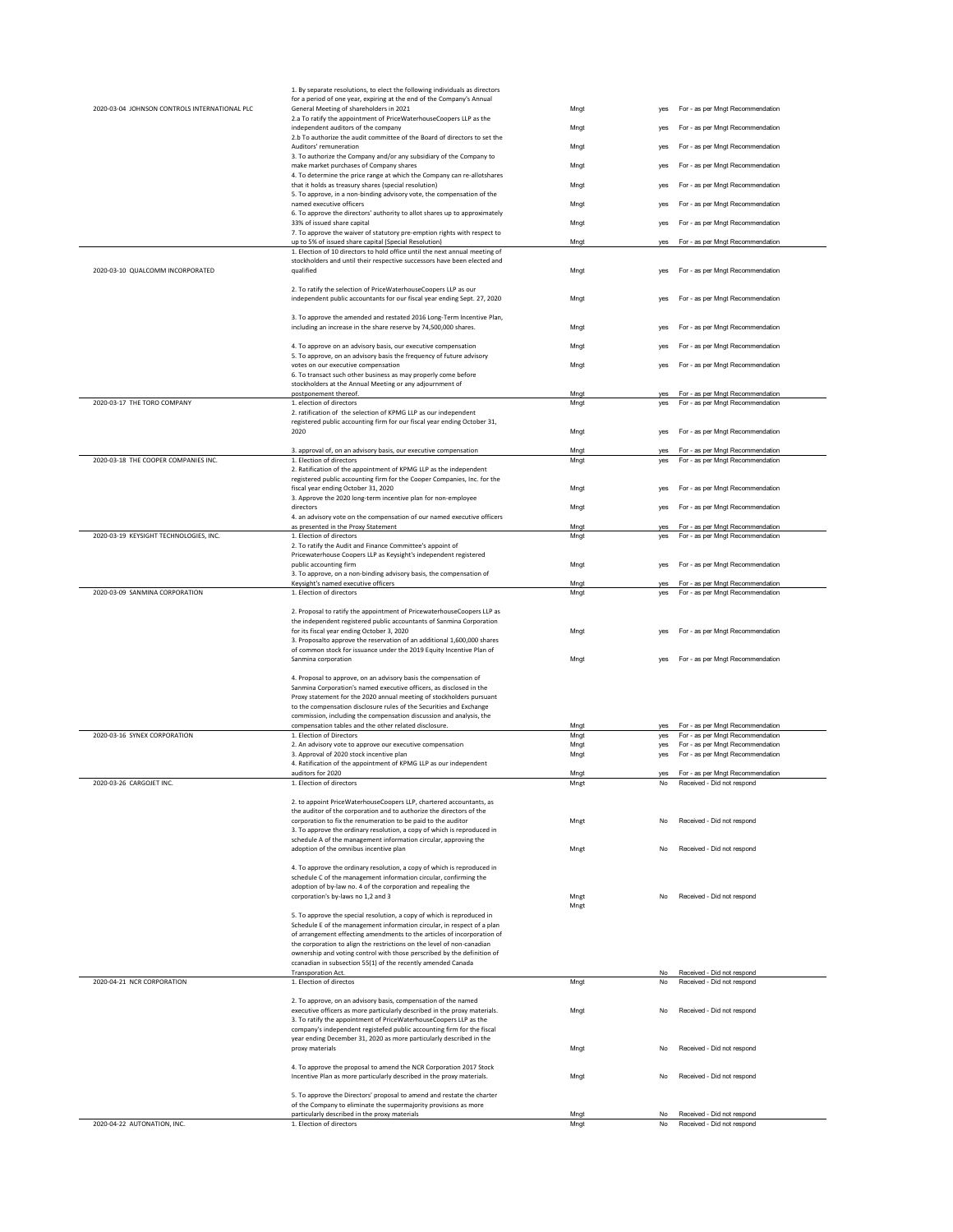|                                           | 2. Ratification of the selection of KPMG LLP as the Company's                                                                                 |              |                                                                      |
|-------------------------------------------|-----------------------------------------------------------------------------------------------------------------------------------------------|--------------|----------------------------------------------------------------------|
|                                           | independent registered public accounting firm for 2020<br>3. Advisory vote on executive compensation                                          | Mngt<br>Mngt | Received - Did not respond<br>No<br>Received - Did not respond<br>No |
|                                           |                                                                                                                                               |              |                                                                      |
|                                           | 4. Adoption of stockholder proposal regarding special meetings.                                                                               | Mngt         | No<br>Received - Did not respond                                     |
| 2020-04-22 AMN HEALTHCARE SEVICES, INC.   | 1. Election of directors                                                                                                                      | Mngt         | Received - Did not respond<br>No                                     |
|                                           | 2. To approve, by non-binding advisory vote, the compensation of the<br>Company's named executive officers                                    | Mnat         | Received - Did not respond<br>No                                     |
|                                           | 3. To ratify the appointment of KPMG LLP as the Company's                                                                                     |              |                                                                      |
|                                           | independent registered public accounting firm for the fiscal year ending                                                                      |              |                                                                      |
|                                           | December 31, 2020                                                                                                                             | Mnat         | Received - Did not respond<br>No                                     |
|                                           | 4. To reduce the threshold necessary to call a Special Meeting of<br>Shareholders.                                                            | Mngt         | Received - Did not respond<br>No                                     |
|                                           | 5. A shareholder proposal entitled "Make Shareholder Right to Call                                                                            |              |                                                                      |
|                                           | Special Meeting More Accessible"                                                                                                              | Mngt         | Received - Did not respond<br>No                                     |
|                                           | 1. To approve the non-binding advisory resolution approving the                                                                               |              |                                                                      |
| 2020-05-05 ALBEMARLE CORPORATION          | compensation of our named executive officers.<br>2. To elect the 10 nominees named below to the Board of Directors to                         | Mngt         | Received - Did not respond<br>No                                     |
|                                           | serve for the ensuing year or until their successors are duly elected and                                                                     |              |                                                                      |
|                                           | qualified                                                                                                                                     | Mngt         | Received - Did not respond<br>No                                     |
|                                           | 3. To ratify the appointment of PriceWaterhouseCoopers LLP as<br>Albemarle's independent registered public accounting firm for the fiscal     |              |                                                                      |
|                                           | year ending December 31, 2020                                                                                                                 | Mngt         | Received - Did not respond<br>No                                     |
| 2020-04-22 TELEDYNE TECHNOLOGIES INC.     | 1. Election of directors                                                                                                                      | Mngt         | Received - Did not respond<br>No                                     |
|                                           | 2. Ratification of the appointment of Deloitte & Touche LLP as the                                                                            |              |                                                                      |
|                                           | company's independent registered public accounting firm for the fiscal<br>year 2020.                                                          | Mngt         | Received - Did not respond<br>No                                     |
|                                           | 3. Approval of non-binding advisory resolution on the company's                                                                               |              |                                                                      |
|                                           | executive compensation                                                                                                                        | Mngt         | Received - Did not respond<br>No                                     |
| 2020-05-07 ZYMEWORKS INC.                 | 1. Election of directors                                                                                                                      | Mngt         | No<br>Received - Did not respond                                     |
|                                           | 2. To approve, on an advisory and non-binding basis, the compensation                                                                         |              |                                                                      |
|                                           | of the company's named executive officers, as more particularly                                                                               |              |                                                                      |
|                                           | described in the accompanying proxy statement                                                                                                 | Mngt         | Received - Did not respond<br>No                                     |
|                                           | 3. To vote, on an advisory and non-binding basis, on the frequency of<br>holding the advisory vote on the compensation of the company's named |              |                                                                      |
|                                           | executive officers in the future, as more particularly described in the                                                                       |              |                                                                      |
|                                           | accompanying proxy statement.                                                                                                                 | Mngt         | Received - Did not respond<br>No                                     |
|                                           |                                                                                                                                               |              |                                                                      |
|                                           | 4. Appointment of KPMG LLP as Auditors of the Corporation for the<br>ensuing year and authorizing the Directors to fix their remuneration     | Mngt         | Received - Did not respond<br>No                                     |
| 2020-04-24 TRANSALTA RENEWABLES INC.      | 1. Election of directors                                                                                                                      | Mngt         | Received - Did not respond<br>No                                     |
|                                           | 2. Appointment of Ernst & Young LLP as Auditors at a remuneration to                                                                          |              |                                                                      |
|                                           | be fixed by the Board of Directors                                                                                                            | Mngt         | Received - Did not respond<br>No                                     |
| 2020-05-05 RITCHIE BROS. AUCTIONEERS INC  | 1. Election of directors                                                                                                                      | Mngt         | No<br>Received - Did not respond                                     |
|                                           | 2. Appointment of Ernst & Young LLP as Auditors of the Company for the<br>ensuing year and authorizing the Audit Committee to fix their       |              |                                                                      |
|                                           | remuneration                                                                                                                                  | Mngt         | Received - Did not respond<br>No                                     |
|                                           |                                                                                                                                               |              |                                                                      |
|                                           | 3. Approval, on an advisory basis, of a non-binding advisory resolution<br>accepting the Company's approach to executive compensation         | Mngt         | No<br>Received - Did not respond                                     |
| CHOICE PROPERTIES REAL ESTATE             |                                                                                                                                               |              |                                                                      |
| 2020-04-22 INVESTMENT TRUST               | 1. Election of directors                                                                                                                      | Mngt         | Received - Did not respond<br>No                                     |
|                                           | 2. Re-appointment of KPMG LLP as external auditors of the trust and                                                                           |              |                                                                      |
|                                           | authorizing the trustees of the trust to fix the external auditors<br>remuneration                                                            | Mngt         | Received - Did not respond<br>No                                     |
|                                           | 3. Vote on the advisory resolution on the approach to executive                                                                               |              |                                                                      |
|                                           |                                                                                                                                               |              |                                                                      |
|                                           | compensation.                                                                                                                                 | Mngt         | Received - Did not respond<br>No                                     |
| 2020-04-29 ALTAGAS LTD.                   | 1. Election of directors                                                                                                                      | Mngt         | No<br>Received - Did not respond                                     |
|                                           | 2. Appoint Ernst & Young LLP as auditors of the company and authorize                                                                         |              |                                                                      |
|                                           | the directors of the company to fix Ernst & Young LLP's remuneration in<br>that capacity.                                                     | Mngt         | Received - Did not respond<br>No                                     |
|                                           | 3. Advisory vote to approve the company's approach to executive                                                                               |              |                                                                      |
|                                           | compensation, as described in the management information circular                                                                             |              |                                                                      |
| 2020-05-08 ABBVIE INC.                    | dated Mar. 12, 2020<br>1. Election of Class II directors                                                                                      | Mngt<br>Mngt | No<br>Received - Did not respond<br>Received - Did not respond<br>No |
|                                           | 2. Ratification of Ernst & Young LLP as AbbVie's independent registered                                                                       |              |                                                                      |
|                                           | public accounting firm for 2020                                                                                                               | Mnat         | Received - Did not respond<br>No                                     |
|                                           | 3. Say on pay - An advisory vote on the approval of executive                                                                                 | Mnat         | No                                                                   |
|                                           | compensation                                                                                                                                  |              | Received - Did not respond                                           |
|                                           | 4. Approval of a management proposal regarding amendment of the                                                                               |              |                                                                      |
|                                           | certificate of incorporation to eliminate supermajority voting                                                                                | Mngt         | Received - Did not respond<br>No                                     |
|                                           | 5. Stockholder proposal - to issue an annual report on lobbying<br>6. Stockholder proposal - to Adopt a Policy to Require Independent         | Mngt         | Received - Did not respond<br>No                                     |
|                                           | Chairman                                                                                                                                      | Mngt         | Received - Did not respond<br>No                                     |
|                                           | 7. Stockholder Proposal - to Issue a Compensation Committee Report on                                                                         |              |                                                                      |
| 2020-05-08 ELEMENT FLEET MANAGEMENT CORP. | Drug Pricing.<br>1. Election of directors                                                                                                     | Mngt         | Received - Did not respond<br>No<br>Received - Did not respond<br>No |
|                                           | 2. The re-appointment of Ernst & Young LLP as auditors of the                                                                                 | Mngt         |                                                                      |
|                                           | corporation, for the ensuing year and authorizing the board of directors                                                                      |              |                                                                      |
|                                           | to fix their remuneration                                                                                                                     | Mngt         | Received - Did not respond<br>No                                     |
|                                           | 3. To consider, and if though advisable, to approve, a non-binding                                                                            |              |                                                                      |
|                                           | advisory resolution on the Corporation's approach to executive                                                                                |              |                                                                      |
|                                           | compensation as set out in the Corporation's management information                                                                           |              |                                                                      |
|                                           | circular delivered in advance of its 2020 Annual Meeting                                                                                      | Mngt         | Received - Did not respond<br>No                                     |
| 2020-04-17 TRANSALTA CORPORATION          | 1. Election of directors                                                                                                                      | Mngt         | No<br>Received - Did not respond                                     |
|                                           | 2. Appointment of Ernst & Young LLP as Auditors at a remuneration to                                                                          |              |                                                                      |
|                                           | be fixed by the board of Directors. Directors and management                                                                                  |              |                                                                      |
|                                           | recommend shareholders vote for the appointment of Ernst & Young LLP                                                                          | Mngt         | Received - Did not respond<br>No                                     |
|                                           | 3. Advisory vote to accept management's approach to executive<br>compensation, as described in the accompanying management proxy              |              |                                                                      |
|                                           | circular                                                                                                                                      | Mngt         | Received - Did not respond<br>No                                     |
|                                           |                                                                                                                                               |              |                                                                      |
|                                           | 4. Ordinary resolution confirming and approving the amendment and<br>restatement of By-Laws No. 1 of the Company.                             | Mngt         | Received - Did not respond<br>No                                     |
|                                           |                                                                                                                                               |              |                                                                      |
|                                           | 5. Ordinary Resolution confirming and approving the Amendment and                                                                             |              |                                                                      |
|                                           | Restatement of the Advance Notice By-Law No. 2 of the Company.                                                                                | Mnat         | Received - Did not respond<br>No                                     |
|                                           | 6. Ordinary Resolution approving the amendments to the Stock Option                                                                           |              |                                                                      |
|                                           | Plan to increase the number of shars available for issuance thereunder.                                                                       | Mngt         | Received - Did not respond<br>No                                     |
| 2020-05-07 VERIZON COMMUNICATIONS INC.    | 1. Election of directors                                                                                                                      | Mngt         | No<br>Received - Did not respond                                     |
|                                           | 2. Advisory vote to Approve Executive Compensation<br>3. Ratification of Appointment of independent registered public                         | Mngt         | Received - Did not respond<br>No                                     |
|                                           | accounting firm                                                                                                                               | Mngt         | Received - Did not respond<br>No                                     |
|                                           | 4. Nonqualified Savings plan earnings                                                                                                         | Mngt         | Received - Did not respond<br>No                                     |
|                                           | 5. Special shareholder meetings                                                                                                               | Mngt         | Received - Did not respond<br>No                                     |
|                                           | 6. Lobbying activities report<br>7. User privacy metric                                                                                       | Mngt<br>Mngt | Received - Did not respond<br>No<br>Received - Did not respond<br>No |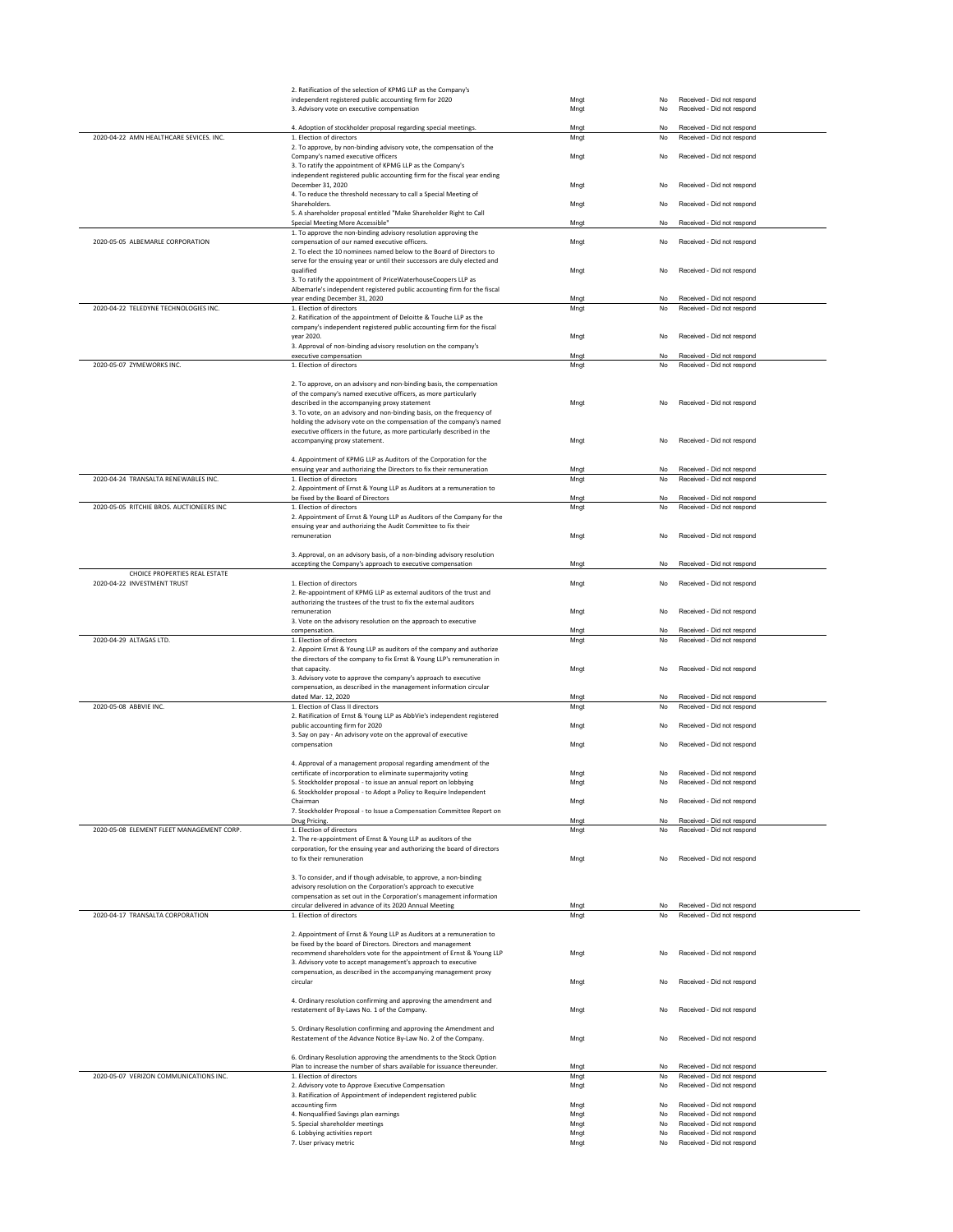| 2020-05-01 FINNING INTERNATIONAL INC.         | 8. Amend severance approval policy<br>1. Election of directors                                                                                                      | Mngt<br>Mngt | No<br>No  | Received - Did not respond<br>Received - Did not respond |  |
|-----------------------------------------------|---------------------------------------------------------------------------------------------------------------------------------------------------------------------|--------------|-----------|----------------------------------------------------------|--|
|                                               | 2. Appointment of Deloitte LLP as Auditor of the Corporation for the                                                                                                |              |           |                                                          |  |
|                                               | ensuing year and authorizing the Directors to fix their remuneration                                                                                                | Mngt         | No        | Received - Did not respond                               |  |
|                                               | 3. To consider and approve, on an advisory basis, an ordinary resolution                                                                                            |              |           |                                                          |  |
|                                               | to accept the Corporation's approach to executive compensation, as<br>described in the management proxy circular for the meeting                                    | Mngt         | No        | Received - Did not respond                               |  |
| 2020-05-05 ARC RESOURCES LTD.                 | 1. Election of directors                                                                                                                                            | Mngt         | No        | Received - Did not respond                               |  |
|                                               | 2. To appoint PRicewaterhouseCoopers LLP (PwC) Chartered                                                                                                            |              |           |                                                          |  |
|                                               | Accountants, as auditors to hold office until the close of the next annual<br>meeting of the corporation, at such remuneration as may be determined                 |              |           |                                                          |  |
|                                               | by the board of directors of the corporation<br>3. A resolution to approve the Corporation's Advisory Vote on Executive                                             | Mngt         | No        | Received - Did not respond                               |  |
| 2020-05-01 GIBSON ENERGY INC.                 | Compensation<br>1. Election of directors                                                                                                                            | Mngt<br>Mngt | No<br>No  | Received - Did not respond<br>Received - Did not respond |  |
|                                               |                                                                                                                                                                     |              |           |                                                          |  |
|                                               | 2. To pass a resolution appointing PricewaterhouseCoopers LLP as our<br>auditors, to serve as our auditors until the next annual meeting of                         |              |           |                                                          |  |
|                                               | shareholders and authorizing the directors to fix their remuneration                                                                                                | Mngt         | No        | Received - Did not respond                               |  |
|                                               | 3. To consider, and if thought advisable, to pass an advisory resolution to                                                                                         |              |           |                                                          |  |
|                                               | accept the approach to executive compensation as disclosed in the<br>accompanying Management Information Circular                                                   | Mngt         | No        | Received - Did not respond                               |  |
| 2020-05-01 BARRICK GOLD CORPORATION           | 1. Election of directors<br>2. Resolution approving the appointment of PriceWaterhouseCoopers                                                                       | Mngt         | No        | Received - Did not respond                               |  |
|                                               | LLP as the auditor f Barrick and authorizinf the directors to fix its<br>remuneration                                                                               | Mngt         | <b>No</b> | Received - Did not respond                               |  |
|                                               | 3. Advisory resolution on approach to executive compensation                                                                                                        | Mngt         | No        | Received - Did not respond                               |  |
| 2020-04-14 FAIRFAX FINANCIAL HOLDINGS LIMITED | 1. Election of directors<br>2. Appointment of PriceWaterhouseCoopers LLP as Auditor of the                                                                          | Mngt         | No        | Received - Did not respond                               |  |
| 2020-05-04 SUNCOR ENERGY INC.                 | Corporation<br>1. Election of Directors                                                                                                                             | Mngt<br>Mngt | No<br>No  | Received - Did not respond<br>Received - Did not respond |  |
|                                               | 2. Appointment of KPMG LLP as auditor o Suncor Energy Inc. for the<br>ensuing year                                                                                  | Mngt         | No        | Received - Did not respond                               |  |
|                                               | 3. To accept the approach to executive compensation disclosed in the                                                                                                |              |           |                                                          |  |
|                                               | Management Proxy Circular of Suncor Energy Inc. dated February 26,<br>2020                                                                                          | Mngt         | No        | Received - Did not respond                               |  |
| 2020-05-05 ADVANTAGE OIL & GAS LTD.           | 1. Election of directors<br>2. To fix the number of directors of the Corporation to be elected at the                                                               | Mngt         | No        | Received - Did not respond                               |  |
|                                               | Meeting at six (6) directors                                                                                                                                        | Mngt         | No        | Received - Did not respond                               |  |
|                                               | 3. To appoint PriceWaterhouseCoopers LLP, Chartered Professional<br>Accountants, as auditors of the Corporation and to authorize the                                |              |           |                                                          |  |
| 2020-05-05 INTERFOR CORPORATION               | directors to fix their remuneration as such<br>1. Election of directors                                                                                             | Mngt<br>Mngt | No<br>No  | Received - Did not respond<br>Received - Did not respond |  |
|                                               | 2. BE IT RESOLVED THAT under Article 11.1 of the Articles of the                                                                                                    |              |           |                                                          |  |
|                                               | Company, the number of directors of the Company be set at eleven.                                                                                                   | Mngt         | No        | Received - Did not respond                               |  |
|                                               | 3. BE IT RESOLVED that KPMG LLP be appointed as auditor of the<br>Company to hold office until the close of the next annual general                                 |              |           |                                                          |  |
|                                               | meeting and the Board of Directors of the Company be authorized to set<br>the fees of the auditor                                                                   | Mngt         | <b>No</b> | Received - Did not respond                               |  |
|                                               | 4. BE IT RESOLVED THAT, on an adivsory basis only and not to diminish                                                                                               |              |           |                                                          |  |
|                                               | the role and responsibilities of the Board of Directors, the Shareholders                                                                                           |              |           |                                                          |  |
|                                               |                                                                                                                                                                     |              |           |                                                          |  |
|                                               | accept the approach to executive compensation disclosed in the<br>Information Circular of the Company dated March 10,2020 delivered in                              |              |           |                                                          |  |
|                                               | connection with the 2020 Annual Meeting of Shareholders                                                                                                             | Mngt         | No        | Received - Did not respond                               |  |
| 2020-05-14 CROWN CASTLE INTERNATIONAL CORP.   | 1. Election of Directors<br>2. The ratification of the appointment of PriceWaterhouseCoopers LLP                                                                    | Mngt         | No        | Received - Did not respond                               |  |
|                                               | as the Company's independent registered public accountants for fiscal<br>year 2020                                                                                  | Mngt         | No        | Received - Did not respond                               |  |
|                                               | 3. The non-binding, advisory vote to approve the compensation of the<br>Company's named executive officers                                                          | Mngt         | No        | Received - Did not respond                               |  |
| 2020-05-06 GILEAD SCIENCES, INC               | 1. Election of directors                                                                                                                                            | Mngt         | No        | Received - Did not respond                               |  |
|                                               | 2. To ratify the selection of Ernst & Young LLP by the Audit Committee of                                                                                           |              |           |                                                          |  |
|                                               | the Board of Directors as the independent registered public accounting<br>firm of Gilead for the fiscal year ending December 31, 2020                               | Mngt         | No        | Received - Did not respond                               |  |
|                                               | 3. To approve, on an advisory basis, the compensation of our Named<br>Executive Officers as presented in the Proxy Statement                                        | Mngt         | No        | Received - Did not respond                               |  |
|                                               |                                                                                                                                                                     |              |           |                                                          |  |
|                                               | 4. To vote on a stockholder proposal, if properly presented at the<br>meeting, requesting that the Board adopt a policy that the chairperson                        |              |           |                                                          |  |
|                                               | of the Board of Directors be an independent director<br>5. To vote on a stockholder proposal, if properly presented at the                                          | Mngt         | No        | Received - Did not respond                               |  |
|                                               | meeting, requesting that the Board eliminate the ownership threshold<br>for stockholders to request a record date to take action by written                         |              |           |                                                          |  |
|                                               | consent                                                                                                                                                             | Mngt         | No        | Received - Did not respond                               |  |
| 2020-04-23 ALLEGHANY CORPORATION              | 1. Election of directors<br>2. Say-on-Pay: Advisory vote to approve the compensation of the named                                                                   | Mngt         | No        | Received - Did not respond                               |  |
|                                               | executive officers of Alleghany Corporation                                                                                                                         | Mngt         | No        | Received - Did not respond                               |  |
|                                               | 3. Ratification of Independent Registered Public Accounting Firm:<br>Ratification of selection of Ernst & Young LLP as Alleghany Corporation's                      |              |           |                                                          |  |
|                                               | independent registered public accounting firm for fiscal 2020                                                                                                       | Mngt         | No        | Received - Did not respond                               |  |
|                                               | 3A Financial statements, results and dividend: Advisory vote on the<br>remuneration report for the Board of Management and the Supervisory                          |              |           |                                                          |  |
| 2020-04-14 ASML HOLDINS N.V.                  | Board for the financial year 2019<br>3B. Financial statements, results and divident: Proposal to adopt the                                                          | Mngt         | <b>No</b> | Received - Did not respond                               |  |
|                                               | financial statements of the Company for the financial year 2019, as<br>prepared in accordance with Dutch law                                                        |              | No        | Received - Did not respond                               |  |
|                                               | 3D. Financial statements, results and dividend: Proposal to adopt a                                                                                                 | Mngt         |           |                                                          |  |
|                                               | divident in respect of the financial year 2019.<br>4A. Discharge: Proposal to discharge the members of the Board of                                                 | Mngt         | No        | Received - Did not respond                               |  |
|                                               | Management from liability for their responsibilities in the financial year<br>2019                                                                                  | Mngt         | No        | Received - Did not respond                               |  |
|                                               | 4B. Discharge: Proposal to discharge the members of the Supervisory                                                                                                 |              |           |                                                          |  |
|                                               | Board from liability for their responsibilites in the financial year 2019                                                                                           | Mngt         | No        | Received - Did not respond                               |  |
|                                               | 5. Proposal to approve the number of shares for the Board of<br>Management                                                                                          | Mnat         | No        | Received - Did not respond                               |  |
|                                               | 6. Proposal to adopt certain adjustmnts to the Remuneration Policy for<br>the Board of Management                                                                   | Mnat         | No        | Received - Did not respond                               |  |
|                                               |                                                                                                                                                                     | Mngt         | No        | Received - Did not respond                               |  |
|                                               | 7. Proposal to adopt the Remuneration Policy for the Supervisory Board<br>8D. Composition of the Supervisory Board: Proposal to reappoint Ms.                       |              |           |                                                          |  |
|                                               | A.P. Aris as member of the Supervisory board<br>8E. Composition of the Supervisory Board: Proposal to appoint Mr. D.M.<br>Durcan as member of the Supervisory board | Mngt<br>Mngt | No<br>No  | Received - Did not respond<br>Received - Did not respond |  |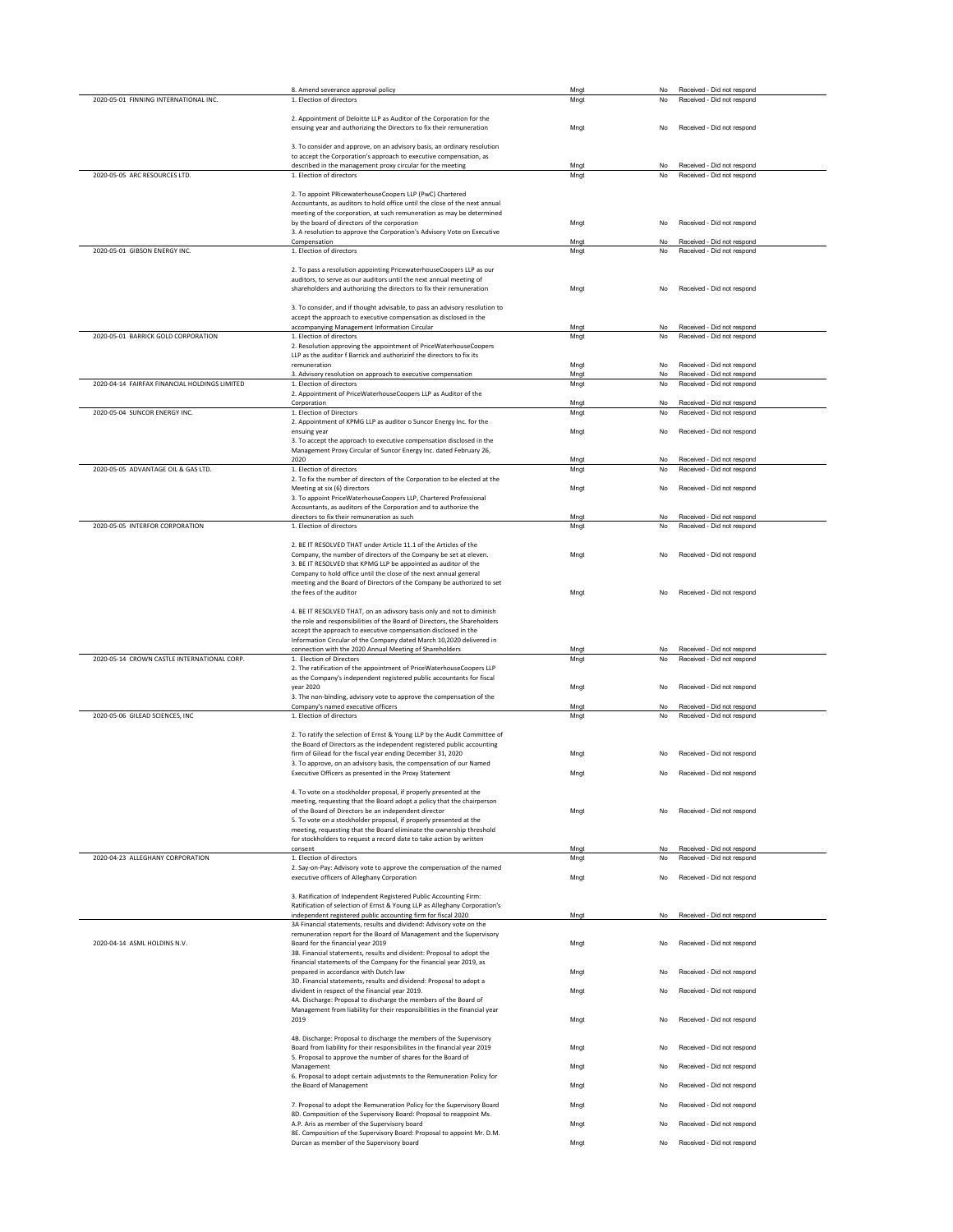|                                                                                                                                                                       | 8F. Composition of the Supervisory board: Proposal to appoint Mr.                                            |      |           |                            |  |
|-----------------------------------------------------------------------------------------------------------------------------------------------------------------------|--------------------------------------------------------------------------------------------------------------|------|-----------|----------------------------|--|
|                                                                                                                                                                       | D.W.A. East as member of the Supervisory board                                                               | Mngt | No        | Received - Did not respond |  |
|                                                                                                                                                                       | 9. Proposal to appoint KPMG Accountants N.V. as external auditor for                                         |      |           |                            |  |
|                                                                                                                                                                       | the reporting year 2021                                                                                      | Mngt | No        | Received - Did not respond |  |
|                                                                                                                                                                       | 10A. Authorization to issue ordinary shares or grant rights to subscribe                                     |      |           |                            |  |
|                                                                                                                                                                       | for ordinary shares up to 5% for general purposes                                                            | Mngt | No        | Received - Did not respond |  |
|                                                                                                                                                                       |                                                                                                              |      |           |                            |  |
|                                                                                                                                                                       | 10B. Authorization of the Board of Management to restrict or exclude                                         |      |           |                            |  |
|                                                                                                                                                                       | pre-emption rights in connection with agenda item 10A                                                        | Mngt | No        | Received - Did not respond |  |
|                                                                                                                                                                       |                                                                                                              |      |           |                            |  |
|                                                                                                                                                                       |                                                                                                              |      |           |                            |  |
|                                                                                                                                                                       | 10C. Authorization to issue ordinary shares or grant rights to subscribe                                     |      |           |                            |  |
|                                                                                                                                                                       | for ordinary shares p to 5% in connection with or on the occasion of                                         |      |           |                            |  |
|                                                                                                                                                                       | mergers, acquisitions and/or (strategic) alliances                                                           | Mnat | No        | Received - Did not respond |  |
|                                                                                                                                                                       |                                                                                                              |      |           |                            |  |
|                                                                                                                                                                       | 10D. Authorization of the Board of Management to restrict or exclude                                         |      |           |                            |  |
|                                                                                                                                                                       | pre-emption rights in connection with agenda item 10C                                                        | Mnat | No        | Received - Did not respond |  |
|                                                                                                                                                                       |                                                                                                              |      |           |                            |  |
|                                                                                                                                                                       | 11A. Authorization to repurchase ordinary shares up to 10% of the                                            |      |           |                            |  |
|                                                                                                                                                                       | issued share capital                                                                                         | Mngt | No        | Received - Did not respond |  |
|                                                                                                                                                                       | 11B. Authorization to repurchase additional ordinary shares up to 10% of                                     |      |           |                            |  |
|                                                                                                                                                                       | the issed share capital                                                                                      | Mngt | No        | Received - Did not respond |  |
|                                                                                                                                                                       | 12. Proposal to cancel ordinary shares                                                                       | Mngt | No        | Received - Did not respond |  |
| 2020-05-15 BSR REAL ESTATE INVESTMENT TRUST                                                                                                                           | 1. Election of directors                                                                                     | Mngt | No        | Received - Did not respond |  |
|                                                                                                                                                                       |                                                                                                              |      |           |                            |  |
|                                                                                                                                                                       | 2. Appointment of KPMG LLP as auditors of the trust for the ensuing                                          |      |           |                            |  |
|                                                                                                                                                                       |                                                                                                              |      | No        |                            |  |
|                                                                                                                                                                       | year and authorizing the trustees to fix their remuneration                                                  | Mngt |           | Received - Did not respond |  |
| 2020-04-28 STRATEGIC EDUCATION, INC.                                                                                                                                  | 1. Election of directors                                                                                     | Mngt | No        | Received - Did not respond |  |
|                                                                                                                                                                       | 2. To ratify the appointment of PriceWaterhouseCoopers LLP as the                                            |      |           |                            |  |
|                                                                                                                                                                       | Companys Independent registered public accounting firm for the fiscal                                        |      |           |                            |  |
|                                                                                                                                                                       | vear ending December 31, 2020                                                                                | Mngt | <b>No</b> | Received - Did not respond |  |
|                                                                                                                                                                       | 3. To approve, on an advisory basis, the compensation of the named                                           |      |           |                            |  |
|                                                                                                                                                                       | executive officers                                                                                           | Mngt | No        | Received - Did not respond |  |
|                                                                                                                                                                       |                                                                                                              |      |           |                            |  |
| 2020-04-28 CHARTER COMMUNICATIONS, INC.                                                                                                                               | 1. Election of directors                                                                                     | Mngt | No        | Received - Did not respond |  |
|                                                                                                                                                                       | 2. Approval, on an advisory basis, of executive compensation                                                 | Mngt | No        | Received - Did not respond |  |
|                                                                                                                                                                       | 3. The ratification of the appointment of KPMG LLP as the Company's                                          |      |           |                            |  |
|                                                                                                                                                                       | independent registered public accounting firm for the year ended                                             |      |           |                            |  |
|                                                                                                                                                                       | December 31, 2020                                                                                            | Mngt | No        | Received - Did not respond |  |
|                                                                                                                                                                       | 4. Stockholder proposal regarding our Chariman of the Board and CEO                                          |      |           |                            |  |
|                                                                                                                                                                       |                                                                                                              |      |           |                            |  |
|                                                                                                                                                                       | roles                                                                                                        | Mngt | No.       | Received - Did not respond |  |
| 2020-05-11 SUPERIOR PLUS CORP.                                                                                                                                        | 1. Election of directors                                                                                     | Mngt | No.       | Received - Did not respond |  |
|                                                                                                                                                                       | 2. On the appointment of Ernst & Young LLP, as auditors of the                                               |      |           |                            |  |
|                                                                                                                                                                       | Corporation at such remuneration as may be approved by the directors                                         |      |           |                            |  |
|                                                                                                                                                                       | of the corporation                                                                                           | Mngt | No        | Received - Did not respond |  |
|                                                                                                                                                                       | 3. To approve the corporation's advisory vote on executive                                                   |      |           |                            |  |
|                                                                                                                                                                       | compensation                                                                                                 | Mngt | No        | Received - Did not respond |  |
| 2020-05-19 THE GEO GROUP INC.                                                                                                                                         | 1. Election of directors                                                                                     | Mngt | No        | Received - Did not respond |  |
|                                                                                                                                                                       |                                                                                                              |      |           |                            |  |
|                                                                                                                                                                       |                                                                                                              |      |           |                            |  |
|                                                                                                                                                                       | 2. To ratify the appointment of Grant Thornton LLP as the Company's                                          |      |           |                            |  |
|                                                                                                                                                                       | Independent registered public accountants for the 2020 fiscal year                                           | Mngt | No        | Received - Did not respond |  |
|                                                                                                                                                                       | 3. To hold an advisory vote to approve named executive officer                                               |      |           |                            |  |
|                                                                                                                                                                       | compensation                                                                                                 | Mngt | No        | Received - Did not respond |  |
|                                                                                                                                                                       |                                                                                                              |      |           |                            |  |
|                                                                                                                                                                       | 4. To vote on shareholder proposal regarding a lobbying report, if<br>properly presented before the meeting. | Mngt | No        | Received - Did not respond |  |
|                                                                                                                                                                       |                                                                                                              |      |           |                            |  |
| 2020-05-14 CVS HEALTH CORPORATION                                                                                                                                     | 1. Election of directors                                                                                     | Mngt | <b>No</b> | Received - Did not respond |  |
|                                                                                                                                                                       | 2. Ratification of the appointment of our independent registered public                                      |      |           |                            |  |
|                                                                                                                                                                       | accounting firm for 2020                                                                                     | Mngt | No        | Received - Did not respond |  |
|                                                                                                                                                                       | 3. Say on Pay, a proposal to approve, on an advisory basis, the                                              |      |           |                            |  |
|                                                                                                                                                                       |                                                                                                              |      | No        | Received - Did not respond |  |
|                                                                                                                                                                       | Company's executive compensation                                                                             | Mngt |           |                            |  |
|                                                                                                                                                                       |                                                                                                              |      |           |                            |  |
|                                                                                                                                                                       |                                                                                                              |      |           |                            |  |
|                                                                                                                                                                       | 4. Proposal to amend the Company's 2017 Incentive Compensation Plan                                          |      |           |                            |  |
|                                                                                                                                                                       |                                                                                                              |      | No        | Received - Did not respond |  |
|                                                                                                                                                                       | to increase the number of shares authorized to be issued under the Plan                                      | Mngt |           |                            |  |
|                                                                                                                                                                       |                                                                                                              |      |           |                            |  |
|                                                                                                                                                                       | 5. Proposal to amend the Company's 2007 Employee Stock Purchase Plan                                         |      |           |                            |  |
|                                                                                                                                                                       | to increase the number of shares available for sale under the Plan                                           | Mngt | No        | Received - Did not respond |  |
|                                                                                                                                                                       | 6. Stockholder proposal for reducing the ownership threshold to request                                      |      |           |                            |  |
|                                                                                                                                                                       | a stockholder action by written consent.                                                                     | Mngt | No        | Received - Did not respond |  |
|                                                                                                                                                                       | 7. Stockholder proposal regarding our independent Board Chair                                                | Mngt | <b>No</b> | Received - Did not respond |  |
|                                                                                                                                                                       |                                                                                                              |      | No        |                            |  |
|                                                                                                                                                                       | 1. To receive the annual report and accounts                                                                 | Mngt |           | Received - Did not respond |  |
|                                                                                                                                                                       | 2. To approve the directors' remuneration report                                                             | Mngt | No        | Received - Did not respond |  |
|                                                                                                                                                                       | 3. To approve the directors' remuneration policy                                                             | Mngt | No        | Received - Did not respond |  |
|                                                                                                                                                                       | 4. a-k, to elect or re-elect directors                                                                       | Mngt | No        | Received - Did not respond |  |
|                                                                                                                                                                       | 5. To reappoint Deloitte LLP as auditor                                                                      | Mngt | No        | Received - Did not respond |  |
|                                                                                                                                                                       |                                                                                                              |      |           |                            |  |
|                                                                                                                                                                       | 6. To authorize the audit committee to fix the auditor's remuneration                                        | Mngt | No        | Received - Did not respond |  |
|                                                                                                                                                                       |                                                                                                              |      |           |                            |  |
|                                                                                                                                                                       |                                                                                                              |      |           |                            |  |
|                                                                                                                                                                       | 7. To approve changes to the BP Executive Directors' Incentive Plan                                          | Mngt | No        | Received - Did not respond |  |
|                                                                                                                                                                       | 8. To give limited authority to make political donations and incur                                           |      |           |                            |  |
|                                                                                                                                                                       | political expenditure                                                                                        | Mngt | No        | Received - Did not respond |  |
|                                                                                                                                                                       |                                                                                                              |      |           |                            |  |
|                                                                                                                                                                       | 9. To give limited authority to allot shares up to a specified amount                                        | Mngt | No        | Received - Did not respond |  |
|                                                                                                                                                                       |                                                                                                              |      |           |                            |  |
|                                                                                                                                                                       | 10. Special resolution: to give authority to allot a limited number of                                       |      |           |                            |  |
|                                                                                                                                                                       | shares for cash free of pre-emption rights.                                                                  | Mngt | No        | Received - Did not respond |  |
|                                                                                                                                                                       | 11. Special resolution: to give additional authority to allot a limited                                      |      |           |                            |  |
|                                                                                                                                                                       | number of shares for cash free of pre-emption rights                                                         | Mnat | No        | Received - Did not respond |  |
|                                                                                                                                                                       | 12. Special resolution: to give limited authority for the purchase of its                                    |      |           |                            |  |
|                                                                                                                                                                       | own shares by the company                                                                                    | Mngt | No        | Received - Did not respond |  |
|                                                                                                                                                                       |                                                                                                              |      |           |                            |  |
|                                                                                                                                                                       |                                                                                                              |      |           |                            |  |
|                                                                                                                                                                       | 13. Special Resolution: to authorize the calling of general meetings                                         |      |           |                            |  |
|                                                                                                                                                                       | (excluding annual general meetings) by notice of at least 14 clear days.                                     | Mngt | No        | Received - Did not respond |  |
|                                                                                                                                                                       | 1. SQM's Financial Statements, Balance Sheet, Annual report, Account                                         |      |           |                            |  |
|                                                                                                                                                                       | Inspectors' Report and External Auditor's Report for the business year                                       |      |           |                            |  |
|                                                                                                                                                                       | ended December 31, 2019                                                                                      | Mngt | No        | Received - Did not respond |  |
|                                                                                                                                                                       | 2. Designation of the External Auditor Company                                                               | Mngt | No        | Received - Did not respond |  |
|                                                                                                                                                                       |                                                                                                              |      |           |                            |  |
|                                                                                                                                                                       | 3. Designation of the Credit Rating Agencies for 2020                                                        | Mngt | No        | Received - Did not respond |  |
|                                                                                                                                                                       | 4. Designation of the Account Inspectors for 2020                                                            | Mngt | No        | Received - Did not respond |  |
|                                                                                                                                                                       | 5. Investment Policy                                                                                         | Mngt | No        | Received - Did not respond |  |
|                                                                                                                                                                       | 6. Financy Policy                                                                                            | Mnat | No        | Received - Did not respond |  |
|                                                                                                                                                                       |                                                                                                              |      |           |                            |  |
|                                                                                                                                                                       | 7. Distribution of final dividend                                                                            | Mngt | No        | Received - Did not respond |  |
|                                                                                                                                                                       | 8. Structure of the Compensation of the Board of Directors and Board                                         |      |           |                            |  |
|                                                                                                                                                                       | Committee                                                                                                    | Mngt | No        | Received - Did not respond |  |
|                                                                                                                                                                       |                                                                                                              |      |           |                            |  |
|                                                                                                                                                                       | 9. Other corresponding matters in compliance with pertinent proisions                                        | Mngt | No        | Received - Did not respond |  |
|                                                                                                                                                                       | 1. Election of directors                                                                                     | Mngt | No        | Received - Did not respond |  |
|                                                                                                                                                                       |                                                                                                              |      |           |                            |  |
|                                                                                                                                                                       | 2. Ratification of Appointment of Independent Registered Public                                              |      |           |                            |  |
|                                                                                                                                                                       | <b>Accounting Firm</b>                                                                                       | Mngt | No        | Received - Did not respond |  |
|                                                                                                                                                                       | 3. Advisory Vote on Executive Compensation                                                                   | Mngt | <b>No</b> | Received - Did not respond |  |
|                                                                                                                                                                       |                                                                                                              |      |           |                            |  |
|                                                                                                                                                                       | 4. Stockholder proposal on Shareholder Right to Remove Directors                                             | Mngt | <b>No</b> | Received - Did not respond |  |
|                                                                                                                                                                       | 5. Stockholder proposal on the Right to Act by Written Consent                                               | Mngt | <b>No</b> | Received - Did not respond |  |
|                                                                                                                                                                       |                                                                                                              |      |           |                            |  |
|                                                                                                                                                                       | 6. Stockholder proposal to have an Independent Board Chairman                                                | Mngt | No        | Received - Did not respond |  |
| 2020-05-22 BP P.L.C.<br>2020-04-17 SOCIEDAD QUIMICA Y MINERA DE CHILE S.A.<br>2020-04-27 INTERNATIONAL BUSINES MACHINES CORP.<br>2020-05-08 COLGATE-PALMOLIVE COMPANY | 1. Election of directors                                                                                     | Mngt | No        | Received - Did not respond |  |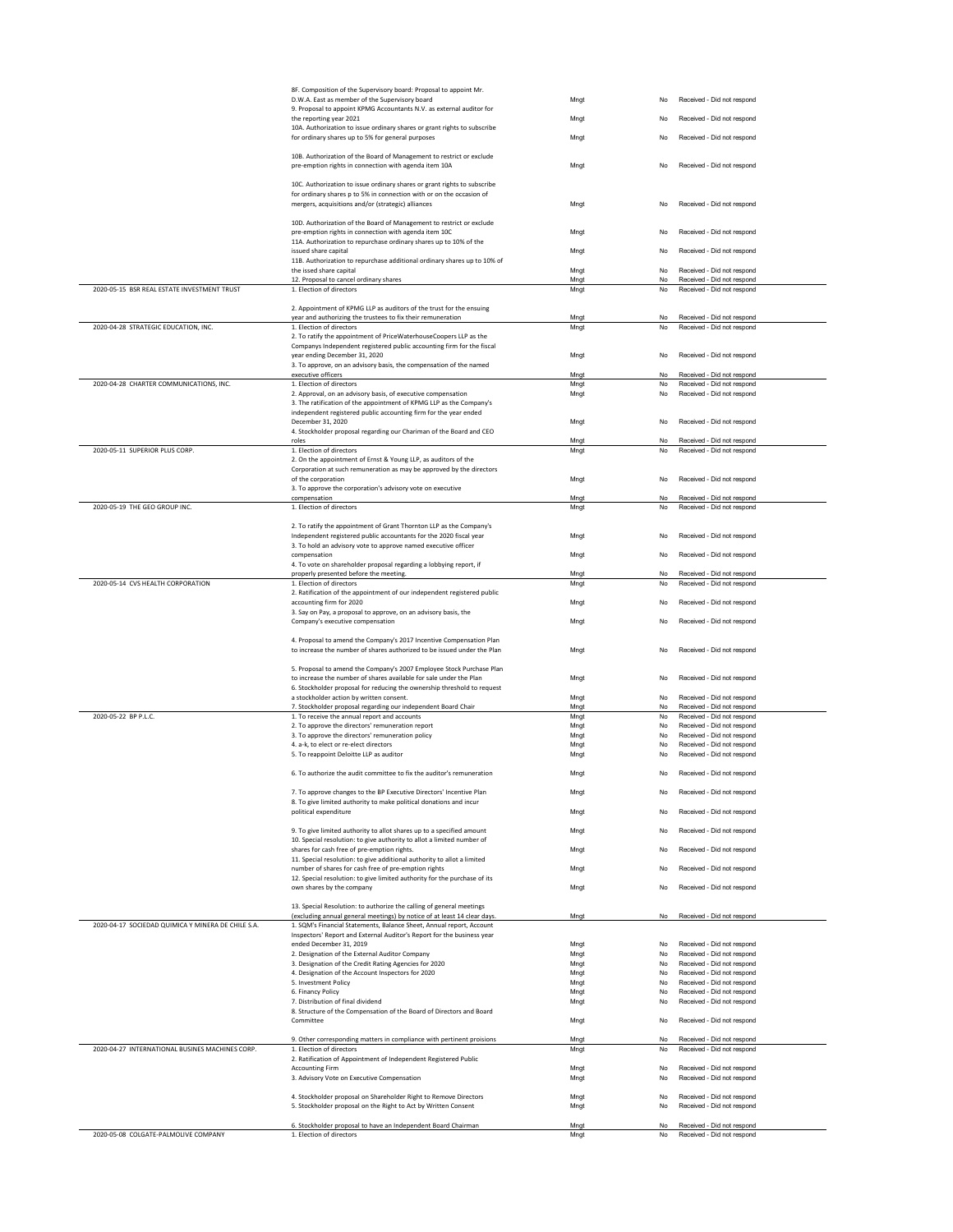|                                                  | 2. Ratify selection of PricewaterhouseCoopers LLP as Colgate's                                                                              |              |                 |                                                          |
|--------------------------------------------------|---------------------------------------------------------------------------------------------------------------------------------------------|--------------|-----------------|----------------------------------------------------------|
|                                                  | independent registered public accounting firm                                                                                               | Mngt         | No              | Received - Did not respond                               |
|                                                  | 3. Advisory Vote on Executive Compensation                                                                                                  | Mngt         | No              | Received - Did not respond                               |
|                                                  | 4. Stockholder proposal on independent Board Chairman                                                                                       | Mngt         | No              | Received - Did not respond                               |
|                                                  | 5. Stockholder proposal to reduce the ownership threshold to call special                                                                   |              |                 | Received - Did not respond                               |
| 2020-05-27 MINTO APARTMENT REIT                  | stockholder meetings to 10%<br>1. Election of Directors                                                                                     | Mngt<br>Mngt | No<br>No.       | Received - Did not respond                               |
|                                                  | 2. Re-appointment of KPMG LLP, as auditor of the REIT for the ensuing                                                                       |              |                 |                                                          |
|                                                  | year and to authorize the board of trustees of the REIT to fix their                                                                        |              |                 |                                                          |
|                                                  | remuneration.                                                                                                                               | Mngt         | No              | Received - Did not respond                               |
|                                                  |                                                                                                                                             |              |                 |                                                          |
|                                                  | 3. Aendment of the REIT's declaration of trust to increase the maximum                                                                      |              |                 |                                                          |
|                                                  | allowable aggregate value of the REIT's investments in properties under                                                                     |              |                 |                                                          |
|                                                  | development, after giving effect to the proposed investment, to 20% of                                                                      |              |                 |                                                          |
|                                                  | the REIT's gross book value, as more particularly described in the                                                                          |              |                 |                                                          |
|                                                  | management information circular dated April 7, 2020                                                                                         | Mngt         | No              | Received - Did not respond                               |
|                                                  |                                                                                                                                             |              |                 |                                                          |
|                                                  | 4. Amendment of the REIT's declaration of trust to increase the                                                                             |              |                 |                                                          |
|                                                  | maximum aggregate book value of the investments of the REIT in                                                                              |              |                 |                                                          |
|                                                  | mortgages and similar instruments, after giving effect to the proposed                                                                      |              |                 |                                                          |
|                                                  | investment, to 20% of the REIT's gross book value, as more particularly                                                                     |              |                 | Received - Did not respond                               |
| 2020-05-15 PROFOUND MEDICAL CORP.                | described in the management information circular dated April 7, 2020<br>1. Election of directors                                            | Mngt         | No<br><b>No</b> | Received - Did not respond                               |
|                                                  | 2. Appointment of PricewaterhouseCoopers LLP as Auditor of the                                                                              | Mngt         |                 |                                                          |
|                                                  | corporation for the ensuing year and authorizing the Directors to fix                                                                       |              |                 |                                                          |
|                                                  | their remuneration                                                                                                                          | Mngt         | No              | Received - Did not respond                               |
|                                                  | 3. The approval of an ordinary resolution, the full text of which is set                                                                    |              |                 |                                                          |
|                                                  | forth in the Information Circular, to approve the Corporatio's long term                                                                    |              |                 |                                                          |
|                                                  | incentive plan                                                                                                                              | Mngt         | No              | Received - Did not respond                               |
| 2020-05-11 SYKES ENTERPRISES, INCORPORATED       | 1. Election of directors                                                                                                                    | Mngt         | No              | Received - Did not respond                               |
|                                                  |                                                                                                                                             |              |                 |                                                          |
|                                                  | 2. Non-binding advisor vote to approve executive compensation                                                                               | Mngt         | No              | Received - Did not respond                               |
|                                                  | 3. To ratify the appointment of Deloitte & Touche LLP as independent                                                                        |              |                 |                                                          |
|                                                  | auditors of the Company                                                                                                                     | Mngt         | No.             | Received - Did not respond                               |
| 2020-04-27 INTERNATIONAL BUSINESS MACHINES CORP. | 1. Election of directors                                                                                                                    | Mngt         | No              | Received - Did not respond                               |
|                                                  | 2. Ratification of Appointment of Independent Registered public                                                                             |              |                 |                                                          |
|                                                  | accounting firm                                                                                                                             | Mngt         | <b>No</b>       | Received - Did not respond                               |
|                                                  | 3. Advisory vote on Executive Compensation                                                                                                  | Mngt         | <b>No</b>       | Received - Did not respond                               |
|                                                  |                                                                                                                                             |              |                 |                                                          |
|                                                  | 4. Stockholder proposal on Shareholder Right to Remove Directors                                                                            | Mngt         | No              | Received - Did not respond                               |
|                                                  | 5. Stockholder proposal on the Right to Act by Written Consent                                                                              | Mngt         | No              | Received - Did not respond                               |
|                                                  |                                                                                                                                             |              |                 |                                                          |
|                                                  | 6. Stockholder proposal to have an independent board chairman                                                                               | Mngt         | No              | Received - Did not respond                               |
| 2020-04-22 PFIZER INC.                           | 1. Election of directors                                                                                                                    | Mngt         | No              | Received - Did not respond                               |
|                                                  | 2. Ratify the selection if KPMG LLP as independent registered public                                                                        |              |                 |                                                          |
|                                                  | accounting firm for 2020                                                                                                                    | Mnat         | <b>No</b>       | Received - Did not respond                               |
|                                                  | 3. 2020 advisory approval of executive compensation                                                                                         | Mngt         | <b>No</b><br>No | Received - Did not respond                               |
|                                                  | 4. Shareholder proposal regarding riht to act by written consent<br>5. shareholder proposal regarding enhancing proxy access                | Mngt<br>Mngt | No              | Received - Did not respond<br>Received - Did not respond |
|                                                  | 6. Shareholder proposal regarding report on lobbying activities                                                                             | Mngt         | No              | Received - Did not respond                               |
|                                                  | 7. Shareholder proposal regaeding independent chair policy                                                                                  | Mngt         | No              | Received - Did not respond                               |
|                                                  | 8. shareholder proposal regarding gender pay gap                                                                                            | Mngt         | No              | Received - Did not respond                               |
| 2020-05-20 TUTOR PERINI CORPORATION              | 1. Election of directors                                                                                                                    | Mngt         | No              | Received - Did not respond                               |
|                                                  | 2. Ratify the selection of Deloitte & Touche LLP, independent registered                                                                    |              |                 |                                                          |
|                                                  | public accountants, as auditors of the Company for the fiscal year ending                                                                   |              |                 |                                                          |
|                                                  | December 31, 2020                                                                                                                           | Mngt         | No              | Received - Did not respond                               |
|                                                  |                                                                                                                                             |              |                 |                                                          |
|                                                  |                                                                                                                                             |              |                 |                                                          |
|                                                  | 3. Approve the compensation of the Company's named executive<br>officers on an advisory non-binding basis                                   | Mngt         | No              | Received - Did not respond                               |
|                                                  | 4. Approve an amendment to our Restated Articles of Organization to                                                                         |              |                 |                                                          |
|                                                  | increase the number of autorized shares of the Compay's common stock                                                                        |              |                 |                                                          |
|                                                  | from 75,000,000 to 112,500,000                                                                                                              | Mngt         | No              | Received - Did not respond                               |
| 2020-06-02 AECON GROUP INC.                      | 1. Election of directors                                                                                                                    | Mngt         | No.             | Received - Did not respond                               |
|                                                  | 2. Approval on an advisory basis of the approach to the corporation's                                                                       |              |                 |                                                          |
|                                                  | executive compensation disclosed in the 2020 management information                                                                         |              |                 |                                                          |
|                                                  | circular.                                                                                                                                   | Mngt         | No              | Received - Did not respond                               |
|                                                  | 3. re-appointment of PriceWaterhouseCoopers LLP, Chartered                                                                                  |              |                 |                                                          |
|                                                  | Accountants, as auditors of the Corporation and authorization of the                                                                        |              |                 |                                                          |
|                                                  | Board of Directors to fix their remuneration                                                                                                | Mnat         | No              | Received - Did not respond                               |
| 2020-06-02 WALMART INC.                          | 1. Election of directors                                                                                                                    | Mngt         | No              | Received - Did not respond                               |
|                                                  | 2. Advisory vote to Approve Executive Officer Compensation                                                                                  | Mngt         | No              | Received - Did not respond                               |
|                                                  |                                                                                                                                             |              |                 |                                                          |
|                                                  | 3. Ratification of Ernst & Young LLP as Independent Accountants                                                                             | Mngt         | No              | Received - Did not respond                               |
|                                                  |                                                                                                                                             |              |                 |                                                          |
|                                                  | 4. Approval of the Amendment to the ASDA Sharesave Plan 2000<br>5. Report on Impacts of Single-use Plastic Bags                             | Mngt<br>Mngt | IνO<br>No       | Received - Did not respond<br>Received - Did not respond |
|                                                  | 6. Report on Supplier Antibiotics Use Standards                                                                                             | Mngt         | No              | Received - Did not respond                               |
|                                                  | 7. Policy to include Hourly Associates as Director Candidates                                                                               | Mngt         | No.             | Received - Did not respond                               |
|                                                  |                                                                                                                                             |              |                 |                                                          |
|                                                  | 8. Report on strengthening prevention of workplace sexual harrassment                                                                       | Mngt         | No              | Received - Did not respond                               |
| 2020-06-04 GRANITE REAL ESTATE INVESTMENT TRUST  | 1. Election of trustees                                                                                                                     | Mngt         | No              | Received - Did not respond                               |
|                                                  | 2. Election of directors                                                                                                                    | Mngt         | No              | Received - Did not respond                               |
|                                                  | 3. The re-appointment of deloitte LLP as auditor of Granite REIT                                                                            | Mngt         | No              | Received - Did not respond                               |
|                                                  |                                                                                                                                             |              |                 |                                                          |
|                                                  | 4. The re-appointment of Deloitte LLP as auditor of Granite GP and                                                                          |              |                 |                                                          |
|                                                  | authorize the directors of Granite GP to fix the auditor's remuneration                                                                     | Mngt         | No              | Received - Did not respond                               |
|                                                  | 5. the Non-binding advisory resolution on Granite's approach to                                                                             |              |                 |                                                          |
|                                                  | executive compensation as set out in the circular.                                                                                          | Mngt         | No              | Received - Did not respond                               |
| 2020-06-04 ALGONQUIN POWER & UTILITIES CORP.     | 1. Election of directors                                                                                                                    | Mngt         | No              | Received - Did not respond                               |
|                                                  | 2. The appointment of Ernst & Young LLP, Chartered Accountants, as                                                                          |              |                 |                                                          |
|                                                  | auditors of the Corporation                                                                                                                 | Mngt         | No              | Received - Did not respond                               |
|                                                  | 3. The resolution set forth in Schedule "A" of the circular to approve the<br>amendment to the Employee Share Purchase Plan to increase the |              |                 |                                                          |
|                                                  |                                                                                                                                             |              |                 |                                                          |
|                                                  | number of common shares reserved for issuance under such plan, as<br>disclosed in the Circular                                              | Mngt         | No              | Received - Did not respond                               |
|                                                  |                                                                                                                                             |              |                 |                                                          |
|                                                  | 4. The resolution set forth in Schedule "C" of the Circular to approve a by-                                                                |              |                 |                                                          |
|                                                  | law allowing for meetings of shareholders of the Corporation to be held                                                                     |              |                 |                                                          |
|                                                  | virtually by means of telephonic, electronic or other communications                                                                        |              |                 |                                                          |
|                                                  | facility, as disclosed in the Circular                                                                                                      | Mngt         | No              | Received - Did not respond                               |
|                                                  | 5. The advisort resolution set forth in schedule "E" of the circular to                                                                     |              |                 |                                                          |
|                                                  | accept the approach to executive compensation as disclosed in the                                                                           |              |                 |                                                          |
|                                                  | circular                                                                                                                                    | Mngt         | No              | Received - Did not respond                               |
|                                                  | 1. number of directors - to set the number of directors to be elected at                                                                    |              |                 |                                                          |
| 2020-06-23 GREEN THUMB INDUSTRIES INC.           | the Meeting to 7 (seven)                                                                                                                    | Mngt         | No              | Received - Did not respond                               |
|                                                  | 2. Election of directors                                                                                                                    | Mngt         | No.             | Received - Did not respond                               |
|                                                  | 3. Re-appointment of auditors, Re-appoint Macias Gini & O'Connell LLP                                                                       |              |                 |                                                          |
|                                                  | as auditors of the corporation and to authorize the Board of Directors of                                                                   |              |                 |                                                          |
|                                                  | the Corporaion to fix the Auditor' remuneration and terms of                                                                                |              | No.             |                                                          |
| 2020-06-22 K-BRO LINEN INC.                      | engagement<br>1. Election of directors                                                                                                      | Mngt<br>Mngt | No              | Received - Did not respond<br>Received - Did not respond |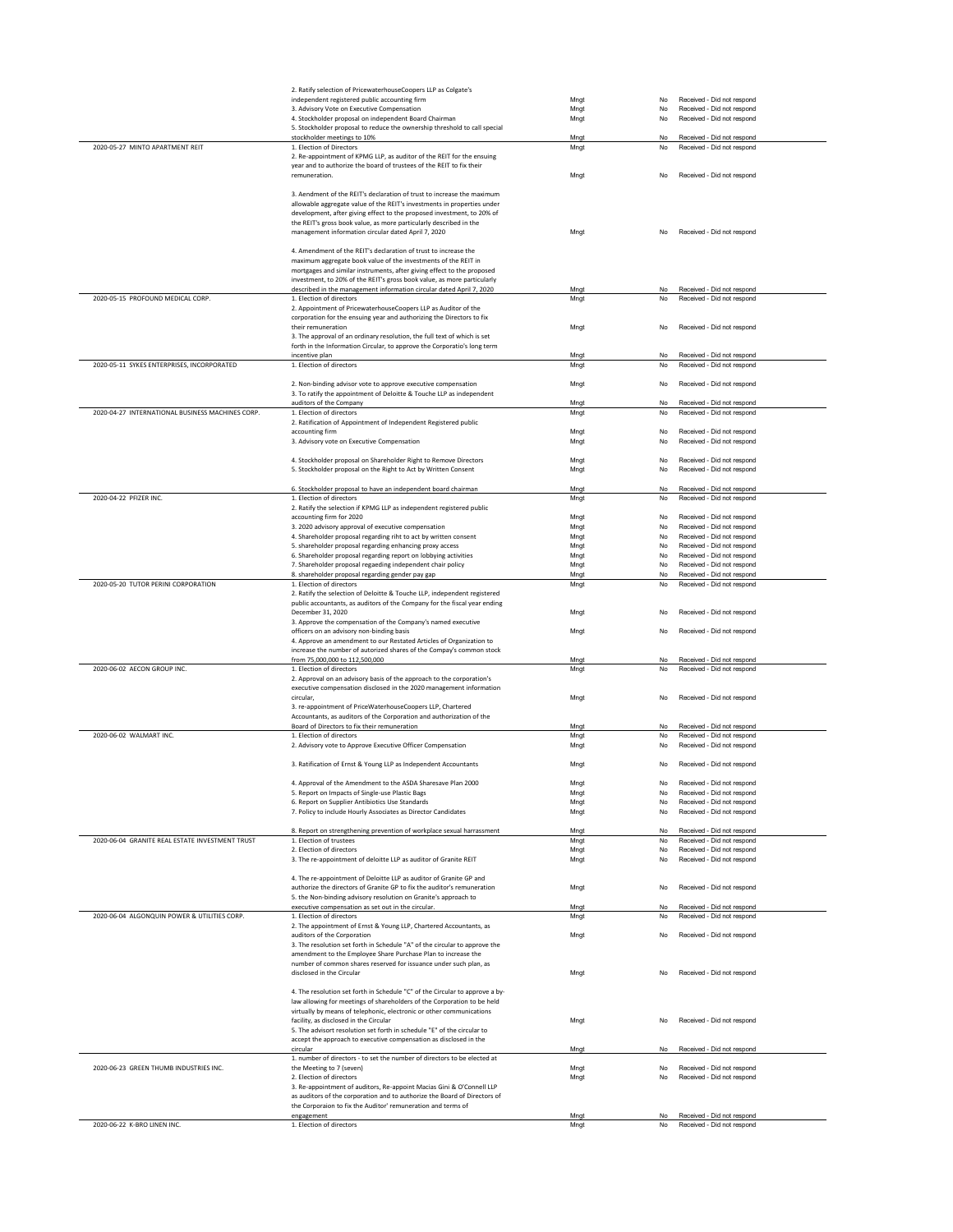|                                                                 | 2. To appoint PricewaterhouseCoopers LLP as independent auditors of<br>the corporation and authorize the Board of Directors of the Corporation           |              |          |                                                                    |
|-----------------------------------------------------------------|----------------------------------------------------------------------------------------------------------------------------------------------------------|--------------|----------|--------------------------------------------------------------------|
|                                                                 | to fix the auditor's remuneration                                                                                                                        | Mngt         | No       | Received - Did not respond                                         |
| 2020-06-12 BROOKFIELD ASSET MANAGEMENT INC.                     | 1. Election of Directors                                                                                                                                 | Mngt         | No       | Received - Did not respond                                         |
|                                                                 | 2. The appointment of Deloitte LLP as the external auditor and                                                                                           |              |          |                                                                    |
|                                                                 | authorizin the directors to set its remuneration.<br>3. The Say On Pay Resolution set out in the corporation's management                                | Mngt         | No       | Received - Did not respond                                         |
|                                                                 | information circular dated April 27, 2020.                                                                                                               | Mngt         | No       | Received - Did not respond                                         |
|                                                                 | 4. The shareholder proposal one set out in the circular.                                                                                                 | Mngt         | No       | Received - Did not respond                                         |
| 2020-06-17 NOMAD FOODS LIMITED                                  | 5. The shareholdr proposal two set out in the circular.<br>1. Election of directors                                                                      | Mngt<br>Mngt | No<br>No | Received - Did not respond<br>Received - Did not respond           |
|                                                                 | 2. Ratification of the selection of PricewaterhouseCoopers LLP as the                                                                                    |              |          |                                                                    |
|                                                                 | Company's independent registered pubic accounting firm for the 2020                                                                                      |              |          |                                                                    |
| 2020-06-12 WPT INDUSTRIAL REAL ESTATE INVESTMENT TRUST          | fiscal year<br>1. Election of trustees                                                                                                                   | Mngt<br>Mngt | No<br>No | Received - Did not respond<br>Received - Did not respond           |
|                                                                 |                                                                                                                                                          |              |          |                                                                    |
|                                                                 | 2. Appointment of KPMG LLP, chartered accountants, as auditors of WPT                                                                                    |              |          |                                                                    |
|                                                                 | Industrial Real Estate Investment Trust and to authorize the Board of<br>Trustees to fix the Auditor's remuneration                                      |              | No       | Received - Did not respond                                         |
| 2020-06-16 KINAXIS INC.                                         | 1. Election of directors                                                                                                                                 | Mngt<br>Mngt | No       | Received - Did not respond                                         |
|                                                                 | 2. Appoint the auditors KPMG LLP                                                                                                                         | Mngt         | No       | Received - Did not respond                                         |
|                                                                 | 3. Have a say on executive pay - this is an advisory vote and the results                                                                                |              |          |                                                                    |
|                                                                 | are not binding on the board. Accept our approach to executive<br>compensation as described in the circular.                                             | Mngt         | No       | Received - Did not respond                                         |
| 2020-06-08 EUROPEAN RESIDENTIAL REIT                            | 1. Election of trustees                                                                                                                                  | Mngt         | No       | Received - Did not respond                                         |
|                                                                 | 2. To re-appoint PriceWaterhousecoopers LLP as the auditor of the Trust                                                                                  |              |          |                                                                    |
|                                                                 | for the ensuing year and authorize the Trust's board of trustees to fix the                                                                              |              |          |                                                                    |
|                                                                 | remuneration to be paid to such auditor<br>3. To consider, and if deemed advisable, approve a resolution confirming                                      | Mngt         | No       | Received - Did not respond                                         |
|                                                                 | the re-adoption by the REIT of its amended and restated unit option                                                                                      |              |          |                                                                    |
|                                                                 | plan, as more particularly described in the accompanying management                                                                                      |              |          |                                                                    |
|                                                                 | informationcircular April 28, 2020                                                                                                                       | Mngt         | No       | Received - Did not respond                                         |
|                                                                 | 1. The proposal to adopt the Agreement and Plan of Merger, dated as of                                                                                   |              |          |                                                                    |
|                                                                 | January 10, 2020 the "merger agreement"), by and among, Anixter                                                                                          |              |          |                                                                    |
|                                                                 | International Inc., a Delaware corporation ("Anixter"), WESCO                                                                                            |              |          |                                                                    |
|                                                                 | International, Inc., a Delaware corporation ("WESCO") and Warrior<br>Merger Sub Inc, a Delaware corporation and a wholly owned subsidary                 |              |          |                                                                    |
|                                                                 | of ESCO ("merger Sub"), pursyant to which Merger Sub will be merged                                                                                      |              |          |                                                                    |
|                                                                 | with and into Anixter (the "Merger"), with anixter surviving the merger                                                                                  |              |          |                                                                    |
| 2020-04-08 ANIXTER INTERNATIONAL INC.                           | as a wholly owned subsidiary of WESCO.                                                                                                                   | Mngt         | No       | Received - Did not respond                                         |
|                                                                 |                                                                                                                                                          |              |          |                                                                    |
|                                                                 | 2. The proposal to approve, by a non-Obinding advisory vote, the<br>compensation that may be paid or become paable to Anticter's named                   |              |          |                                                                    |
|                                                                 | executive officers that is based on or otherwise relates to the merger.                                                                                  | Mngt         | No       | Received - Did not respond                                         |
|                                                                 |                                                                                                                                                          |              |          |                                                                    |
|                                                                 | 3. The proposal to adjourn the special meeting to a later date or time if<br>necessary or appropriate, including to solicit additional proxies in favour |              |          |                                                                    |
|                                                                 | of the proposal t adopt the merger agreement if there are insufficient                                                                                   |              |          |                                                                    |
|                                                                 | votes at the time of the special meeting to adopt the merger agreement                                                                                   | Mngt         | No       | Received - Did not respond                                         |
| 2020-04-03 COLLIERS INTERNATIONAL GROUP INC.                    | 1. Election of directors                                                                                                                                 | Mngt         | No       | Received - Did not respond                                         |
|                                                                 | 2. Appointment of PriceWaterhouseCoopers LLP, chartered Accountants                                                                                      |              |          |                                                                    |
|                                                                 | and Licensed Public accountants as auditors of colliers for the ensuing                                                                                  |              |          |                                                                    |
|                                                                 | year and authorizing the directors to fix their remuneration                                                                                             | Mngt         | No       | Received - Did not respond                                         |
|                                                                 | 3. An advisory resolution on Colliers' approach to executive                                                                                             |              |          |                                                                    |
|                                                                 | compensation as set out in the accompanying Management information<br>circular the "Circular")                                                           | Mngt         | No       | Received - Did not respond                                         |
| 2020-05-01 ENBRIDGE INC.                                        | 1. Election of directors                                                                                                                                 | Mngt         | No       | Received - Did not respond                                         |
|                                                                 | 2. Appoint PricewaterhouseCoopers LLP as auditors of Enbridge at                                                                                         |              |          |                                                                    |
|                                                                 | remuneration to be fixed by the board of directors                                                                                                       | Mngt         | No       | Received - Did not respond                                         |
|                                                                 | 3. Amend, reconfirm and approve the shareholder rights plan of<br>enbridge                                                                               | Mngt         | No       | Received - Did not respond                                         |
|                                                                 |                                                                                                                                                          |              |          |                                                                    |
|                                                                 | 4. Ratify, confirm and approve the shareholder rights plan of Enbridge                                                                                   | Mnat         | No       | Received - Did not respond                                         |
|                                                                 | 5. Advisory vote to approve Enbridge's approach to executive<br>compensation                                                                             | Mngt         | No       | Received - Did not respond                                         |
| 2020-04-03 RIO TINTO PLC                                        | 1. Receipt of the 2019 Annual Report                                                                                                                     | Mngt         | No       | Received - Did not respond                                         |
|                                                                 | 2. Approval of the Directors' Remuneration Report: Implementation                                                                                        |              |          |                                                                    |
|                                                                 | Report                                                                                                                                                   | Mngt         | No       | Received - Did not respond                                         |
|                                                                 | 3. Approval of the Directors' Remuneration Report<br>4. Approval of potential termination benefits                                                       | Mngt<br>Mngt | No<br>No | Received - Did not respond<br>Received - Did not respond           |
|                                                                 | 5. - 16. Election of directors                                                                                                                           | Mngt         | No       | Received - Did not respond                                         |
|                                                                 | 17. Annointment of Auditors of Rio Tinto PLC and Rio Tinto LTd.                                                                                          | Mnat         | No       | Received - Did not respond                                         |
|                                                                 | 18. Remuneration of Auditors                                                                                                                             | Mngt         | No       | Received - Did not respond                                         |
|                                                                 | 19. Authority to make political donations<br>20. amendments to Rio Tinto plc's articles of association and Rio Tinto                                     | Mngt         | No       | Received - Did not respond                                         |
|                                                                 | LTD's consitution - general updates and changes                                                                                                          | Mngt         | No       | Received - Did not respond                                         |
|                                                                 |                                                                                                                                                          |              |          |                                                                    |
|                                                                 | 21. Amendments to Rio Tinto plc's articles of association and Rio Tinto<br>LTD's consitution - hybrid and contemporaneous general meetings               |              |          | Received - Did not respond                                         |
|                                                                 | 22. General authority to allot shares                                                                                                                    | Mngt<br>Mngt | No<br>No | Received - Did not respond                                         |
|                                                                 | 23. Disapplication of pre-emption rights                                                                                                                 | Mngt         | No       | Received - Did not respond                                         |
|                                                                 | 24. Authority to purchase Rio Tinto plc shares                                                                                                           | Mngt         | No       | Received - Did not respond                                         |
| 2020-06-19 FLYHT AEROSPACE SOLUTIONS LTD.                       | 1. Election of directors<br>2. To set the number of directors at nine (9)                                                                                | Mngt<br>Mngt | No<br>No | Received - Did not respond<br>Received - Did not respond           |
|                                                                 | 3. Appointment of KPMG LLP of Calgary as Auditors of the Corporation                                                                                     |              |          |                                                                    |
|                                                                 | for the ensuing year and authorizing the Directors to fix their                                                                                          |              |          |                                                                    |
|                                                                 |                                                                                                                                                          |              |          | Received - Did not respond                                         |
|                                                                 | remuneration                                                                                                                                             | Mngt         | No       |                                                                    |
|                                                                 | 4. To consider and, if deemed advisable, to pass with or without                                                                                         |              |          |                                                                    |
|                                                                 | variation, an ordinary reoslution approving the 2020 stock option plan,<br>as more particularly described in the accompanying Manayement Proxy           |              |          |                                                                    |
|                                                                 | Circular                                                                                                                                                 | Mnat         | No       | Received - Did not respond                                         |
|                                                                 |                                                                                                                                                          |              |          |                                                                    |
|                                                                 | 5. To consider, and if deemed advisable, approve an ordinary resolution,<br>the full text of which is set forth in the accompanying Management           |              |          |                                                                    |
|                                                                 | Proxy Circular, to repeal the by-laws of the Corporation and adopt new                                                                                   |              |          |                                                                    |
|                                                                 | by-laws for the Corporation                                                                                                                              | Mngt         | No       | Received - Did not respond                                         |
|                                                                 | 1. Election of directors<br>2. To ratify the appointment of PricewaterhouseCoopers LLP as the                                                            | Mngt         | No       | Received late - did not respond                                    |
|                                                                 | independent registered public accounting firm for the Corporation for                                                                                    |              |          |                                                                    |
|                                                                 | 2020                                                                                                                                                     | Mngt         | No       | Received late - did not respond                                    |
|                                                                 | 3. To approve, by non-binding vote, the compensation paid to the                                                                                         |              |          |                                                                    |
|                                                                 | named executive officers<br>1. Election of directors                                                                                                     | Mngt<br>Mngt | No<br>No | Received late - did not respond<br>Received Late - did not respond |
| 2020-04-29 BALL CORPORATION<br>2020-06-23 XEBEC ADSORPTION INC. | 2. Appointment of raymond Chabot Grant Thornton LLP as independent                                                                                       |              |          |                                                                    |
|                                                                 | auditors of the corporation and the authorization for the directors to fix                                                                               |              |          |                                                                    |
|                                                                 | their remuneration.<br>3. Approval of a special resolution for the purpose of amending the                                                               | Mngt         | No       | Received Late - did not respond                                    |
|                                                                 | articles of the corporation, allowing the appointment of additional                                                                                      |              |          |                                                                    |
|                                                                 | directors during the year.                                                                                                                               | Mngt         | No       | Received Late - did not respond                                    |